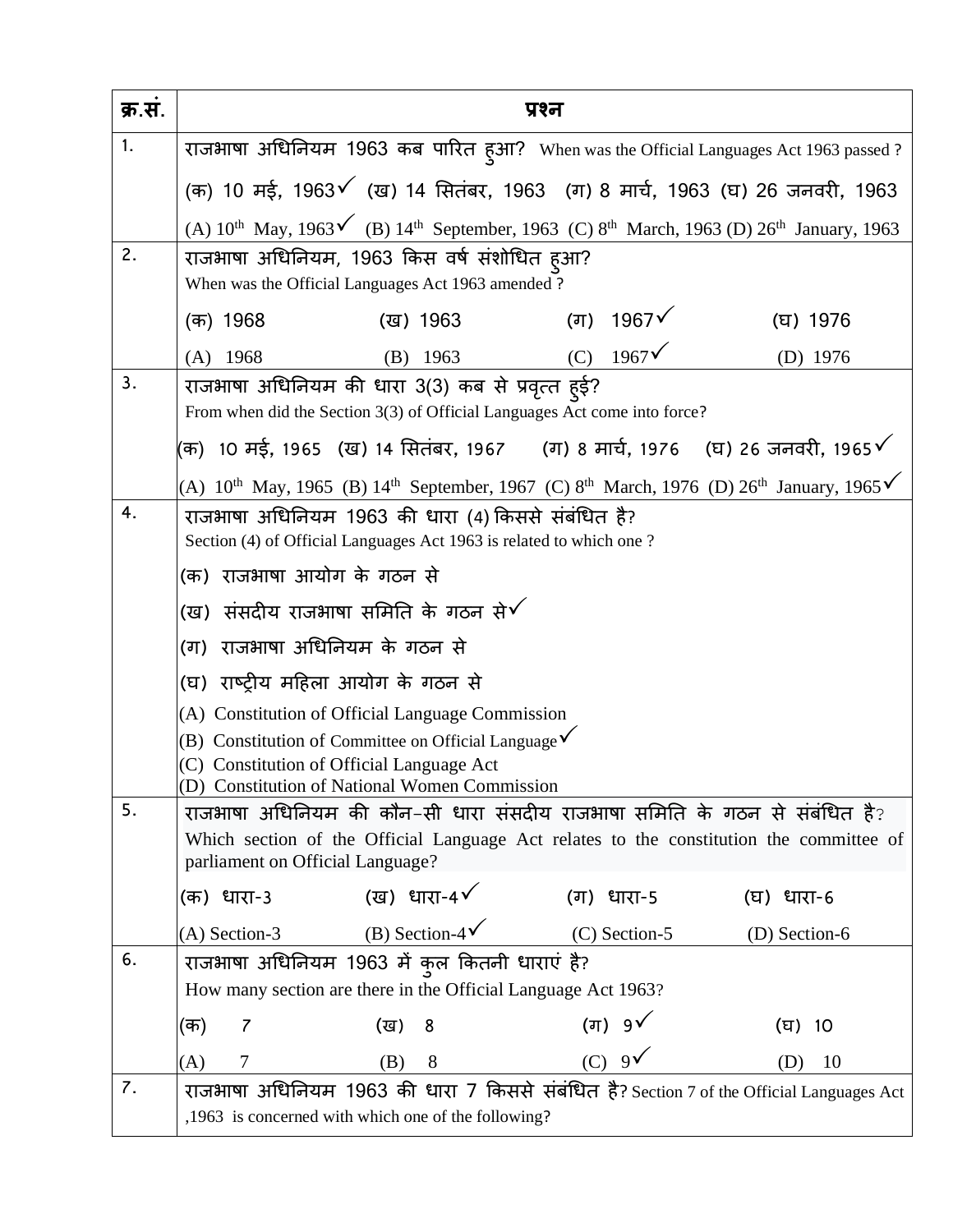|     | (क) विभागों में राजभाषा के प्रयोग से (ख) केंद्रीय कार्यालयों में राजभाषा हिंदी के प्रयोग से                                                                     |                                 |
|-----|-----------------------------------------------------------------------------------------------------------------------------------------------------------------|---------------------------------|
|     | (ग) उच्च न्यायालयों के निर्णयों, आदि में हिंदी या अन्य राजभाषा का वैकल्पिक प्रयोग से $\checkmark$                                                               |                                 |
|     | (घ) नियम बनाने की शक्ति से                                                                                                                                      |                                 |
|     | (A) Implementation of official language in Departments<br>(B) Implementation of official language in central government offices                                 |                                 |
|     | (C) Optional use of Hindi or official language in judgement etc., of High Courts $\checkmark$                                                                   |                                 |
| 8.  | (D) Power to make rules                                                                                                                                         |                                 |
|     | राजभाषा अधिनियम 1963, की किस धारा के अंतर्गत केंद्र सरकार को राजभाषा संबंधी नियम                                                                                |                                 |
|     | बनाने की शक्ति प्रदान की गई है? The section of Official Languages Act, 1963 whereunder Central<br>Government is empowered to make rules for Official Language ? |                                 |
|     | (क) धारा 7 के अंतर्गत                                                                                                                                           | (ख) धारा 4 के अंतर्गत           |
|     | (ग) धारा 8 के अंतर्गत $\checkmark$                                                                                                                              | (घ) धारा 6 एवं 7 के अंतर्गत     |
|     | In section -7<br>(A)                                                                                                                                            | $(B)$ In section -4             |
|     | (C) In section -8 $\sqrt{\ }$                                                                                                                                   | In section -6 $& 7$<br>(D)      |
| 9.  | संसदीय राजभाषा समिति में कुल कितने सदस्य हैं? How many members are there on the Committee<br>of Parliament on Official Language?                                |                                 |
|     |                                                                                                                                                                 |                                 |
|     | (क) 20<br>(ख)<br>(ग) 10<br>40                                                                                                                                   | 30 <sup>6</sup><br>(घ)          |
|     | 20<br>(A)<br>40<br>10<br>(B)<br>(C)                                                                                                                             | 30 <sup>6</sup><br>(D)          |
| 10. | संसदीय राजभाषा समिति में लोकसभा के कितने सदस्य हैं? How many Lok Sabha members are<br>there on the Committee of Parliament on Official Language ?               |                                 |
|     | (क) 20 <b>√</b><br>(ख)<br>15<br>(ग)<br>10                                                                                                                       | 30<br>(घ)                       |
|     | 20 <sup>6</sup><br>(A)<br>(B)<br>15<br>(C)<br>10                                                                                                                | 30<br>(D)                       |
| 11. | संसदीय राजभाषा समिति के सदस्य कौन होते हैं? Who are the members of the on the Committee<br>of Parliament on Official Language ?                                 |                                 |
|     | (क) लोकसभा के सदस्य                                                                                                                                             | (ख) राज्यसभा के सदस्य           |
|     | (ग) लोकसभा और राज्यसभा के सदस्य $\checkmark$                                                                                                                    | (घ) राज्य विधान मंडल के सदस्य   |
|     | Members of Lok Sabha<br>(A)                                                                                                                                     | (B) Members of Rajya Sabha      |
|     | Members of Lok Sabha & Rajya Sabha√<br>(C)                                                                                                                      | (D) Member of State Legislature |
| 12. | संसदीय राजभाषा समिति अपना प्रतिवेदन किसे प्रस्तुत करती है? The Committee of Parliament<br>on Official Language submits its report to whom?                      |                                 |
|     | (ख) राष्ट्रपति√ (ग) गृह मंत्री<br>(क) प्रधानमंत्री                                                                                                              | (घ) उपराष्ट्रपति                |
|     | Prime Minister (B) President $\checkmark$ (C) Home Minister<br>(A)                                                                                              | (D) Vice President              |
| 13. | राष्ट्रपति किसके प्रतिवेदन के आधार पर राजभाषा संबंधी आदेश जारी करता है? On whose reports                                                                        |                                 |
|     | does the President issues orders regarding official languages?                                                                                                  |                                 |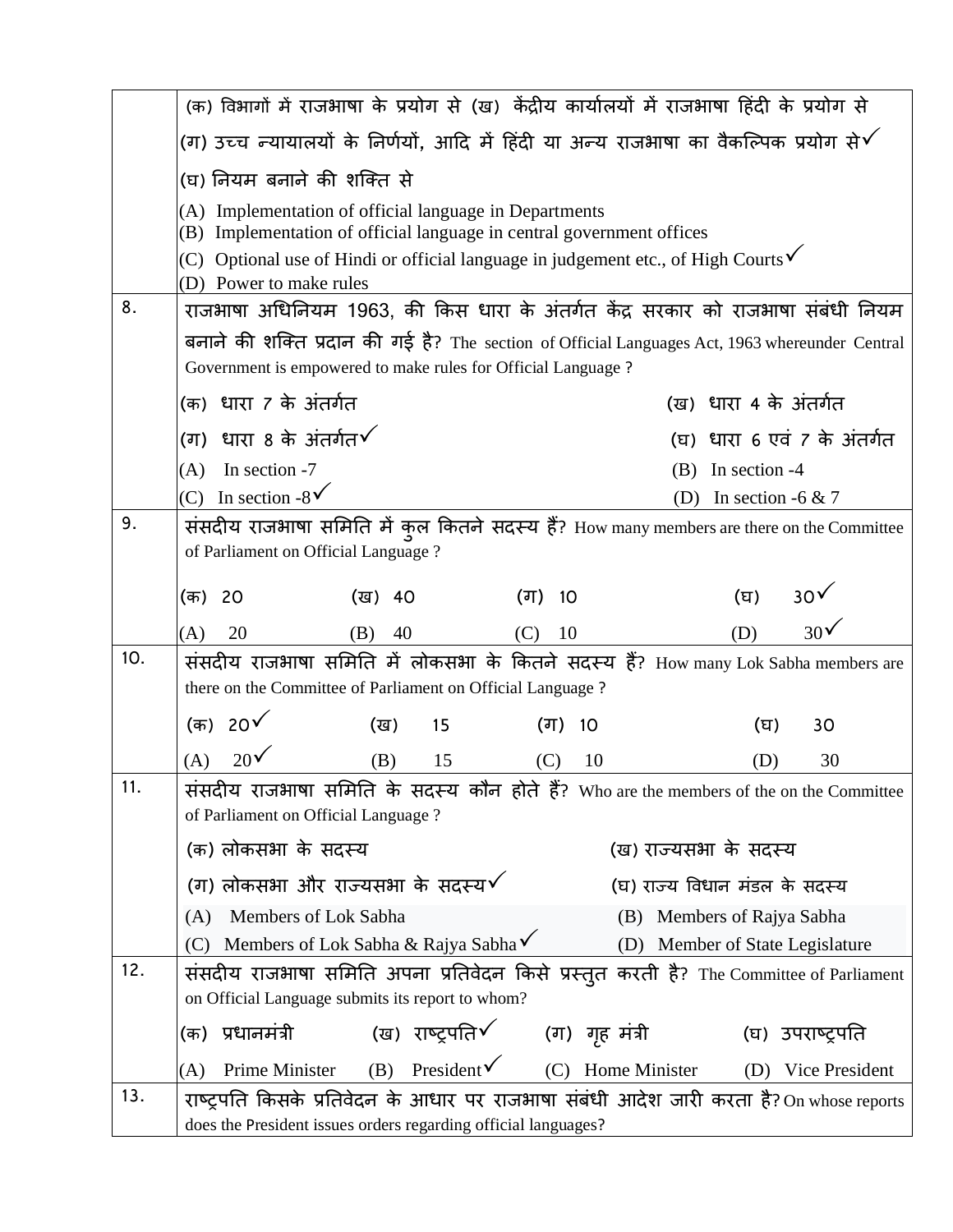|     | (क) राजभाषा आयोग<br>राजभाषा विभाग<br>(ख)                                                                           |
|-----|--------------------------------------------------------------------------------------------------------------------|
|     | (घ) संसदीय राजभाषा समिति $\checkmark$<br>(ग) गृह मंत्रालय                                                          |
|     | (A) Official Language Commission<br>(B) Rajbhasha Department                                                       |
|     | (D) Parliamentary Committee on Official Language $\checkmark$<br>(C) Home Ministry                                 |
| 14. | राजभाषा अधिनियम 1963 की धारा 3(3) के अनुसार कितने दस्तावेजों को द्विभाषी रूप में जारी                              |
|     | करना अनिवार्य हैं? According to Section 3(3) of the Official Language Act, 1963 how many documents                 |
|     | are mendatory to be issued in the bilingual form?                                                                  |
|     | (ग) 13 $\checkmark$<br>10<br>(ख)<br>12<br>(घ)<br>16<br>(क)                                                         |
|     | $(C)$ 13 $\checkmark$<br>12<br>(A)<br>10<br>(B)<br>16<br>(D)                                                       |
| 15. | निम्नलिखित दस्तावेजों में से कौन से दस्तावेज दविभाषी रूप में जारी करना अनिवार्य हैं?                               |
|     | Which of the following documents are mendatory to be issued in the bilingual form?                                 |
|     | (घ) सभी $\checkmark$<br>(ग) संविदाएं<br>सामान्य आदेश<br>(ख) संकल्प<br>(क)                                          |
|     | (D) All $\sqrt{}$<br>Resolution (C) Contracts<br>General oder<br>(B)<br>(A)                                        |
| 16. | निम्नलिखित दस्तावेजों में से कौन से दस्तावेज धारा 3(3) के अंतर्गत नहीं आता हैं?                                    |
|     | Which of the following documents are not covered under Section $3(3)$ ?                                            |
|     | (ग) निविदा सूचना      (घ)  कोई नहीं $\checkmark$<br>(ख)) प्रेस विज्ञप्तियां<br>(क)<br>करार                         |
|     | (D) None of these $\checkmark$<br>(C) Tender Notice<br>(B) Press Releases<br>Agreement<br>(A)                      |
| 17. | राजभाषा अधिनियम 1963 की धारा 3(3) से संबंधित कागजात किस भाषा में जारी किए जा                                       |
|     | सकते हैं? In which language may the papers related to Section 3(3) of the Official Language Act 1963 be<br>issued? |
|     | (ख) हिंदी और अंग्रेजी दोनों में $\checkmark$<br>(क) केवल हिंदी में                                                 |
|     | (ग) केवल अंग्रेजी में<br>(घ) हिंदी या अंग्रेजी किसी में                                                            |
|     | Hindi & English both $\checkmark$<br>Only Hindi<br>(B)<br>(A)                                                      |
|     | Hindi or English<br>(C) Only English<br>(D)                                                                        |
| 18. | संसदीय राजभाषा समिति का गठन कब हुआ?                                                                                |
|     | When was the Committee of Parliament on Official Language constituted ?                                            |
|     | (क) जनवरी, 1976९ (ख) सितंबर, 1963 (ग) मई, 1965 (घ) अक्टूबर, 1967                                                   |
|     | (A) January, $1976\check{6}$ (B) September, 1963 (C) May, 1965<br>(D) October, $1967$                              |
| 19. | संसदीय राजभाषा समिति की कितनी उप-समितियां हैं?                                                                     |
|     | How many Sub-Committees are there in the Committee of Parliament on Official Language ?                            |
|     | (क) 4 उप समितियां<br>(ख) 6 उप समितियां                                                                             |
|     | (ग) 3 उप समितियां $\checkmark$<br>5 उप समितियां<br>(ਬ)                                                             |
|     | (A) 4 Sub-Committees<br>(B)<br>6 Sub-Committees                                                                    |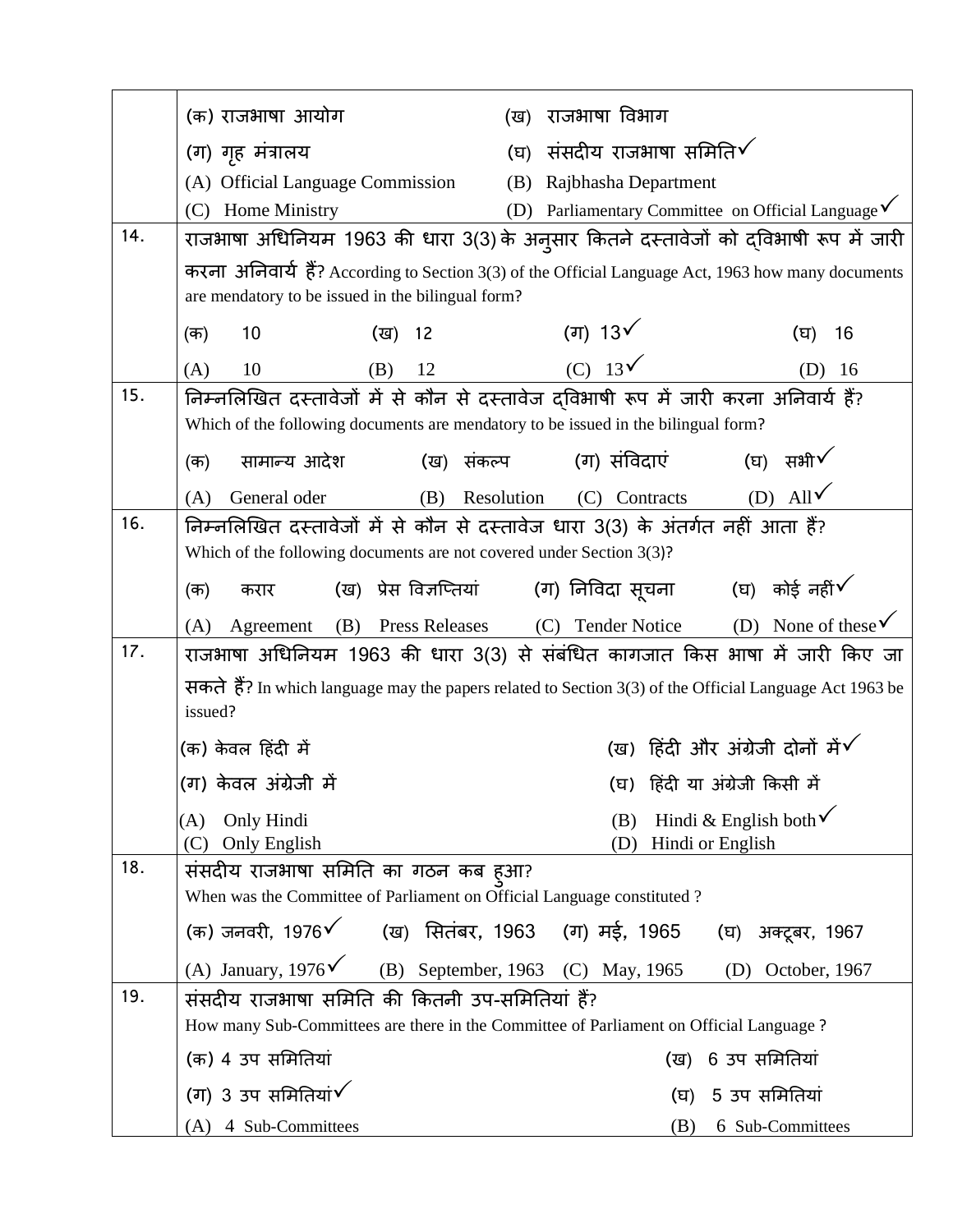|     | (C) 3 Sub-Committees $\sqrt{}$                                                                                                                                                            | 5 Sub-Committees<br>(D)                                                         |
|-----|-------------------------------------------------------------------------------------------------------------------------------------------------------------------------------------------|---------------------------------------------------------------------------------|
| 20. | रेल मंत्रालय के कार्यालयों का निरीक्षण संसदीय राजभाषा समिति की कौनसी उप-समिति दवारा                                                                                                       |                                                                                 |
|     | किया जाता है? Which sub-committee of the Committee of Parliament on official language carries out                                                                                         |                                                                                 |
|     | inspection of the offices of the Ministry of Railways?                                                                                                                                    |                                                                                 |
|     | (क)  पहली उप समिति                                                                                                                                                                        | (ख) दूसरी उप समिति $\checkmark$                                                 |
|     | (ग) तीसरी उप समिति                                                                                                                                                                        | चौथी उप समिति<br>(घ)                                                            |
|     | $(A)$ 1 <sup>st</sup> Sub-Committee<br>$3rd$ Sub-Committee<br>(C)                                                                                                                         | $2nd$ Sub-Committee $\checkmark$<br>(B)<br>5 <sup>th</sup> Sub-Committee<br>(D) |
| 21. | परंपरा के अनुसार संसदीय राजभाषा समिति के सदस्यों दवारा किसे अध्यक्ष चुना जाता हैं?<br>Conventionelly who is elected as the chairman of the Committee of Parliament on Official Language ? |                                                                                 |
|     |                                                                                                                                                                                           | (घ) गृह मंत्री $\checkmark$<br>(ग) प्रधानमंत्री                                 |
|     | (B) Vice President<br>(A) President                                                                                                                                                       | (D) Home Minister $\checkmark$<br>(C) Prime Minister                            |
| 22. | संसदीय राजभाषा समिति के अध्यक्ष कौन होते हैं?                                                                                                                                             |                                                                                 |
|     | Who is the Chairman of the Committee of Parliament on Official Language ?                                                                                                                 |                                                                                 |
|     | (क) केंद्रीय वित्त मंत्री                                                                                                                                                                 | (ख)  केंद्रीय कृषि मंत्री                                                       |
|     | (ग) केंद्रीय रेल मंत्री                                                                                                                                                                   | (घ)  केंद्रीय गृह मंत्री $\checkmark$                                           |
|     | (A) Union Finance Minister                                                                                                                                                                | <b>Union Agriculture Minister</b><br>(B)                                        |
|     | (C) Minister of Railway                                                                                                                                                                   | Union Home Minister <del>V</del><br>(D)                                         |
| 23. | संसदीय राजभाषा समिति का मुख्य कर्तव्य क्या है?                                                                                                                                            |                                                                                 |
|     | What are the fundamental functions of the Committee of Parliament on Official Language?                                                                                                   |                                                                                 |
|     | (क) हिंदीं में कार्य करना<br>(ख)                                                                                                                                                          | हिंदी का प्रोत्साहन करना                                                        |
|     | (ग) अंग्रेजी में कार्य करना<br>(घ)                                                                                                                                                        | हिंदी के प्रगामी प्रयोग की समीक्षा करना $\checkmark$                            |
|     | (A) To work in Hindi<br>(B)                                                                                                                                                               | To Promote the use of Hindi                                                     |
|     | (C) To work in English<br>(D)                                                                                                                                                             | To review the progressive use of Hindi $\checkmark$                             |
| 24. | राजभाषा अधिनियम की धारा 4(3) के अंतर्गत संसदीय राजभाषा समिति का प्रतिवेदन संसद के                                                                                                         |                                                                                 |
|     | किस सदन में रखा जाता है? Under section 4 (3) of the Official Language Act, which House of                                                                                                 |                                                                                 |
|     | the Parliament the report of the Committee of Parliament on Official Language is laid before?                                                                                             |                                                                                 |
|     | (क) लोकसभा में                                                                                                                                                                            | (ख) राज्यसभा में (ग) दोनों सदनों में $\checkmark$ (घ) किसी एक सदन में           |
|     | (B<br>(A) In Lok Sabha                                                                                                                                                                    | In Rajya Sabha (C) In both Houses $\checkmark$ (D) In one House                 |
| 25. | राजभाषा अधिनियम की धारा 3(3) के अंतर्गत आने वाले कागजात को हिंदी-अंग्रेजी दविभाषी में                                                                                                     |                                                                                 |
|     | जारी करना सुनिश्चित करने की जिम्मेदारी किसकी है? Who is responsible for ensuring that the                                                                                                 |                                                                                 |
|     | documents under section 3(3) of the Official Language Act be issued in both Hindi and English<br>languages/bilingually?                                                                   |                                                                                 |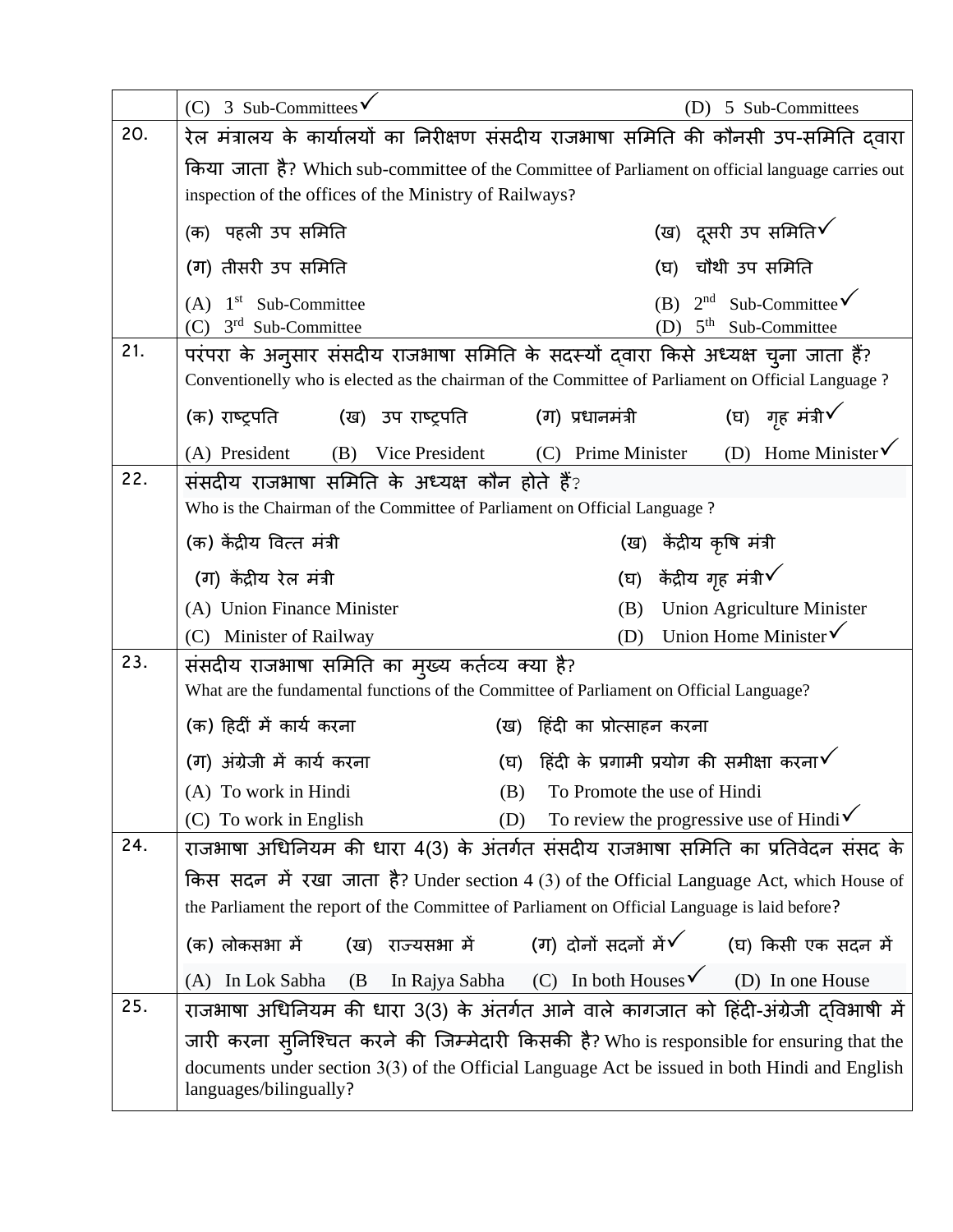|     | (क) कागजात पर हस्ताक्षर करने वाला व्यक्ति $\checkmark$<br>कार्यालय प्रधान<br>(ख)                                                                                                                                            |
|-----|-----------------------------------------------------------------------------------------------------------------------------------------------------------------------------------------------------------------------------|
|     | (घ) प्रधान मुख्य विभागाध्यक्ष<br>(ग) राजभाषा अधिकारी                                                                                                                                                                        |
|     | (A) the person singning on the document $\checkmark$<br>(B<br>Head of the Office<br>Rajbhasha Officer<br>Principal head of department<br>(D)<br>(C)                                                                         |
| 26. | राजभाषा नियम-6 के अनुसार धारा 3(3) के अंतर्गत जारी किए गए दस्तावेजों के लिए हिंदी-                                                                                                                                          |
|     | अंग्रेजी दोनों भाषाओं का प्रयोग संबंधी जिम्मेदारी किसकी होगी? As per the Official Language<br>Rule-6 who will be responsible for the use of both Hindi and English languages for documents<br>issued under Section $3(3)$ ? |
|     | (ख) प्रशासनिक प्रधान<br>(क) राजभाषा प्रमुख                                                                                                                                                                                  |
|     | (घ) हस्ताक्षर करने वाले अधिकारी $\checkmark$<br>(ग) राजभाषा अधिकारी                                                                                                                                                         |
|     | Administrative head<br>Rajbhasha Head<br>(B)<br>(A)                                                                                                                                                                         |
|     | (D) Officer signing the document $\checkmark$<br>(C) Rajbhasha Officer                                                                                                                                                      |
| 27. | संसदीय राजभाषा समिति में राज्यसभा के कितने सदस्य हैं?                                                                                                                                                                       |
|     | How many members of Rajya Sabha are there on the Committee of Parliament on Official Language?                                                                                                                              |
|     | (ग) 10 $\checkmark$<br>( <b>ख)</b> 15<br>(घ)<br>30<br>(क)<br>20                                                                                                                                                             |
|     | (B) 15 (C) $10\sqrt{ }$<br>(D)<br>(A)<br>20<br>30                                                                                                                                                                           |
| 28. | राजभाषा  नियम  कब  पारित  ह्आ? When was the Official Languages Rules passed ?                                                                                                                                               |
|     | $17.07.1976$ (ख) 10.05.1976 (ग) 24.10.1976<br>(क)<br>$(\overline{u})$ 03.08.1976                                                                                                                                            |
|     | $17.07.1976\checkmark$<br>(A)<br>(B) $10.05.1976$ (C)<br>24.10.1976<br>(D) 03.08.1976                                                                                                                                       |
| 29. | राजभाषा नियम 1976 में प्रथम संशोधन कब किया गया?                                                                                                                                                                             |
|     | In which year was the first amendment made in the Official Languages Rules, 1976?                                                                                                                                           |
|     | (ग) वर्ष 1987 $\checkmark$<br>(ख) वर्ष 1963<br>(क) वर्ष 1976<br>(घ) वर्ष 1967                                                                                                                                               |
|     | (C) Year $1987\check{V}$<br>Year 1963<br>Year 1967<br>Year 1976<br>(B)<br>(D)<br>(A)                                                                                                                                        |
| 30. | राजभाषा नियम, 1976 के किस नियम के अंतर्गत कर्मचारी आवेदन, अपील या अभ्यावेदन हिंदी                                                                                                                                           |
|     | या अंग्रेजी में कर सकता है? Under which rule of the Official Languages Rules 1976, an employee                                                                                                                              |
|     | may submit an application, appeal or representation in Hindi or English?                                                                                                                                                    |
|     | नियम 8 के अंतर्गत<br>(ख) नियम 5 के अंतर्गत<br>(क)                                                                                                                                                                           |
|     | नियम 7 के अंतर्गत $\checkmark$<br>नियम 9 के अंतर्गत<br>(ग)<br>(घ)                                                                                                                                                           |
|     | Under Rule 8<br>Under Rule 5<br>(A)<br>(B)                                                                                                                                                                                  |
|     | Under Rule $7\sqrt{ }$<br>(C)<br>Under Rule 9<br>(D)                                                                                                                                                                        |
| 31. | राजभाषा नियम, 1976 के किस नियम के अंतर्गत कर्मचारी मांग कर सकता है कि उस पर                                                                                                                                                 |
|     | तामील किया जाने वाला आदेश या सूचना हिंदी या अंग्रेजी में दी जाए?                                                                                                                                                            |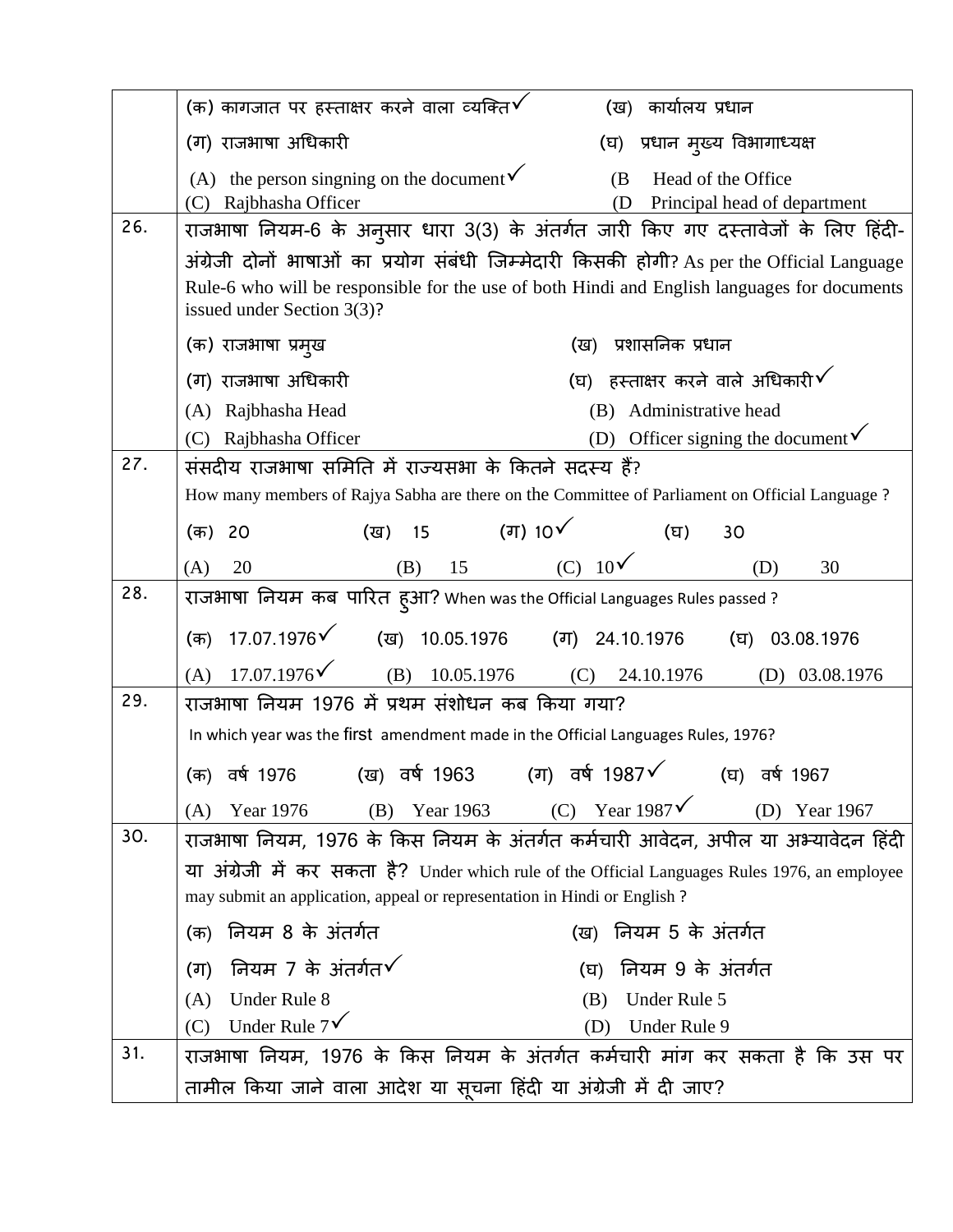|     | Under which rule of the Official Languages Rules 1976, an employee may desire that the order or notice<br>to be served on him be given in Hindi or English? |                                                                                                       |
|-----|-------------------------------------------------------------------------------------------------------------------------------------------------------------|-------------------------------------------------------------------------------------------------------|
|     | (क) नियम 7 के उपनियम (1) के अंतर्गत (ख) नियम 8 के अंतर्गत                                                                                                   |                                                                                                       |
|     | नियम 10 के अंतर्गत<br>(ग)                                                                                                                                   | नियम 7 के उपनियम (3) के अंतर्गत $\checkmark$<br>(घ)                                                   |
|     | Under Sub-Rule (1) of Rule 7<br>(A)                                                                                                                         | Under Rule 8<br>(B)                                                                                   |
|     | Under Rule 10<br>(C)                                                                                                                                        | (D) Under Sub- Rule (3) of Rule $7^{\checkmark}$                                                      |
| 32. |                                                                                                                                                             | राजभाषा नियम, 1976 के किस नियम के अनुसार हिंदी में प्राप्त आवेदन, अपील या अभ्यावेदन                   |
|     | for application, appeal or reprasentaion made or signed in Hindi shall be replied to in Hindi?                                                              | का जवाब हिंदी में दिया जाना अनिवार्य है? Under which rule of the Official Languages Rules 1976        |
|     | (क) नियम 7 के उपनियम (2) के अंतर्गत $\checkmark$                                                                                                            | (ख) नियम 8 के अंतर्गत                                                                                 |
|     | नियम 10 के अंतर्गत<br>(ग)                                                                                                                                   | नियम 7 के उपनियम (3) के अंतर्गत<br>(घ)                                                                |
|     | Under Sub- Rule (2) of Rule $7^{\checkmark}$<br>(A)                                                                                                         | Under Rule 8<br>(B)                                                                                   |
|     | Under Rule 10<br>(C)                                                                                                                                        | Under Sub-Rule (3) of Rule 7<br>(D)                                                                   |
| 33. |                                                                                                                                                             | राजभाषा नियम, 1976 के अनुसार किन परिस्थितियों में आवेदन, अपील या अभ्यावेदन का                         |
|     |                                                                                                                                                             | जवाब हिंदी में दिया जाना अनिवार्य है? Under which circumstances as laid down in the Official          |
|     | Hindi?                                                                                                                                                      | Languages Rules 1976, reply for an application, appeal or reprasentaion is mandatorily to be given in |
|     | (क) नियम 7 के उपनियम (2) के अंतर्गत                                                                                                                         |                                                                                                       |
|     | (ख) नियम 8 के अंतर्गत                                                                                                                                       |                                                                                                       |
|     | (ग) नियम 10 के अंतर्गत                                                                                                                                      |                                                                                                       |
|     | (घ) यदि कोई कर्मचारी आवेदन, अपील या अभ्यावेदन हिंदी में देता है या अंग्रेजी में                                                                             | लिखित                                                                                                 |
|     | आवेदन, अपील या अभ्यावेदन पर हिंदी में हस्ताक्षर करता है $\checkmark$                                                                                        |                                                                                                       |
|     | (A) Under Sub- Rule (2) of Rule 7 (B) Under Rule 8 (C) Under Rule 10                                                                                        |                                                                                                       |
|     |                                                                                                                                                             | (D) If any employee submit an application, appeal or representation in Hindi or a written             |
| 34. | application, appeal or representation in English and signed in Hindi. $\checkmark$                                                                          | सभी नाम पट्ट/सूचना पट्ट, पत्र शीर्ष और लिफाफों पर उत्कीर्ण लेख एवं लेखन सामग्री की अन्य               |
|     |                                                                                                                                                             | मदें हिंदी और अंग्रेजी में लिखी जाएंगी, मुद्रित या उत्कीर्ण होंगी, इसका उल्लेख किस नियम में           |
|     |                                                                                                                                                             | है? The instruction that all name-plates, sign boards/notice boards, letter heads and inscriptions    |
|     | English, is refered to one of the following sub rules?                                                                                                      | on envelopes and other items of stationery written, printed or inscribed shall be in Hindi and in     |
|     | नियम 10 (1) में<br>(क)                                                                                                                                      | (ख) नियम 10 (2) में                                                                                   |
|     | नियम 11 (1) में<br>(ग)                                                                                                                                      | नियम 11 (3) में $\checkmark$<br>(घ)                                                                   |
|     | Under Sub- Rule (1) of Rule 10<br>(A)                                                                                                                       | Under Sub-Rule (2) of Rule 10<br>(B)                                                                  |
|     | (C)<br>Under Sub-Rule (1) of Rule 11                                                                                                                        | Under Sub- Rule (3) of Rule $11\check{V}$<br>(D)                                                      |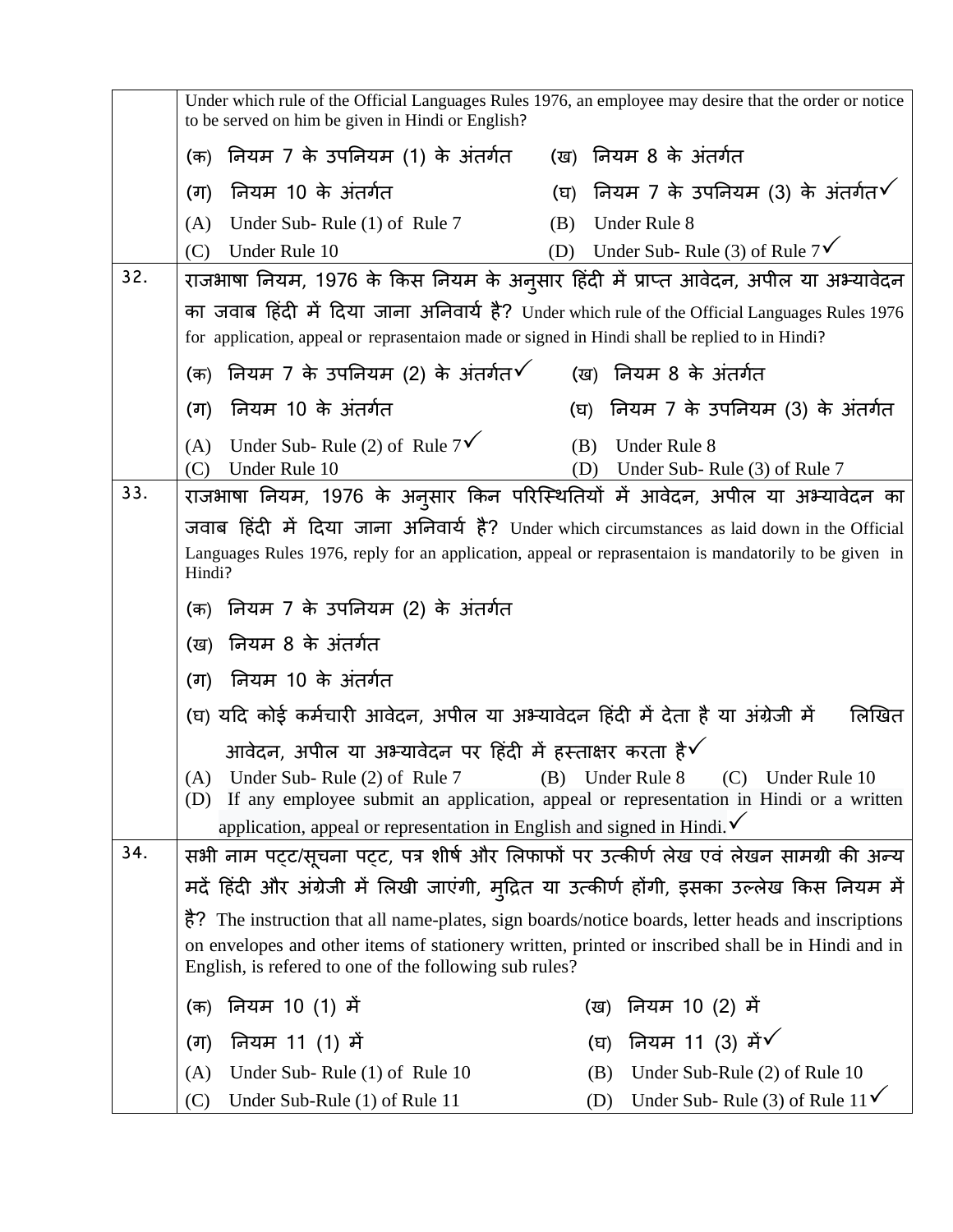| 35. | किस नियम के अंतर्गत कर्मचारी फाइल पर टिप्पण या कार्यवृत्त हिंदी या अंग्रेजी में प्रस्तुत कर                                                                                                                                                                |                                               |
|-----|------------------------------------------------------------------------------------------------------------------------------------------------------------------------------------------------------------------------------------------------------------|-----------------------------------------------|
|     | सकता है? Under which rule an employee may record a note or minute on a file in Hindi or in English?                                                                                                                                                        |                                               |
|     | नियम 6 के उपनियम (2) के अंतर्गत<br>(क)                                                                                                                                                                                                                     | नियम 8 के अंतर्गत<br>(ख)                      |
|     | (ग) नियम 8 (1) के अंतर्गत $\checkmark$                                                                                                                                                                                                                     | नियम 7 के अंतर्गत<br>(घ)                      |
|     | Under Sub- Rule (2) of Rule 6<br>(A)                                                                                                                                                                                                                       | Under Rule 8<br>(B)                           |
|     | Under Rule 8 (1) $\checkmark$<br>(C)                                                                                                                                                                                                                       | Under Rule 7<br>(D)                           |
| 36. | किसी दस्तावेज के अंग्रेजी अन् <b>वाद की मांग कब की जा सकती है</b> ?<br>When may an English translation of a document be asked for?                                                                                                                         |                                               |
|     | (क)  जब कोई दस्तावेज विधिक या तकनीकी प्रकृति का हो $\checkmark$                                                                                                                                                                                            | (ख)  महत्वपूर्ण हो                            |
|     | सेवा संबंधी दस्तावेज हो<br>(ग)                                                                                                                                                                                                                             | नियम 7 के अंतर्गत<br>(घ)                      |
|     | When a document is of a legal or technical nature $\checkmark$<br>(A)<br>Service related document<br>(C)                                                                                                                                                   | Being important<br>(B)<br>Under Rule 7<br>(D) |
| 37. | कोई दस्तावेज विधिक या तकनीकी प्रकार का है या नहीं, इसका निर्धारण कौन कर सकता है?<br>Who can determine whether a document is of legal or technical nature?                                                                                                  |                                               |
|     | (क)  मुख्य राजभाषा अधिकारी                                                                                                                                                                                                                                 | (ख)  प्रधान मुख्य विभागाध्यक्ष                |
|     | (ग) प्रधान मुख्य कार्मिक अधिकारी<br>(ਬ)                                                                                                                                                                                                                    | विभाग या कार्यालय का प्रधान $\checkmark$      |
|     | Mukhya Rajbhasha Adhikari<br>(A)<br>(B)                                                                                                                                                                                                                    | Principal Head of the Department              |
|     | Principal Chief Personnel Officer<br>(D)<br>(C)                                                                                                                                                                                                            | Head of the department or office $\checkmark$ |
| 38. | राजभाषा नियम-12 के अनुसार राजभाषा अधिनियम और उसके अधीन बनाएं गए नियमों के                                                                                                                                                                                  |                                               |
|     | उपबंधों का सम् <b>चित अनुपालन का उत्तरदायित्व किस पर होता</b> है? According to Official<br>Language Rule-12 whom does the responsibility of proper compliance of the provisions of the<br>Official Language Act and the Rules made there under a lie with? |                                               |
|     | राजभाषा अनुभाग का प्रभारी<br>(क)                                                                                                                                                                                                                           | (ख)  राजभाषा विभाग का प्रधान विभागाध्यक्ष     |
|     | कार्यालय का प्रशासनिक प्रधान $\checkmark$<br>राजभाषा अधिकारी<br>(ग)<br>(घ)                                                                                                                                                                                 |                                               |
|     | Incharge of Rajbhasha section<br>(B)<br>(A)                                                                                                                                                                                                                | PHOD of Rajbhasha Deptt.                      |
|     | Administrative Head of the office $\checkmark$<br>(C)<br>(D)                                                                                                                                                                                               | Rajbhasha Adhikari                            |
| 39. | किस नियम के अंतर्गत प्रशासनिक प्रधान को राजभाषा अधिनियम और राजभाषा नियम के                                                                                                                                                                                 |                                               |
|     | अनुपालन का उत्तरदायित्व सौंपा गया है? Under which rule is the administrative head entrusted<br>with the responsibility for compliance of the Official Language Act and the Official Language<br>Rules?                                                     |                                               |
|     | नियम 6 के उपनियम (2) के अंतर्गत<br>(क)                                                                                                                                                                                                                     | नियम 8 के अंतर्गत<br>(ख)                      |
|     | राजभाषा नियम 1976, के नियम 12 के अंतर्गत $\checkmark$<br>(ग)                                                                                                                                                                                               | नियम 5 के अंतर्गत<br>(घ)                      |
|     | (A)<br>Under Sub- Rule (2) of Rule 6                                                                                                                                                                                                                       | (B)<br>Under Rule 8                           |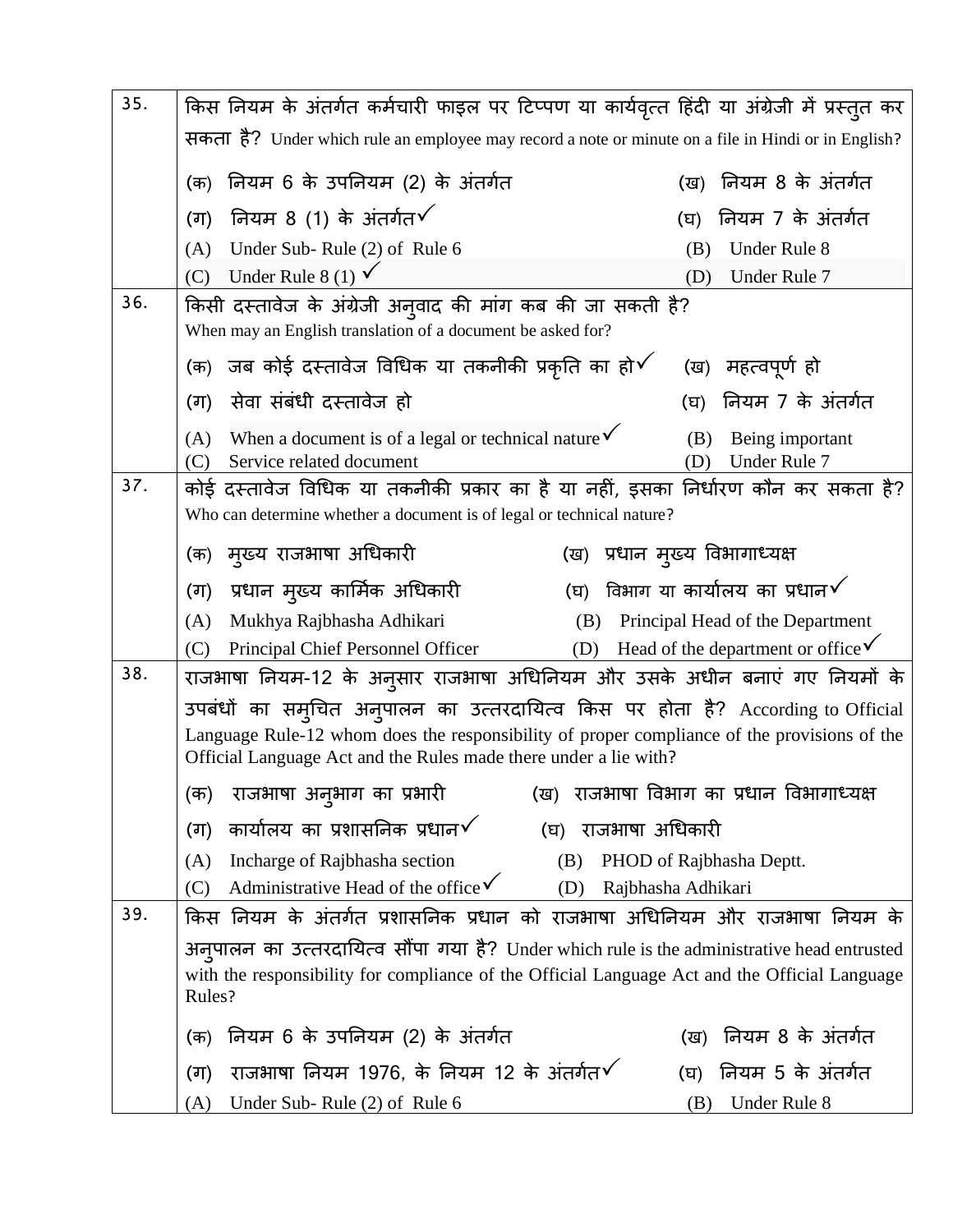|     | (C) Under Rule 12 of Official Language Rules $1976\check{V}$                                                                                                              | (D)<br>Under Rule 5                                                                               |
|-----|---------------------------------------------------------------------------------------------------------------------------------------------------------------------------|---------------------------------------------------------------------------------------------------|
| 40. | राजभाषा अधिनियम और राजभाषा नियम के अनुपालन के लिए कौन उत्तरदायी है?<br>Who is responsible for compliance of the Official Language Act and the Official Language<br>Rules? |                                                                                                   |
|     | प्रधान विभागाध्यक्ष<br>(क)                                                                                                                                                | (ख)  कार्यालय का प्रशासनिक प्रधान $\checkmark$                                                    |
|     | (ग) मुख्य राजभाषा अधिकारी                                                                                                                                                 | (घ) प्रधान मुख्य कार्मिक अधिकारी                                                                  |
|     | Principal Head of the Department<br>(A)<br>Mukhya Rajbhasha Adhikari<br>(C)                                                                                               | Administrative Head of the office $\checkmark$<br>(B)<br>Principal Chief Personnel Officer<br>(D) |
| 41. | हिंदी में प्रवीणता प्राप्त कर्मचारी की परिभाषा किस नियम के अंतर्गत दी गई है?<br>Under which rule the definition of proficiency in Hindi is given?                         |                                                                                                   |
|     | नियम 6 के उपनियम (2) के अंतर्गत<br>(क)                                                                                                                                    | (ख) नियम 8 के अंतर्गत                                                                             |
|     | राजभाषा नियम 1976, के नियम 9 के अंतर्गत $\checkmark$<br>(ग)                                                                                                               | (घ) नियम 5 के अंतर्गत                                                                             |
|     | Under Sub-Rule (2) of Rule 6<br>(A)                                                                                                                                       | Under Rule 8<br>(B)                                                                               |
|     | Under Rule 9 of Official Language Rules 1976√<br>(C)                                                                                                                      | Under Rule 5<br>(D)                                                                               |
| 42. | हिंदी में कार्यसाधक ज्ञान प्राप्त कर्मचारी की परिभाषा किस नियम के अंतर्गत दी गई है?                                                                                       |                                                                                                   |
|     | Under which rule the definition of an employee passing of working knowledge in Hindi is given?                                                                            |                                                                                                   |
|     | (क) नियम 6 के अंतर्गत                                                                                                                                                     |                                                                                                   |
|     | नियम 8 के अंतर्गत<br>(ख)                                                                                                                                                  |                                                                                                   |
|     | राजभाषा नियम 5 (1) के अंतर्गत<br>(ग)                                                                                                                                      |                                                                                                   |
|     | राजभाषा नियम 1976, के नियम 10 के अंतर्गत $\checkmark$<br>(घ)                                                                                                              |                                                                                                   |
|     | Under Rule 6<br>(A)<br>Under Rule 8<br>(B)<br>$(C)$ Under Sub-Rule (1) of Rule 5<br>Under Rule 10 of Official Language Rules 1976 $\checkmark$<br>(D)                     |                                                                                                   |
| 43. | राजभाषा नियमों की कुल संख्या कितनी है? What is the total number of official language Rules?                                                                               |                                                                                                   |
|     | (क)9<br>(ग) 11<br>(ख)<br>10                                                                                                                                               | (घ) 12 $\sqrt{ }$                                                                                 |
|     | 9<br>(A)<br>(B)<br>10                                                                                                                                                     | (D) $12\sqrt{ }$<br><sup>11</sup><br>(C)                                                          |
| 44. | राजभाषा नियम, 1976 के किस नियम के अनुसार हिंदी में प्राप्त पत्रों के उत्तर हिंदी में दिए                                                                                  |                                                                                                   |
|     | जाएंगे? By which Rule of the Official Language Rule, 1976 communications received in Hindi<br>will be replied in Hindi?                                                   |                                                                                                   |
|     | नियम-2<br>नियम-3<br>(ग)<br>(ख)<br>(क)                                                                                                                                     | (घ) नियम-5 $\checkmark$<br>नियम-4                                                                 |
|     | Rule -3<br>Rule -2<br>(B)<br>(C)<br>(A)                                                                                                                                   | (D) Rule -5 $\checkmark$<br>Rule -4                                                               |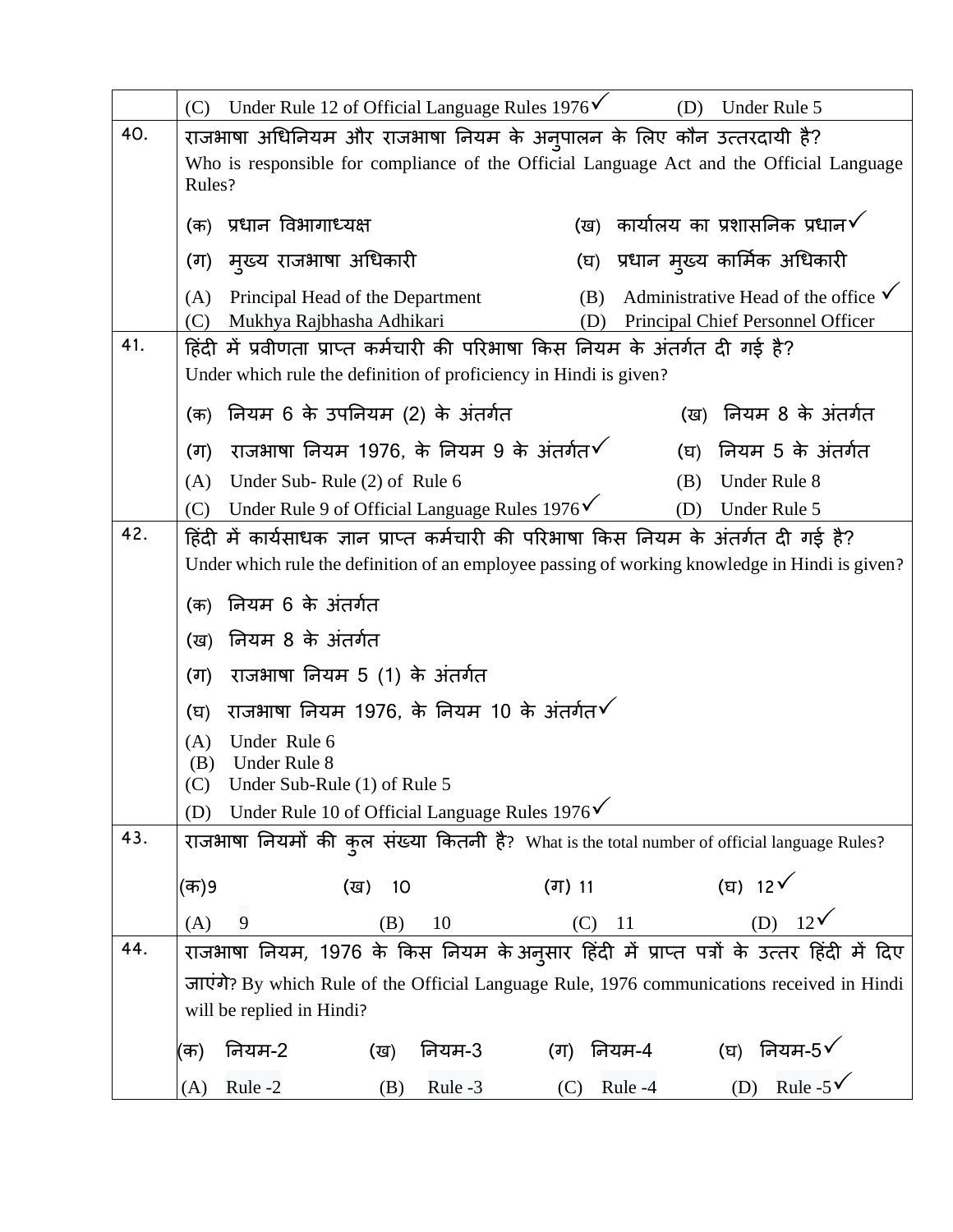| 45. |                                                                           |                                                                       |                                                                                                                                               | हिंदी पत्रों के उत्तर अनिवार्य रूप से हिंदी में देने के लिए राजभाषा नियम, 1976 के किस             |
|-----|---------------------------------------------------------------------------|-----------------------------------------------------------------------|-----------------------------------------------------------------------------------------------------------------------------------------------|---------------------------------------------------------------------------------------------------|
|     |                                                                           |                                                                       | instructions been given that communications received in Hindi shall be replied in Hindi?                                                      | उप नियम में निर्देश दिए गएं हैं? In which sub-rule of the Official Language Rules, 1976 have      |
|     | नियम-5 में $\checkmark$<br>(क)                                            | (ख) नियम-6 में                                                        | (ग) नियम-7 में                                                                                                                                | नियम-8 में<br>(ਬ)                                                                                 |
|     | In Rule -5 $\checkmark$<br>(A)                                            | (B)<br>In Rule -6                                                     | (C)<br>In Rule -7                                                                                                                             | In Rule -8<br>(D)                                                                                 |
| 46. | राजभाषा संकल्प, 1968 किस सदन दवारा पारित किया गया?                        |                                                                       |                                                                                                                                               |                                                                                                   |
|     |                                                                           | By which House was the Official Languages Resolutionles, 1968 Passed? |                                                                                                                                               |                                                                                                   |
|     | लोकसभा<br>(क)                                                             | (ख) राज्यसभा (ग) लोकसभा एवं राज्यसभा $\checkmark$                     |                                                                                                                                               | (घ) कोई नहीं                                                                                      |
|     | (A)                                                                       |                                                                       | Lok Sabha (B) Rajya Sabha (C) Lok Sabha and Rajya Sabha $\checkmark$                                                                          | (D)<br>None of these                                                                              |
| 47. |                                                                           |                                                                       | राजभाषा संकल्प संसद के दोनों सदनों दवारा कब पारित किया गया?<br>When was the Official Languages Resolution Passed by both Houses of Pariament? |                                                                                                   |
|     | 1968 <sup>6</sup><br>(क)                                                  | 1967<br>(ख)                                                           | 1959<br>(ग)                                                                                                                                   | 1960<br>(घ)                                                                                       |
|     | $1968\checkmark$                                                          |                                                                       |                                                                                                                                               |                                                                                                   |
| 48. | (A)                                                                       | (B)<br>1967                                                           | 1950<br>(C)                                                                                                                                   | 1960<br>(D)                                                                                       |
|     | 1976 are not applicable to?                                               |                                                                       |                                                                                                                                               | राजभाषा नियम, 1976 किस राज्य पर लागू नहीं हैं? Which state the Official Languages Rules,          |
|     | कर्नाटक<br>(क)                                                            | (ख)                                                                   | केरल (ग) आंध्रप्रदेश   (घ) तमिलनाडु $\checkmark$                                                                                              |                                                                                                   |
|     |                                                                           |                                                                       |                                                                                                                                               |                                                                                                   |
|     | Karnataka<br>(A)                                                          | (B)<br>Kerala                                                         | (C) Andra Pradesh                                                                                                                             | $TamiInadu\checkmark$<br>(D)                                                                      |
| 49. |                                                                           |                                                                       |                                                                                                                                               | राजभाषा नियम के अनुसार हिंदी के प्रयोग की दृष्टि से राज्यों एवं संघ राज्य क्षेत्रों का कितने      |
|     |                                                                           |                                                                       |                                                                                                                                               | क्षेत्रों में वर्गीकरण किया गया है? According to Official Language Rules, how many classification |
|     |                                                                           |                                                                       | of the regions of states and union territories have been made in terms of the use of Hindi?                                                   |                                                                                                   |
|     | (क)<br>एक                                                                 | दो<br>(ख)                                                             | (ग) तीन $\checkmark$                                                                                                                          | (घ)<br>चार                                                                                        |
|     | (A)<br>One                                                                | (B)<br>Two                                                            | (C) Three $\checkmark$                                                                                                                        | (D)<br>Four                                                                                       |
| 50. | राजभाषा नियम 1976 के अधीन वर्गीकृत तीन क्षेत्र क्या-क्या हैं?             |                                                                       |                                                                                                                                               |                                                                                                   |
|     | What are the three regions classified under Official Language Rules 1976? |                                                                       |                                                                                                                                               |                                                                                                   |
|     | (क) 1, 2, एवं 3                                                           |                                                                       |                                                                                                                                               | (ख) क, ख एवं ग $\checkmark$                                                                       |
|     | च, छ एवं ज<br>(ग)                                                         |                                                                       |                                                                                                                                               | (घ) पूर्व, पश्चिम एवं उत्तर                                                                       |
|     | 1, 2 & 3<br>(A)                                                           |                                                                       |                                                                                                                                               | (B) A, B & C $\checkmark$                                                                         |
|     | F, G & H<br>(C)                                                           |                                                                       | (D)                                                                                                                                           | East, West & North                                                                                |
| 51. | राजभाषा के प्रयोग के संदर्भ में कौन-सा राज्य क्षेत्र 'ख' में आता है?      |                                                                       |                                                                                                                                               |                                                                                                   |
|     |                                                                           |                                                                       | Which state comes under region 'B' in the context of use of the official language?                                                            |                                                                                                   |
|     | गुजरात<br>(क)                                                             | महाराष्ट्र<br>(ख)                                                     | पंजाब<br>(ग)                                                                                                                                  | (घ) = इनमें सभी $\checkmark$                                                                      |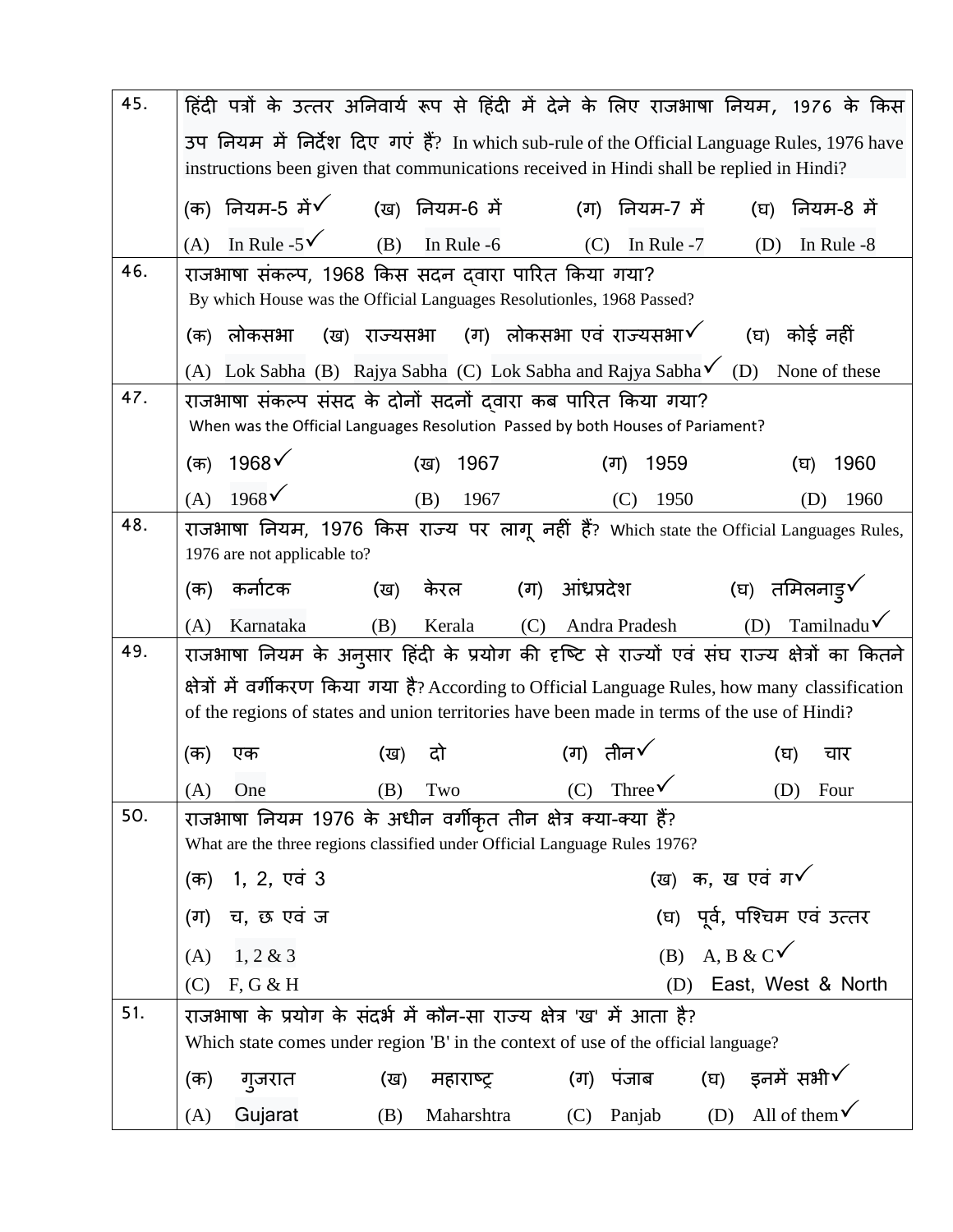| 52. | राजभाषा के प्रयोग के संदर्भ में कौन-सा राज्य/संघ राज्य क्षेत्र 'क' में नहीं है?                                                                                                              |
|-----|----------------------------------------------------------------------------------------------------------------------------------------------------------------------------------------------|
|     | Which state/Union Territory is not in region 'A' in respect of use of official Language?                                                                                                     |
|     | (ख) छत्तीसगढ़ (ग) हरियाणा (घ) चंडीगढ़ $\checkmark$<br>उत्तराखंड<br>(क)                                                                                                                       |
|     | Chandigarh $\checkmark$<br>(D)<br>(B) Chhattisgarh (C) Haryana<br>Uttarakhand<br>(A)                                                                                                         |
| 53. | राजभाषा के प्रयोग के संदर्भ में अंडमान व निकोबार द्वीप समूह किस क्षेत्र में आता है?                                                                                                          |
|     | In the terms of the use of the official language, under which region does the Andman Nicobar Islands<br>comes?                                                                               |
|     | (क) $'$ क' क्षेत्र $\checkmark$<br>(ख) 'ख' क्षेत्र (ग) 'ग' क्षेत्र (घ) इनमें कोई नहीं                                                                                                        |
|     | (A) 'A' Region $\checkmark$ (B) 'B' Region (C) 'C' Region<br>(D) None of these                                                                                                               |
| 54. | संविधान के भाग-V में कौन-सा अनुच्छेद है? Which article is covered under the Part-V of the<br>constitution?                                                                                   |
|     | (क) अनुच्छेद 210     (ख) अनुच्छेद 220     (ग) अनुच्छेद 120९   (घ)  अनुच्छेद 121                                                                                                              |
|     | Article 210 (B) Article 220 (C) Article 120 (D) Article 121<br>(A)                                                                                                                           |
| 55. | संविधान के भाग- VI में राजभाषा नीति संबंधी उपबंध किस अन्च्छेद में हैं? Which article of the                                                                                                  |
|     | Part-VI of the constitution has the provision dealing with policy principles of the official language?                                                                                       |
|     |                                                                                                                                                                                              |
|     | Article 111 (B) Article 210 $\checkmark$ (C) Article 220 (D) Article 230<br>(A)                                                                                                              |
| 56. | राजभाषा हिंदी किस लिपि में लिखी जाती है? In which script is official language Hindi written?                                                                                                 |
|     | (ग) पाली $($ घ) देवनागरी $\checkmark$<br>खरोष्ठी<br>ब्राहमी<br>(ख)<br>(क)                                                                                                                    |
|     | Kharoshthi (C) Pali (D) Devanagari $\checkmark$<br>(B)<br>(A)<br>Brahmi                                                                                                                      |
| 57. | संविधान के अनुच्छेद 351 के निदेश के अनुसार, हिंदी अपने शब्द भंडार के संवर्धन के लिए                                                                                                          |
|     | मुख्यतः किस भाषा पर आश्रित रहनी चाहिए? According to the directive of article 351 of the<br>constitution, which language Hindi should be primarily based on for its enrichment of vocabulary? |
|     | उर्दू<br>हिंदी<br>पंजाबी<br>संस्कृत√<br>(क)<br>(घ)<br>(ख)<br>(ग)                                                                                                                             |
|     | Sanskrit√<br>(C) Panjabi<br>(D)<br>Urdu<br>Hindi<br>(B)<br>(A)                                                                                                                               |
| 58. | संसद में संविधान का भाग-17 किस तारीख को पारित हुआ?<br>On which date was Part-XVII of the constitution passed in Parliament?                                                                  |
|     | (क) 14.09.1949√<br>15.09.1948<br>14.09.1950<br>26.01.1950<br>(ख)<br>(ग)<br>(घ)                                                                                                               |
|     | $14.09.1949\check{v}$<br>15.09.1948<br>(B)<br>(A)<br>14.09.1950<br>(C)<br>26.01.1950<br>(D)                                                                                                  |
| 59. | संविधान की आठवीं अनुसूची में कितनी भाषाएं सम्मिलित हैं?<br>How many languages are enlisted in the Eighth Schedule of the constitution?                                                       |
|     | 22 <sup>′</sup><br>(क)<br>18<br>24<br>16<br>(ख)<br>(घ)<br>(ग)                                                                                                                                |
|     | $22\sqrt{ }$<br>(A)<br>(B)<br>18<br>16<br>24<br>(D)<br>(C)                                                                                                                                   |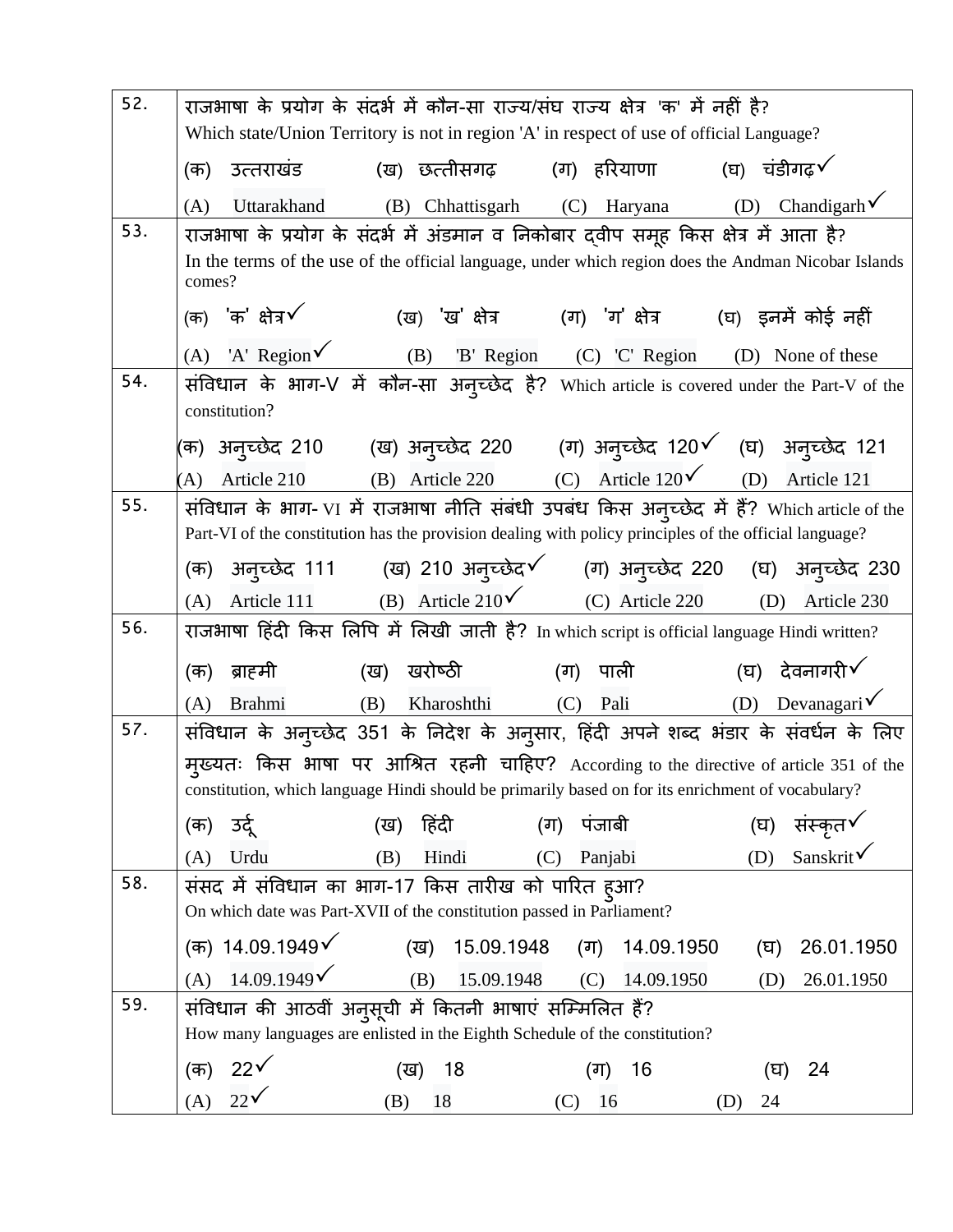| 60. | संविधान के किस अनुच्छेद में आठवीं अनुसूची संबंधी प्रावधान वर्णित हैं?                  |                                                                                                         |
|-----|----------------------------------------------------------------------------------------|---------------------------------------------------------------------------------------------------------|
|     | In which articles of the constitution does the provision of the Eighth Schedule exist? |                                                                                                         |
|     | (क) अन्च्छेद 344(1) और 351√                                                            | (ख) अन्च्छेद 345                                                                                        |
|     | (ग) अन्च्छेद 348 और 346(1)                                                             | (घ) अनुच्छेद 350                                                                                        |
|     | (A) Article 344(1) and 351 $\checkmark$                                                | Article 345<br>(B)                                                                                      |
|     | Article 348 and 346 (1)<br>(C)                                                         | Article 344<br>(D)                                                                                      |
| 61. | संविधान के अन्च्छेद 344 के अनुसरण में राजभाषा आयोग की नियुक्ति कब हुई?                 |                                                                                                         |
|     |                                                                                        | Pursuant to the Article 344 of the constitution, when was the Official Language Commission constituted? |
|     | 1949<br>(ख) 1956<br>(क)                                                                | (घ) $1955\sqrt{ }$<br>(ग)<br>1950                                                                       |
|     | 1949<br>(B)<br>(A)<br>1956                                                             | (D) $1955\sqrt{ }$<br>(C)<br>1950                                                                       |
| 62. | राजभाषा आयोग के प्रथम अध्यक्ष कौन थे?                                                  |                                                                                                         |
|     | Who was the First Chairman of the Official Language Commission?                        |                                                                                                         |
|     |                                                                                        |                                                                                                         |
|     | G.B.Pant (B) B.J. Kher (C) Lalit Narayan Mishra<br>(A)                                 | (D) Om Mehta                                                                                            |
| 63. |                                                                                        | राजभाषा आयोग की सिफारिशों पर विचार करने के लिए गठित समिति के प्रथम अध्यक्ष कौन                          |
|     | थे?                                                                                    | Who was the First Chairman of the Committee which was consitituted to examine the                       |
|     | recommendations of the Commission on the Official Language?                            |                                                                                                         |
|     | (क) जी.बी. पंत√ (ख) बी.जे. खेर (ग) ललित नारायण मिश्र (घ) ओम मेहता                      |                                                                                                         |
|     | (A)                                                                                    | G.B.Pant (B) B.J. Kher (C) Lalit Narayan Mishra (D) Om Mehta                                            |
| 64. |                                                                                        | संविधान के अन्च्छेद 350 के अनुसार व्यथा-निवारण के अभ्यावेदन के लिए कौन-सी भाषा प्रयोग                   |
|     |                                                                                        | में लाई जा सकती है? According to Article 350 of the constitution, which language can be used in         |
|     | representation for redress of grievances?                                              |                                                                                                         |
|     | (क)   हिंदी और अंग्रेजी                                                                |                                                                                                         |
|     | संघ में प्रयोग की जाने वाली भाषा<br>(ख)                                                |                                                                                                         |
|     | राज्यों में प्रयोग की जाने वाली भाषा<br>(ग)                                            |                                                                                                         |
|     | संघ अथवा राज्य में प्रयोग की जाने वाली भाषा $\checkmark$<br>(घ)                        |                                                                                                         |
|     | Hindi and English<br>(A)                                                               | Union language<br>(B)                                                                                   |
|     | (C)<br>State language                                                                  | Language used in Union or State $\checkmark$<br>(D)                                                     |
| 65. | भारत संघ की राजभाषा क्या है? What is the Official Language of the Union of India?      |                                                                                                         |
|     | (क) हिंदी $\checkmark$                                                                 | (ख) अंग्रेजी                                                                                            |
|     | (ग) हिंदी और अंग्रेजी दोनों                                                            | (घ) अष्टम अनुसूची में शामिल भाषाएं                                                                      |
|     | (A) Hindi $\checkmark$                                                                 | (B) English                                                                                             |
|     | Both Hindi and English<br>C)                                                           | (D) Languages included in the eighth Schedule                                                           |
| 66. | राजभाषा नीति की जानकारी देने वाले अन्च्छेद 343-351 संविधान के किस भाग में हैं?         |                                                                                                         |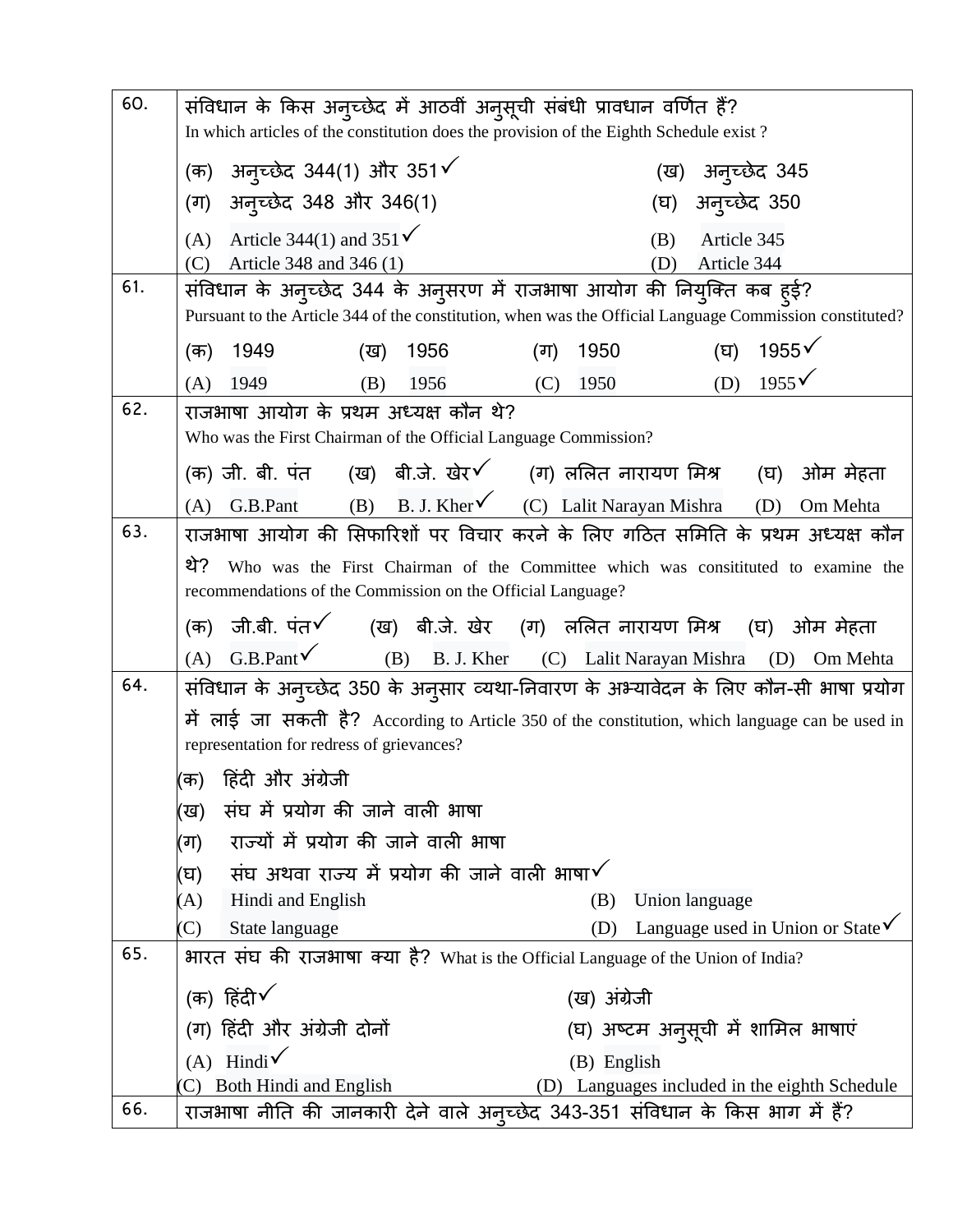|     | Which part of the constitution comprises the articles 343-351 giving informations about the<br>official language policy covered under?                                       |
|-----|------------------------------------------------------------------------------------------------------------------------------------------------------------------------------|
|     | (ग) भाग-17 $\checkmark$<br>(ख) भाग-18<br>(क) भाग-6<br>भाग-5<br>(घ)                                                                                                           |
|     | (B) Part-18 (C) Part-17 $\checkmark$<br>Part-5<br>$(A)$ Part-6<br>(D)                                                                                                        |
| 67. | संविधान के भाग-17 में कितने अनुच्छेद हैं? How many Articles are there in Part XVII of the<br>constitution?                                                                   |
|     | (घ) नौ√<br>(ख) ग्यारह<br>(ग)<br>बारह<br>(क) दस                                                                                                                               |
|     | (D) $9\sqrt{ }$<br>10<br>11<br>12<br>(A)<br>(B)<br>(C)                                                                                                                       |
| 68. | अष्टम अनुसूची में शामिल विदेशी भाषा कौन-सी है?<br>What is a Foreign Language included in the eighth schedule?                                                                |
|     | (ख) नेपाली $\checkmark$<br>(ग) संथाली<br>बोर्डो<br>बंगला<br>(क)<br>(घ)                                                                                                       |
|     | (B) Nepali $\checkmark$ (C) Santhali<br>Bodo<br>(D)<br>(A)<br>Bengali                                                                                                        |
| 69. | प्रथम राजभाषा आयोग का गठन कब ह्आ?<br>When was the frist Official Language Commission constituted?                                                                            |
|     |                                                                                                                                                                              |
|     | 5 June, 1955 (B) 6 June, 1955 (C) 7 June, 1955 (D) 10 June, 1955<br>(A)                                                                                                      |
| 70. | संघ के शासकीय प्रयोजनों के लिए अंको का कौन-सा रूप प्रयोग में लाया जाएगा?<br>Which form of numerals is to be used for official purposes of the Union?                         |
|     | भारतीय अंकों का अंतराष्ट्रीय रूप $\checkmark$<br>(ख) केवल देवनागरी अंक<br>(क)                                                                                                |
|     | (घ) रोमन अंकों का रूप<br>(ग) भारतीय अंकों का मूल रूप                                                                                                                         |
|     | International form of Indian numerals $\checkmark$<br>(B) Devanagari numbers only<br>(A)<br>(C)<br>Basic form of Indian digits<br>(D) Roman numerals form                    |
| 71. | संविधान के किस अनुच्छेद में न्यायालयों में प्रयोग की जाने वाली भाषा के संबंध में प्रावधान                                                                                    |
|     | दिया गया है? Which article of the constitution envisages provision regarding the language to be used<br>in courts?                                                           |
|     |                                                                                                                                                                              |
|     | (क) अनुच्छेद 345 (ख) अनुच्छेद 346 (ग) अनुच्छेद 350 (घ) अनुच्छेद 348 $\checkmark$<br>(A) Article 345 (B) Article 346 (C) Article 350 (D) Article 348 $\checkmark$             |
| 72. | संविधान के किस अन्च्छेद में संघ के राजभाषा संबंधी प्रावधान दिए गए हैं?<br>Which article of the constitution has provision regarding the official language of Union of India? |
|     |                                                                                                                                                                              |
|     | (क) अनुच्छेद 345 (ख) अनुच्छेद 346 (ग) अनुच्छेद 343 $\checkmark$ (घ) अनुच्छेद 348<br>(A) Article 345 (B) Article 346 (C) Article 343 $\checkmark$ (D) Article 348             |
| 73. | संविधान के किस अनुच्छेद में राज्य के राजभाषा संबंधी प्रावधान दिए गए हैं?                                                                                                     |
|     | Which article of the constitution has provision regarding the official language of States?                                                                                   |
|     | (क) अन् <i>च्छे</i> द 345 $\checkmark$<br>(ख)  अनुच्छेद 346  (ग)  अनुच्छेद 343 (घ)  अनुच्छेद 348                                                                             |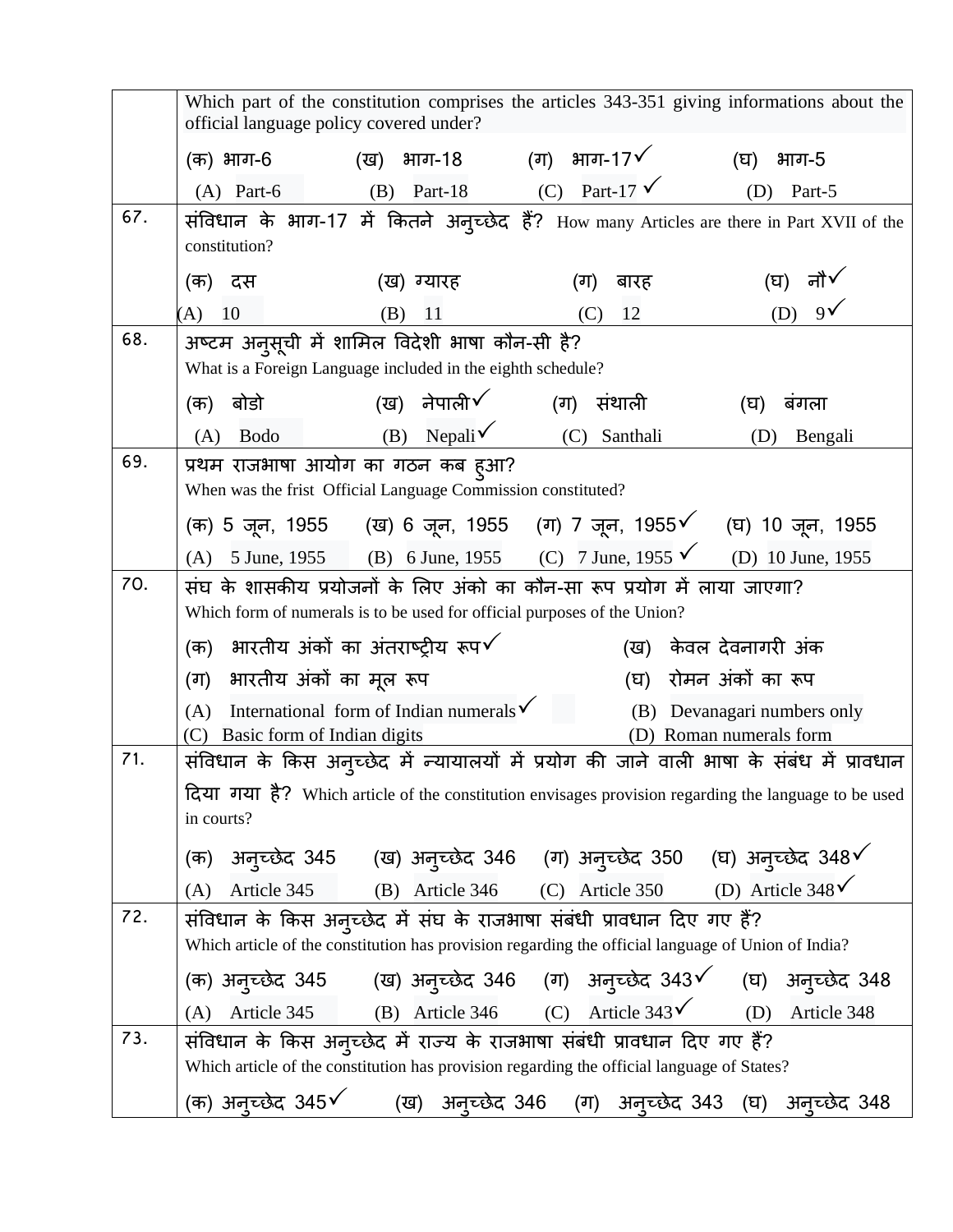|     | Article $345\sqrt{ }$<br>(A)<br>$(B)$ Article 346                                                                    | (C)<br>Article 343<br>(D)                       | Article 348                  |
|-----|----------------------------------------------------------------------------------------------------------------------|-------------------------------------------------|------------------------------|
| 74. | आरंभिक तौर से संविधान की आठवीं अनुसूची में कितनी भाषाएं शामिल थी?                                                    |                                                 |                              |
|     | How many languages were initially included in the Eighth Schedule to the Constitution?                               |                                                 |                              |
|     | 22<br>20<br>(क)<br>(ख)                                                                                               | (ग)<br>15<br>(घ)                                | 14 <sup>′</sup>              |
|     | 22<br>(B)<br>20<br>(A)                                                                                               | (D)<br>15<br>(C)                                | $14\sqrt{ }$                 |
| 75. | अष्टम अनुसूची में संथाली भाषा को किस वर्ष सम्मिलित किया गया?                                                         |                                                 |                              |
|     | In which year was the Santhali language included in the Eighth Schedule?                                             |                                                 |                              |
|     | 2003 <sup>6</sup><br>(क)<br>1992<br>(ख)                                                                              | 1965<br>(ग)<br>(घ)                              | 1963                         |
|     | $2003\sqrt{ }$<br>(A)<br>1992<br>(B)                                                                                 | 1965<br>(C)<br>(D)                              | 1963                         |
| 76. | कौन-सी भाषा भारत सरकार की राजभाषा है? Which language is the official language of government                          |                                                 |                              |
|     | of India?                                                                                                            |                                                 |                              |
|     | (क) हिंदी√                                                                                                           | (ख) अंग्रेजी                                    |                              |
|     | हिंदी और अंग्रेजी<br>(ग)                                                                                             | (घ) अष्टम अनुसूची की समस्त भाषाएं               |                              |
|     | Hindi $\checkmark$<br>(A)<br>(B)                                                                                     | English                                         |                              |
| 77. | Hindi and English<br>(D)<br>(C)<br>संविधान के 21वें संशोधन दवारा किस भाषा को अष्टम अनुसूची में शामिल किया गया? Which | All languages of the Eight Schedule             |                              |
|     | language was included in the Eighth Schedule by the 21 <sup>st</sup> Amendment to the Constitution?                  |                                                 |                              |
|     | हिंदी<br>नेपाली<br>(ख)<br>(क)                                                                                        | (ग) सिंधी $\checkmark$                          | (घ) उद्                      |
|     | Hinhi<br>(B)<br>Nepali<br>(A)                                                                                        | $(C)$ Sindhi <sup><math>\checkmark</math></sup> | (D)<br>Urdu                  |
| 78. | संविधान को 71वें संशोधन द्वारा किस भाषा को अष्टम अनुसूची में शामिल किया गया? Which                                   |                                                 |                              |
|     | language was included in the Eighth Schedule by the 71 <sup>th</sup> Amendment to the Constitution?                  |                                                 |                              |
|     | नेपाली√<br>(क)<br>हिंदी<br>(ग)<br>(ख)                                                                                | सिंधी<br>(घ)                                    | उदे                          |
|     | Nepali $\checkmark$<br>(A)<br>(B)<br>Hinhi<br>(C)                                                                    | Sindhi<br>(D)                                   | Urdu                         |
| 79  | निम्नलिखित में से कौन-से राज्य की दवतीय राजभाषा संस्कृत है?                                                          |                                                 |                              |
|     | Which of the following state's second Official Language is Sanskrit?                                                 |                                                 |                              |
|     | हिमाचल प्रदेश<br>(ग) उत्तर प्रदेश<br>असम<br>(क)<br>(ख)                                                               |                                                 | (घ) उत्तराखंड $\checkmark$   |
|     | Himachal Pradesh<br>Assam<br>(B)<br>(C)<br>(A)                                                                       | <b>Uttar Pradesh</b>                            | (D) Uttarakhand $\checkmark$ |
| 80. | हिंदी भाषा के विकास के लिए निदेश किस अनुच्छेद में दिए हैं?                                                           |                                                 |                              |
|     | In which article are directions given for the development of Hindi language?                                         |                                                 |                              |
|     | (क) अनुच्छेद 343 (ख) अनुच्छेद 349 (ग) अनुच्छेद 351√ (घ) अनुच्छेद 346                                                 |                                                 |                              |
|     | (B) Article 349 (C) Article $351\check{6}$<br>(A) Article 343                                                        |                                                 | (D) Article 346              |
| 81. | अरुणाचल प्रदेश की राजभाषा क्या है? What is the Official Language of Arunachal Pradesh ?                              |                                                 |                              |
|     | तमिल<br>(ख) उर्दू<br>(ग)<br>(क)                                                                                      | अंग्रेजी√<br>(घ) सस्कृत                         |                              |
|     | (C)<br>Tamil<br>Urdu<br>(A)<br>(B)                                                                                   | English $\checkmark$<br>(D)                     | Sanskrit                     |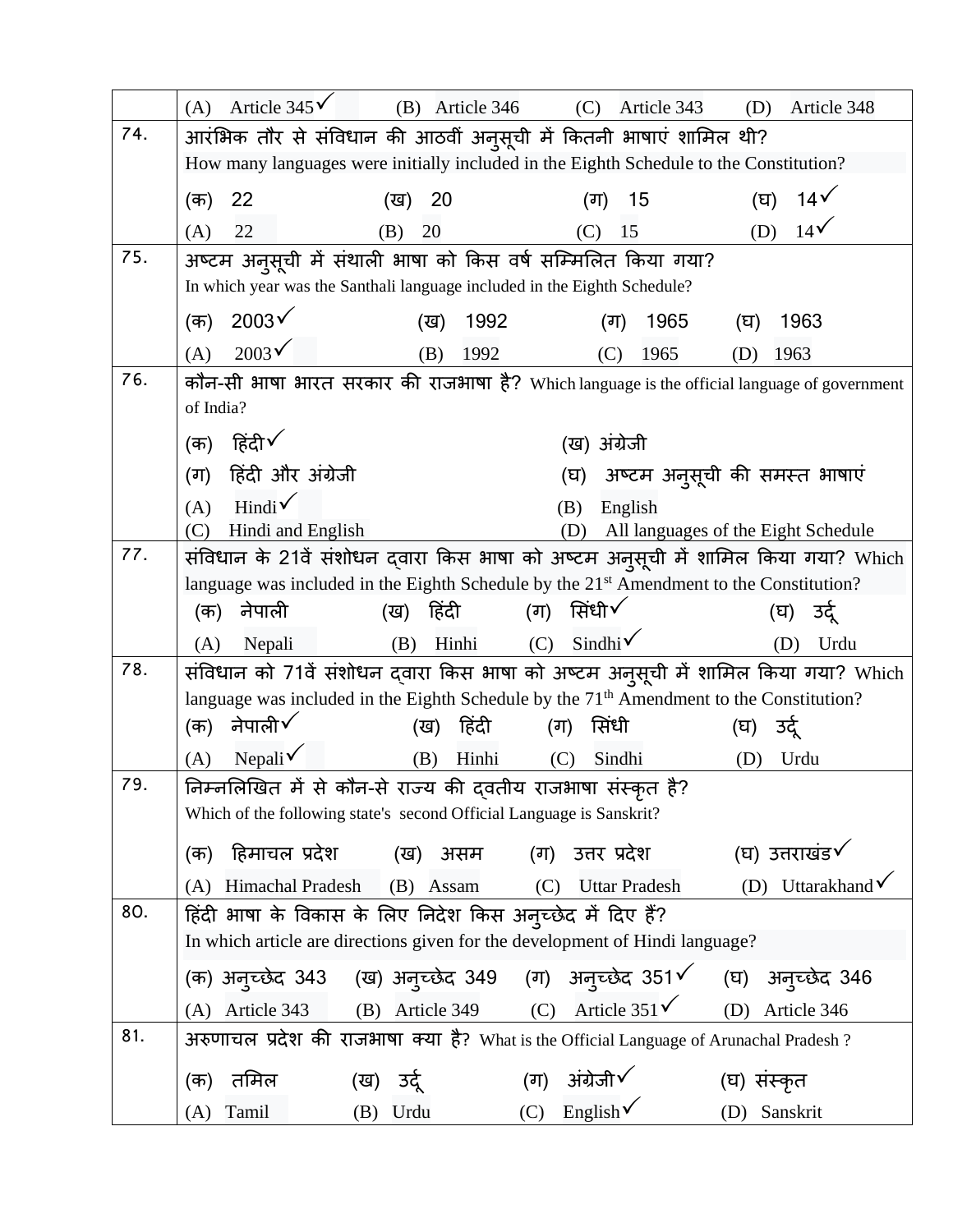| 82. | रेल कर्मचारियों की साहित्यिक प्रतिभा को प्रोत्साहित करने के लिए काव्य संग्रह हेतु कौन-सी                                                                                             |  |  |  |  |  |
|-----|--------------------------------------------------------------------------------------------------------------------------------------------------------------------------------------|--|--|--|--|--|
|     | पुरस्कार योजना चलाई जा रही है? Which Award Scheme has been introduced for Collection of Poetry<br>to encourage the literary talent of railway employees?                             |  |  |  |  |  |
|     | (क) मैथिलीशरण गुप्त पुरस्कार योजना $\checkmark$<br>(ख) महादेवी वर्मा पुरस्कार योजना                                                                                                  |  |  |  |  |  |
|     | (घ) प्रेमचंद पुरस्कार योजना<br>(ग) रामधारी सिंह दिनकार पुरस्कार योजना                                                                                                                |  |  |  |  |  |
|     | (A) Maithilisharan Gupt Award Scheme (B) Mahadevi Verma Award Scheme<br>(C)<br>Ramdhari Singh Dinkar Award Scheme<br>(D) Premchand Award Scheme                                      |  |  |  |  |  |
| 83. | मैथिलीशरण गुप्त पुरस्कार योजना किस लिए प्रदान की जाती है?<br>Maithilisharan Gupt Award Scheme is given for?                                                                          |  |  |  |  |  |
|     | (क)  उपन्यास लेखन हेत्<br>(ख)  कहानी/कथा लेखन हेत्                                                                                                                                   |  |  |  |  |  |
|     | (ग) काव्य/गजल संग्रह हेत् $\checkmark$<br>(घ) तकनीकी पुस्तक लेखन हेत्                                                                                                                |  |  |  |  |  |
|     | (A) For writing Novel<br>(B) For Story writing                                                                                                                                       |  |  |  |  |  |
|     | (C) For Collection of Poetry/Gazal $\checkmark$<br>(D) For Technical Book writing                                                                                                    |  |  |  |  |  |
| 84. | रेल कर्मचारियों की साहित्यिक प्रतिभा को प्रोत्साहित करने के लिए कहानी संग्रह/उपन्यास के                                                                                              |  |  |  |  |  |
|     | लिए कौन-सी पुरस्कार योजना चलाई जा रही है? Which Award Scheme is being run for ollection<br>of Stories/Novel to promote literary talent of railway employees?                         |  |  |  |  |  |
|     | (ख) मैथिलीशरण गुप्त पुरस्कार योजना<br>(क) भारतेन्द् हरिश्चन्द पुरस्कार योजना                                                                                                         |  |  |  |  |  |
|     | (ग) प्रेमचंद पुरस्कार योजना $\checkmark$<br>(घ) सुमित्रानंदन पंत पुरस्कार योजना                                                                                                      |  |  |  |  |  |
|     | (A) Bhartendu Harishchand Award Scheme<br>(B) Maithilisharan Gupt Award Scheme                                                                                                       |  |  |  |  |  |
|     | (C) Premchand Award Scheme $\checkmark$<br>(D) Sumitranandan Pant Award Scheme                                                                                                       |  |  |  |  |  |
| 85. | मैथिलीशरण ग्प्त पुरस्कार योजना के तहत प्रदान किए जाने वाले प्रथम पुरस्कार की राशि                                                                                                    |  |  |  |  |  |
|     | कितनी है? What is the amount of the first prize awarded under Maithilisharan Gupt Award Scheme?                                                                                      |  |  |  |  |  |
|     | (क) रु. 20,000/-√ (ख) रु. 15,000/- (ग) रु. 10,000/- (घ) रु. 7,000/-                                                                                                                  |  |  |  |  |  |
|     | (A) $\overline{\mathbf{v}}$ , 20,000/- $\check{\mathbf{v}}$ (B) $\overline{\mathbf{v}}$ , 15,000/- (C) $\overline{\mathbf{v}}$ , 10,000/-<br>$(D)$ ₹. 7,000/-                        |  |  |  |  |  |
| 86. | मैथिलीशरण गुप्त पुरस्कार योजना के तहत प्रदान किए जाने वाले द्वितीय पुरस्कार की राशि                                                                                                  |  |  |  |  |  |
|     | कितनी है? What is the amount of the second prize awarded under Maithilisharan Gupt Award Scheme?                                                                                     |  |  |  |  |  |
|     | (ख) रु. 15,000/-         (ग)   रु. 10,000/-✔         (घ)  रु. 7,000/-<br>(क) रु. 20,000/-                                                                                            |  |  |  |  |  |
|     | (B) $\overline{\mathbf{v}}$ . 15,000/- (C) $\overline{\mathbf{v}}$ . 10,000/- $\check{\mathbf{v}}$ (D) $\overline{\mathbf{v}}$ . 7,000/-<br>$(A)$ $\overline{\mathbf{v}}$ . 20,000/- |  |  |  |  |  |
| 87. | मैथिलीशरण गुप्त पुरस्कार योजना के तहत प्रदान किए जाने वाले तृतीय पुरस्कार की राशि                                                                                                    |  |  |  |  |  |
|     | कितनी है? What is the amount of the third prize awarded under Maithilisharan Gupt Award Scheme?                                                                                      |  |  |  |  |  |
|     | (घ) रु. 7,000/- $\checkmark$<br>(क) रु. 20,000/-<br>$\overline{x}$ . 10,000/-<br>(ख) $\overline{x}$ . 15,000/-<br>(ग)                                                                |  |  |  |  |  |
|     | (D) ₹.7,000/- $\checkmark$<br>$\overline{\mathbf{v}}$ . 10,000/-<br>$(A)$ $\overline{\mathbf{v}}$ . 20,000/-<br>$(B)$ $\overline{\mathbf{v}}$ . 15,000/-<br>(C)                      |  |  |  |  |  |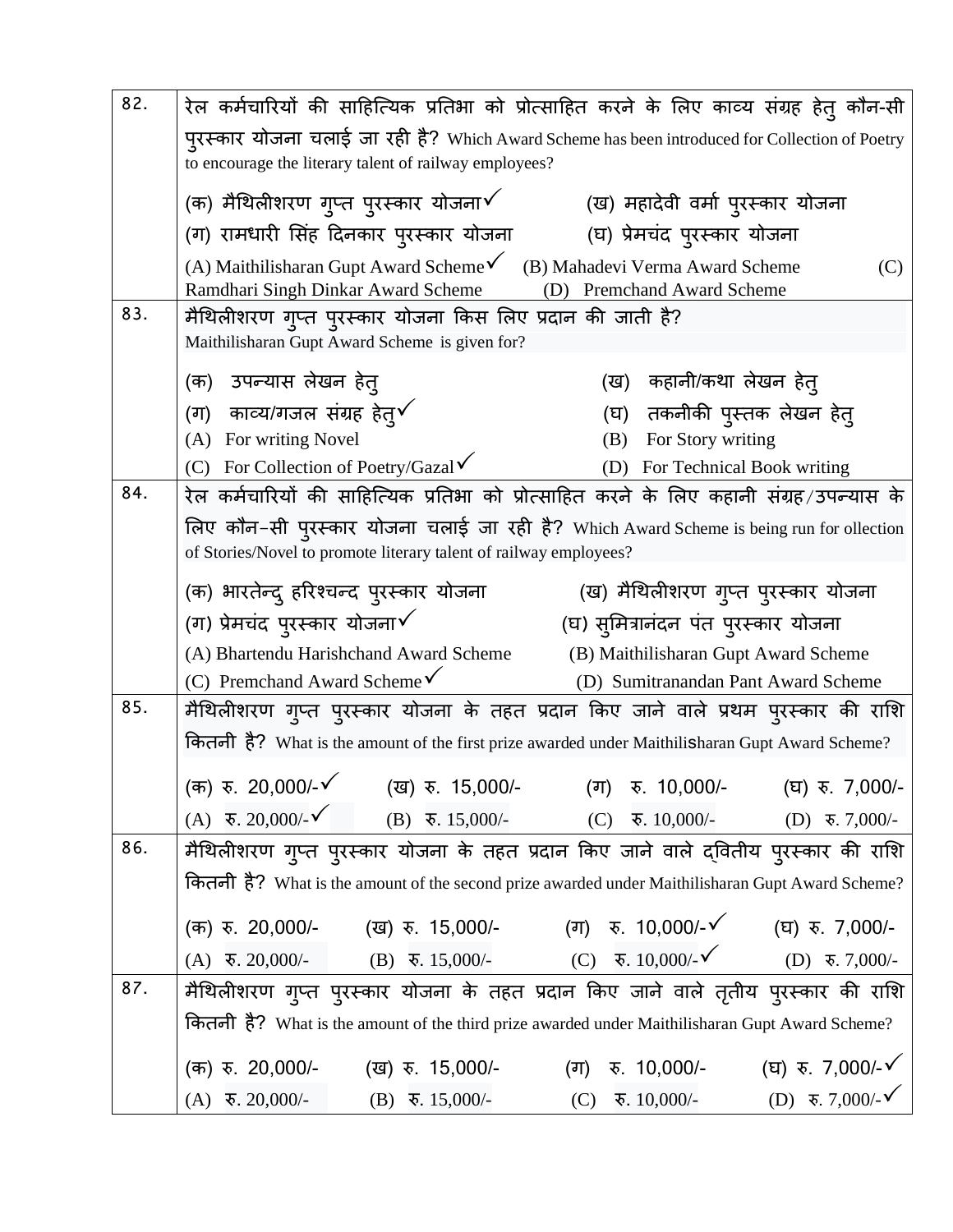| 88. | प्रेमचंद पुरस्कार योजना के तहत प्रदान किए जाने वाले प्रथम पुरस्कार की राशि कितनी है?<br>What is the amount of first prize awarded under Premchand Award Scheme?                                                                                                      |
|-----|----------------------------------------------------------------------------------------------------------------------------------------------------------------------------------------------------------------------------------------------------------------------|
|     |                                                                                                                                                                                                                                                                      |
|     | (क) रु. 20,000/-√ (ख) रु. 15,000/- (ग) रु. 10,000/- (घ) रु. 7,000/-                                                                                                                                                                                                  |
| 89. | (A) $\overline{\mathbf{v}}$ . 20,000/- $\check{\mathbf{v}}$ (B) $\overline{\mathbf{v}}$ . 15,000/- (C) $\overline{\mathbf{v}}$ . 10,000/-<br>(D) $\overline{\mathbf{v}}$ . 7,000/-                                                                                   |
|     | प्रेमचंद पुरस्कार योजना के तहत प्रदान किए जाने वाले द्वितीय पुरस्कार की राशि कितनी है?<br>What is the amount of second prize awarded under Premchand Award Scheme?                                                                                                   |
|     | (क) रु. 20,000/-       (ख) रु. 15,000/-        (ग) रु. 10,000/-ヾ<br>(घ) रु. 7,000/-                                                                                                                                                                                  |
|     | (A) $\overline{\mathbf{v}}$ . 20,000/- (B) $\overline{\mathbf{v}}$ . 15,000/- (C) $\overline{\mathbf{v}}$ . 10,000/- $\check{\mathbf{v}}$<br>$(D)$ ₹. 7,000/--                                                                                                       |
| 90. | प्रेमचंद पुरस्कार योजना के तहत प्रदान किए जाने वाले तृतीय पुरस्कार की राशि कितनी है?<br>What is the amount of third prize awarded under Premchand Award Scheme?                                                                                                      |
|     | (क) रु. 20,000/- (ख) रु. 15,000/- (ग) रु. 10,000/- (घ) रु. 7,000/- $\checkmark$                                                                                                                                                                                      |
|     | (D) $\overline{\mathbf{v}}$ . 7,000/- $\checkmark$<br>$(B)$ $\overline{\triangledown}$ . 15,000/-<br>$(A)$ $\overline{\triangledown}$ . 20,000/-<br>(C) $\overline{\mathbf{v}}$ . 10,000/-                                                                           |
| 91. | हिंदी में डिक्टेशन देने के लिए अधिकारियों को कितने रुपए का नकद पुरस्कार दिया जाता है?<br>How much cash prize is given to officers for giving dictation in Hindi?                                                                                                     |
|     | (क) रु. 2,000/- (ख) रु. 3,000/- (ग) रु. 4,000/- (घ) रु. 5,000/- $\checkmark$                                                                                                                                                                                         |
|     | (A) $\overline{\mathbf{v}}$ , 2,000/- (B) $\overline{\mathbf{v}}$ , 3,000/- (C) $\overline{\mathbf{v}}$ , 4,000/- (D) $\overline{\mathbf{v}}$ , 5,000/- $\checkmark$                                                                                                 |
| 92. | प्रत्येक विभाग के अधिकारियों हेतु हिंदी में डिक्टेशन देने के लिए कुल कितने पुरस्कार निर्धारित                                                                                                                                                                        |
|     | हैं और उनकी धनराशि क्या है? How many prizes are allotted for the officers of each department<br>for dictation in Hindi and what is their amount?                                                                                                                     |
|     | (क) कुल 1 पुरस्कार रु. 10,000/- (ख) कुल 4 पुरस्कार प्रत्येक को रु. 2,000/-<br>(ग)                                                                                                                                                                                    |
|     | कुल 5 पुरस्कार प्रत्येक को रु. 3,000/- (घ) कुल 2 पुरस्कार प्रत्येक को रु. 5,000/-√                                                                                                                                                                                   |
|     | (A) Total 1 Prize $\overline{\ast}$ . 10,000/- (B) Total 4 Prizes $\overline{\ast}$ . 2,000/- each                                                                                                                                                                   |
|     | Total 5 Prizes $\overline{\ast}$ . 3,000/- each (D) Total 2 Prizes $\overline{\ast}$ . 5,000/- each $\checkmark$<br>(C)                                                                                                                                              |
| 93. | हिंदी में डिक्टेशन पुरस्कार योजना के अंतर्गत क्षेत्र ग' के अधिकारियों के लिए निर्धारित पुरस्कार                                                                                                                                                                      |
|     | की धनराशि क्या है? What is the amount of award for officers of region 'C' under the Dictation                                                                                                                                                                        |
|     | Award Scheme in Hindi?                                                                                                                                                                                                                                               |
|     |                                                                                                                                                                                                                                                                      |
|     | (क) $\overline{x}$ . 5,000/- $\checkmark$ (ख) $\overline{x}$ . 2,000/- (ग) $\overline{x}$ . 1,000/- (घ) $\overline{x}$ . 4,000/-<br>(A) $\overline{x}$ . 5,000/- $\checkmark$ (B) $\overline{x}$ . 2,000/- (C) $\overline{x}$ . 1,000/- (D) $\overline{x}$ . 4,000/- |
| 94. | हिंदी में डिक्टेशन पुरस्कार योजना के अंतर्गत क्षेत्र क' के अधिकारियों के लिए निर्धारित पुरस्कार                                                                                                                                                                      |
|     | की धनराशि क्या है? What is the amount of award for officers of region 'A' under the Dictation                                                                                                                                                                        |
|     | Award Scheme in Hindi?                                                                                                                                                                                                                                               |
|     | (ग) रु. 3,000/-      (घ) रु. 5,000/-४<br>(क) रु. 4,000/- (ख) रु. 2,000/-                                                                                                                                                                                             |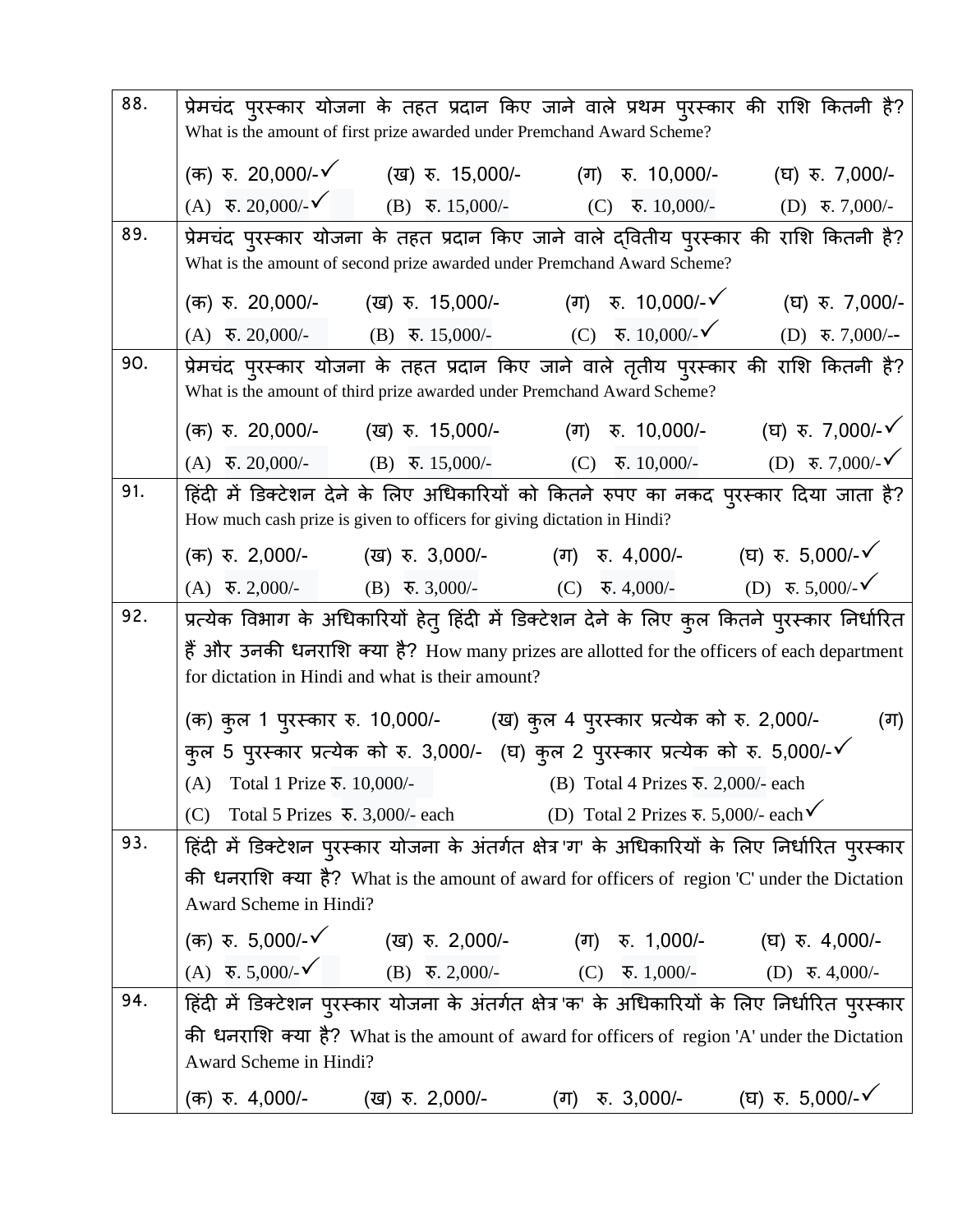|     | $(A)$ $\overline{\mathbf{v}}$ . 4,000/-                                                                                                           |  | $(B)$ $\overline{6}$ , 2,000/- |                          | (C) | $\overline{\mathbf{v}}$ . 3,000/- |                                                                       | (D) $\bar{x}$ . 5,000/- $\check{V}$ |  |
|-----|---------------------------------------------------------------------------------------------------------------------------------------------------|--|--------------------------------|--------------------------|-----|-----------------------------------|-----------------------------------------------------------------------|-------------------------------------|--|
| 95. | हिंदी में डिक्टेशन पुरस्कार योजना के अंतर्गत क्षेत्र क' के अधिकारियों के लिए वर्ष में हिंदी                                                       |  |                                |                          |     |                                   |                                                                       |                                     |  |
|     | डिक्टेशनों में निर्धारित न्यूनतम हिंदी शब्दों की संख्या क्या है?                                                                                  |  |                                |                          |     |                                   |                                                                       |                                     |  |
|     | What is the minimum number of Hindi words prescribed in Hindi dictations for officers of region<br>'A' under the Dictation Award Scheme in Hindi? |  |                                |                          |     |                                   |                                                                       |                                     |  |
|     | (क) वर्ष में 10,000 शब्द                                                                                                                          |  |                                |                          |     |                                   | (ख) वर्ष में 20,000 शब्द $\checkmark$                                 |                                     |  |
|     | (ग) वर्ष में 25,000 शब्द                                                                                                                          |  |                                | (घ) वर्ष में 30,000 शब्द |     |                                   |                                                                       |                                     |  |
|     | $(A)$ 10,000 words in a year<br>$(C)$ 25,000 words in a year                                                                                      |  |                                |                          |     |                                   | (B) 20,000 words in a year $\checkmark$<br>(D) 30,000 words in a year |                                     |  |
| 96. | हिंदी में डिक्टेशन पुरस्कार योजना के अंतर्गत क्षेत्र ग' के अधिकारियों के लिए वर्ष में हिंदी                                                       |  |                                |                          |     |                                   |                                                                       |                                     |  |
|     | डिक्टेशनों में निर्धारित न्यूनतम हिंदी शब्दों की संख्या क्या है?                                                                                  |  |                                |                          |     |                                   |                                                                       |                                     |  |
|     | What is the minimum number of Hindi words prescribed in Hindi dictations for officers of region<br>'C' under the Dictation Award Scheme in Hindi? |  |                                |                          |     |                                   |                                                                       |                                     |  |
|     | (क) वर्ष में 10,000 शब्द $\checkmark$                                                                                                             |  |                                |                          |     |                                   | (ख) वर्ष में 5,000 शब्द                                               |                                     |  |
|     | (ग) वर्ष में 20,000 शब्द                                                                                                                          |  |                                |                          |     |                                   | (घ) वर्ष में 15,000 शब्द                                              |                                     |  |
|     | (A) 10,000 words in a year $\checkmark$                                                                                                           |  |                                |                          |     | (B)                               |                                                                       | 5,000 words in a year               |  |
|     | $(C)$ 20,000 words in a year                                                                                                                      |  |                                |                          |     |                                   | (D) $15,000$ words in a year                                          |                                     |  |
| 97. | हिंदी में मौलिक पुस्तकें लिखने के लिए 'तकनीकी मौलिक लेखन नकद पुरस्कार योजना' किसके                                                                |  |                                |                          |     |                                   |                                                                       |                                     |  |
|     | नाम पर है?<br>Taqniki Mouliq Lekhan Naqad Puraskar Yojna' for writing original books in Hindi is named<br>after -                                 |  |                                |                          |     |                                   |                                                                       |                                     |  |
|     | (क) प्रेमचंद                                                                                                                                      |  |                                |                          |     |                                   | (ख) मैथिलीशरण गुप्त                                                   |                                     |  |
|     | (ग) इंदिरा गांधी                                                                                                                                  |  |                                |                          |     |                                   | (घ) लाल बहादुर शास्त्री $\checkmark$                                  |                                     |  |
|     | (A) Premchand                                                                                                                                     |  |                                |                          |     |                                   | (B) Maithilisharan Gupt                                               |                                     |  |
|     | Indira Gandhi<br>(C)                                                                                                                              |  |                                |                          |     |                                   | (D) Lal Bahadur Shastri $\checkmark$                                  |                                     |  |
| 98. | तकनीकी रेल विषयों पर हिंदी में मौलिक पुस्तक लेखन को प्रोत्साहित करने के लिए कौन-सी                                                                |  |                                |                          |     |                                   |                                                                       |                                     |  |
|     | पुरस्कार योजना चलाई जा रही है? Which Award Scheme has been introduced to promote original<br>book writing in Hindi on technical railway subjects? |  |                                |                          |     |                                   |                                                                       |                                     |  |
|     | (क) लाल बहादुर शास्त्री तकनीकी मौलिक लेखन पुरस्कार योजना $\checkmark$                                                                             |  |                                |                          |     |                                   |                                                                       |                                     |  |
|     | (ख) जवाहर लाल नेहरू हिंदी पुरस्कार योजना                                                                                                          |  |                                |                          |     |                                   |                                                                       |                                     |  |
|     | (ग) राजीव गांधी पुरस्कार योजना                                                                                                                    |  |                                |                          |     |                                   |                                                                       |                                     |  |
|     | (घ) इंदिरा गांधी पुरस्कार योजना                                                                                                                   |  |                                |                          |     |                                   |                                                                       |                                     |  |
|     | (A) Lal Bahadur Shastri Taqniki Mouliq Lekhan Puraskar Yojna V                                                                                    |  |                                |                          |     |                                   |                                                                       |                                     |  |
|     | Jawahar Lal Nehru Hind Award Scheme<br>(B)<br>Rajiv Gandhi Award Scheme<br>(C)                                                                    |  |                                |                          |     |                                   |                                                                       |                                     |  |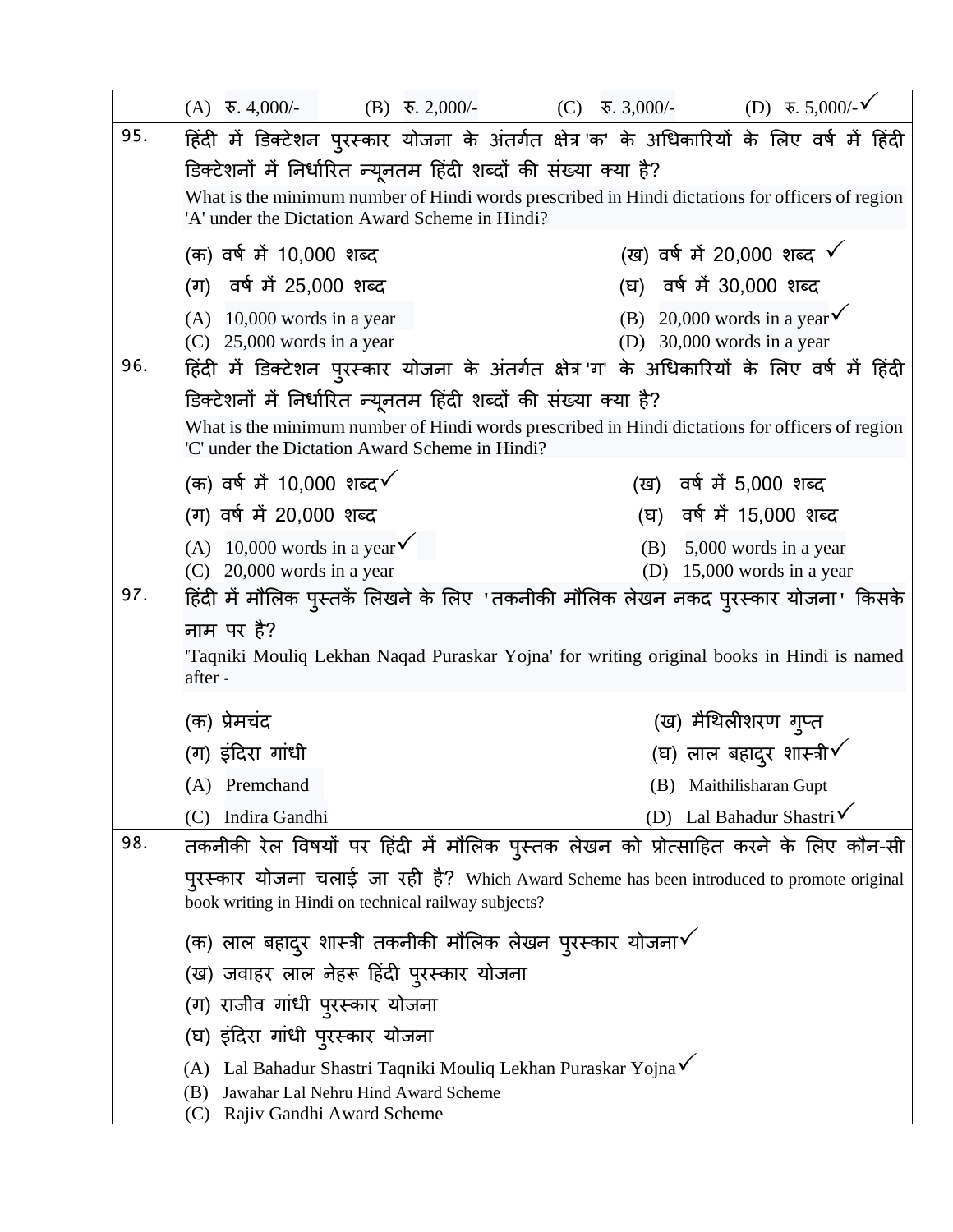|      | Indira Gandhi Award Scheme<br>(D)                                                                                                                                                         |  |  |  |  |  |
|------|-------------------------------------------------------------------------------------------------------------------------------------------------------------------------------------------|--|--|--|--|--|
| 99.  | तकनीकी रेल विषयों पर हिंदी में 'मौलिक पुस्तक लेखन पुरस्कार योजना' के तहत प्रदान किए                                                                                                       |  |  |  |  |  |
|      | जाने वाले प्रथम पुरस्कार की राशि कितनी है? What is the amount of the first prize to be given under                                                                                        |  |  |  |  |  |
|      | the 'Original Book Writing Award Scheme' in Hindi on technical railway subjects?                                                                                                          |  |  |  |  |  |
|      | (क) रु. 20,000/-✔   (ख) रु. 15,000/-   (ग) रु. 10,000/-<br>(घ) रु. 7,000/-                                                                                                                |  |  |  |  |  |
|      | (A) $\overline{\mathbf{v}}$ , 20,000/- $\check{\mathbf{v}}$ (B) $\overline{\mathbf{v}}$ , 15,000/- (C) $\overline{\mathbf{v}}$ , 10,000/- (D) $\overline{\mathbf{v}}$ , 7,000/-           |  |  |  |  |  |
| 100. | तकनीकी रेल विषयों पर हिंदी में 'मौलिक पुस्तक लेखन पुरस्कार योजना' के तहत प्रदान किए                                                                                                       |  |  |  |  |  |
|      | जाने वाले द्वितीय पुरस्कार की राशि कितनी है? What is the amount of the second prize to be given<br>under the 'Original Book Writing Award Scheme' in Hindi on technical railway subjects? |  |  |  |  |  |
|      | (क) रु. 20,000/- (ख) रु. 15,000/- (ग) रु. 10,000/- $\checkmark$ (घ) रु. 7,000/-                                                                                                           |  |  |  |  |  |
|      | (A) $\overline{\mathbf{v}}$ , 20,000/- (B) $\overline{\mathbf{v}}$ , 15,000/- (C) $\overline{\mathbf{v}}$ , 10,000/- $\check{\mathbf{v}}$ (D) $\overline{\mathbf{v}}$ , 7,000/-           |  |  |  |  |  |
| 101. | तकनीकी रेल विषयों पर हिंदी में 'मौलिक पुस्तक लेखन पुरस्कार योजना' के तहत प्रदान किए                                                                                                       |  |  |  |  |  |
|      | जाने वाले तृतीय पुरस्कार की राशि कितनी है?                                                                                                                                                |  |  |  |  |  |
|      | What is the amount of the third prize to be given under the 'Original Book Writing Award Scheme' in<br>Hindi on technical railway subjects?                                               |  |  |  |  |  |
|      | (क) रु. 20,000/- (ख) रु. 15,000/- (ग) रु. 10,000/- (घ) रु. 7,000/-४                                                                                                                       |  |  |  |  |  |
|      | (D) $\overline{\mathbf{v}}$ . 7,000/- $\checkmark$<br>(A) $\overline{\mathbf{v}}$ . 20,000/- (B) $\overline{\mathbf{v}}$ . 15,000/-<br>रु. $10,000/$ -<br>(C)                             |  |  |  |  |  |
| 102. | रेल यात्रा वृतांत पुरस्कार योजना किसके लिए है?                                                                                                                                            |  |  |  |  |  |
|      | Rail Yatra Vrittant Award Scheme is meant for?                                                                                                                                            |  |  |  |  |  |
|      | रेल अधिकारियों के लिए<br>हिंदी साहित्यकारों के लिए<br>(क)<br>(ख)                                                                                                                          |  |  |  |  |  |
|      | सभी भारतीय नागरिकों के लिए $\checkmark$<br>रेल कर्मियों के लिए<br>(ग)<br>(घ)                                                                                                              |  |  |  |  |  |
|      | (A) For Railway Officers<br>(B) For Hindi writers                                                                                                                                         |  |  |  |  |  |
|      |                                                                                                                                                                                           |  |  |  |  |  |
| 103. | (C) For Railway empoloyee (D) For all Indian citizens<br>रेल यात्रा वृतांत पुरस्कार योजना के अंतर्गत प्रथम पुरस्कार की राशि क्या है?                                                      |  |  |  |  |  |
|      | What is the amount of the first prize to be given under the Rail Yatra Vrittant Award Scheme?                                                                                             |  |  |  |  |  |
|      | (क) रु. 15,000/- (ख) रु. 10,000/- $\checkmark$ (ग) रु. 8,000/- (घ) रु. 6,000/-                                                                                                            |  |  |  |  |  |
|      | (A) $\overline{\ast}$ , 15,000/- (B) $\overline{\ast}$ , 10,000/- (C) $\overline{\ast}$ , 8,000/- (D) $\overline{\ast}$ , 6,000/-                                                         |  |  |  |  |  |
| 104. | रेल यात्रा वृतांत पुरस्कार योजना के अंतर्गत द्वितीय पुरस्कार की राशि क्या है?                                                                                                             |  |  |  |  |  |
|      | What is the amount of the second prize to be given under the Rail Yatra Vrittant Award Scheme?                                                                                            |  |  |  |  |  |
|      | (क) रु. 15,000/- (ख) रु. 10,000/- (ग) रु. 8,000/- $\checkmark$ (घ) रु. 6,000/-                                                                                                            |  |  |  |  |  |
|      | (A) $\overline{\mathbf{v}}$ . 15,000/- (B) $\overline{\mathbf{v}}$ . 10,000/- (C) $\overline{\mathbf{v}}$ . 8,000/- (D) $\overline{\mathbf{v}}$ . 6,000/-                                 |  |  |  |  |  |
| 105. | रेल यात्रा वृतांत पुरस्कार योजना के अंतर्गत तृतीय पुरस्कार की राशि क्या है?                                                                                                               |  |  |  |  |  |
|      | What is the amount of the third prize to be given under the Rail Yatra Vrittant Award Scheme?                                                                                             |  |  |  |  |  |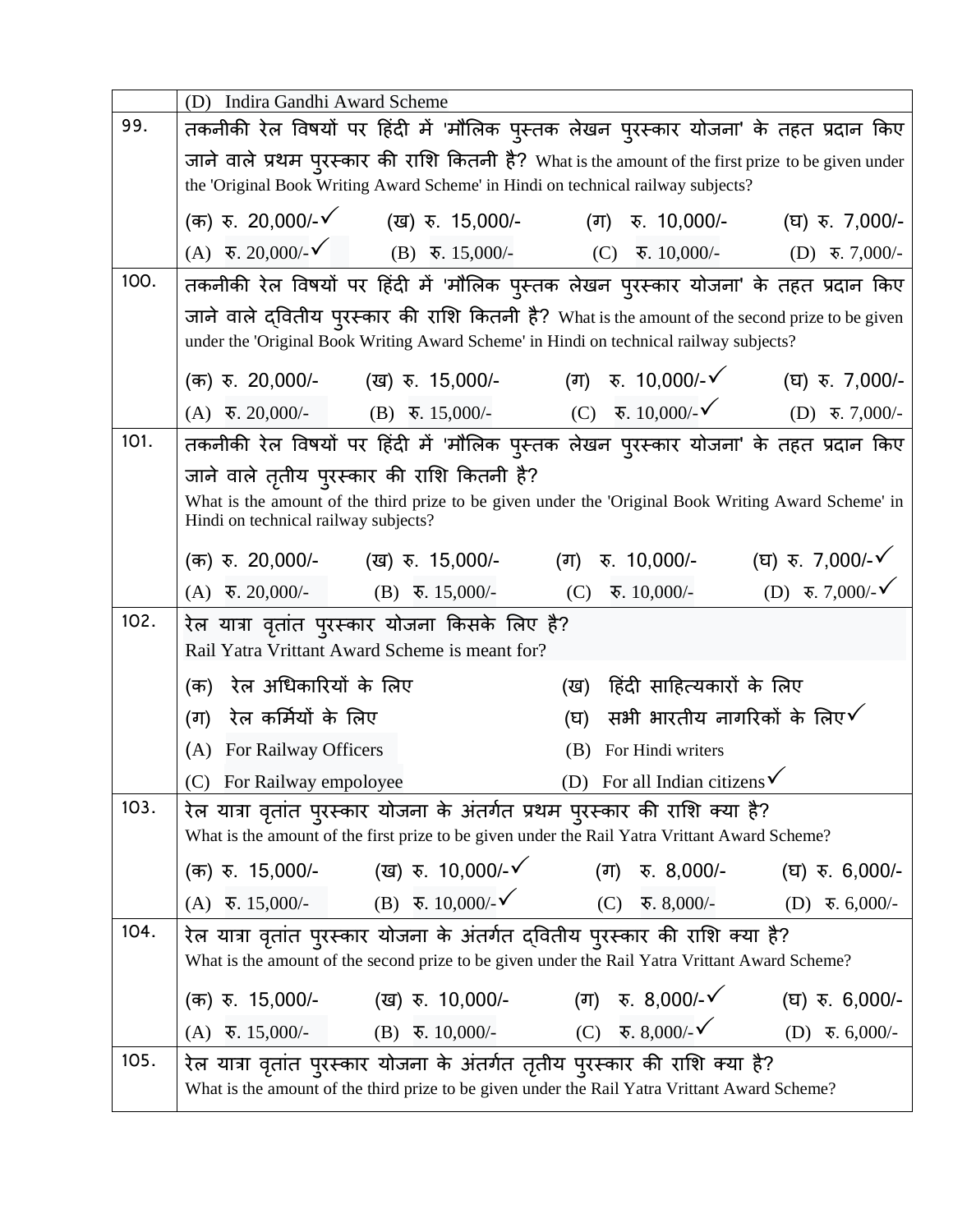|      | (क) रु. 15,000/-                      | (ख) হ. 10,000/-                                                                                                                                                               | (ग) रु. 8,000/-                                                              | (घ) $\bar{x}$ . 6,000/- $\sqrt{ }$                         |
|------|---------------------------------------|-------------------------------------------------------------------------------------------------------------------------------------------------------------------------------|------------------------------------------------------------------------------|------------------------------------------------------------|
|      | $(A)$ $\overline{6}$ , 15,000/-       |                                                                                                                                                                               | (B) $\overline{\mathbf{v}}$ . 10,000/- (C) $\overline{\mathbf{v}}$ . 8,000/- | (D) $\overline{\ast}$ . 6,000/- $\check{\phantom{0}}$      |
| 106. |                                       | रेल यात्रा वृतांत पुरस्कार योजना के अंतर्गत प्रेरणा पुरस्कार की राशि क्या है?                                                                                                 |                                                                              |                                                            |
|      |                                       | What is the amount of the motivational prize to be given under the Rail Yatra Vrittant Award Scheme?                                                                          |                                                                              |                                                            |
|      |                                       | (क) रु. 15,000/- (ख) रु. 10,000/- (ग) रु. 4,000/-४                                                                                                                            |                                                                              | (घ) रु. 6,000/-                                            |
|      |                                       | (A) $\overline{\mathbf{v}}$ , 15,000/- (B) $\overline{\mathbf{v}}$ , 10,000/- (C) $\overline{\mathbf{v}}$ , 4,000/- (D) $\overline{\mathbf{v}}$ , 6,000/-                     |                                                                              |                                                            |
| 107. |                                       | रेल यात्रा वृतांत पुरस्कार योजना के अंतर्गत कुल कितने प्रेरणा पुरस्कार दिए जाते हैं?                                                                                          |                                                                              |                                                            |
|      |                                       | How many motivational prize are being given under the Rail Yatra Vrittant Award Scheme?                                                                                       |                                                                              |                                                            |
|      | 3<br>(क)                              | (ख)<br>4                                                                                                                                                                      | (ग) $5\sqrt{ }$                                                              | (घ)<br>7                                                   |
|      | 3<br>(A)                              | (B)<br>$\overline{4}$                                                                                                                                                         | $(C)$ 5 $\checkmark$                                                         | (D)<br>$\overline{7}$                                      |
| 108. |                                       | रेल मंत्री हिंदी निबंध प्रतियोगिता के अंतर्गत प्रथम पुरस्कार की राशि क्या है?                                                                                                 |                                                                              |                                                            |
|      |                                       | What is the amount of first prize awarded under Rail Mantri Hindi Essay Competition?                                                                                          |                                                                              |                                                            |
|      | (क) रु. 15,000/-                      | (ख) $\bar{x}$ . 10,000/-                                                                                                                                                      | (ग) रु. 8,000/-                                                              | (घ) रु. 6,000/- $\checkmark$                               |
|      |                                       | (A) $\overline{\mathbf{v}}$ . 15,000/- (B) $\overline{\mathbf{v}}$ . 10,000/- (C) $\overline{\mathbf{v}}$ . 8,000/-                                                           |                                                                              | (D) $\overline{\mathbf{v}}$ . 6,000/- $\check{\mathbf{v}}$ |
| 109. |                                       | रेल मंत्री हिंदी निबंध प्रतियोगिता के अंतर्गत द्वितीय पुरस्कार की राशि क्या है?                                                                                               |                                                                              |                                                            |
|      |                                       | What is the amount of second prize awarded under Rail Mantri Hindi Essay Competition?                                                                                         |                                                                              |                                                            |
|      |                                       | (क) रु. 4,000/-√ (ख) रु. 10,000/- (ग) रु. 8,000/- (घ) रु. 6,000/-                                                                                                             |                                                                              |                                                            |
|      |                                       | (A) $\overline{\ast}$ , 4,000/- $\check{\phantom{0}}$ (B) $\overline{\ast}$ , 10,000/- (C) $\overline{\ast}$ , 8,000/- (D) $\overline{\ast}$ , 6,000/-                        |                                                                              |                                                            |
| 110. |                                       | रेल मंत्री हिंदी निबंध प्रतियोगिता के तहत अराजपत्रित श्रेणी के अंतर्गत प्रथम पुरस्कार की राशि                                                                                 |                                                                              |                                                            |
|      |                                       | क्या है? What is the amount of the first prize awarded in the non-gazetted category under the                                                                                 |                                                                              |                                                            |
|      | Rail Mantri Hindi Essay Competition?  |                                                                                                                                                                               |                                                                              |                                                            |
|      |                                       | (क) रु. 15,000/- (ख) रु. 10,000/- (ग) रु. 8,000/- (घ) रु. 6,000/- $\checkmark$                                                                                                |                                                                              |                                                            |
|      |                                       | (A) $\overline{\mathbf{v}}$ . 15,000/- (B) $\overline{\mathbf{v}}$ . 10,000/- (C) $\overline{\mathbf{v}}$ . 8,000/- (D) $\overline{\mathbf{v}}$ . 6,000/- $\checkmark$        |                                                                              |                                                            |
| 111. |                                       | रेल मंत्री हिंदी निबंध प्रतियोगिता के तहत अराजपत्रित श्रेणी के अंतर्गत द्वितीय पुरस्कार की                                                                                    |                                                                              |                                                            |
|      |                                       | राशि क्या है? What is the amount of second prize awarded in the non-gazetted category under Rail                                                                              |                                                                              |                                                            |
|      | Mantri Hindi Essay Competition?       |                                                                                                                                                                               |                                                                              |                                                            |
|      |                                       | (क) रु. 4,000/-√ (ख) रु. 10,000/- (ग) रु. 8,000/- (घ) रु. 6,000/-                                                                                                             |                                                                              |                                                            |
|      |                                       | (A) $\overline{\mathbf{v}}$ , 4,000/- $\check{\mathbf{v}}$ (B) $\overline{\mathbf{v}}$ , 10,000/- (C) $\overline{\mathbf{v}}$ , 8,000/- (D) $\overline{\mathbf{v}}$ , 6,000/- |                                                                              |                                                            |
| 112. |                                       | रेल मंत्री हिंदी निबंध प्रतियोगिता के लिए कुल कितने पुरस्कार निर्धारित हैं?                                                                                                   |                                                                              |                                                            |
|      |                                       | How many prizes are laid out for Railway Minister Hindi Essay Competition?                                                                                                    |                                                                              |                                                            |
|      |                                       | (क) कुल 4 पुरस्कार, 2 राजपत्रित एवं 2 अराजपत्रित के लिए $\checkmark$                                                                                                          |                                                                              |                                                            |
|      |                                       | (ख) कुल 2 पुरस्कार, 1 राजपत्रित एवं 1 अराजपत्रित के लिए                                                                                                                       |                                                                              |                                                            |
|      | (ग) केवल अराजपत्रित के लिए 1 पुरस्कार |                                                                                                                                                                               |                                                                              |                                                            |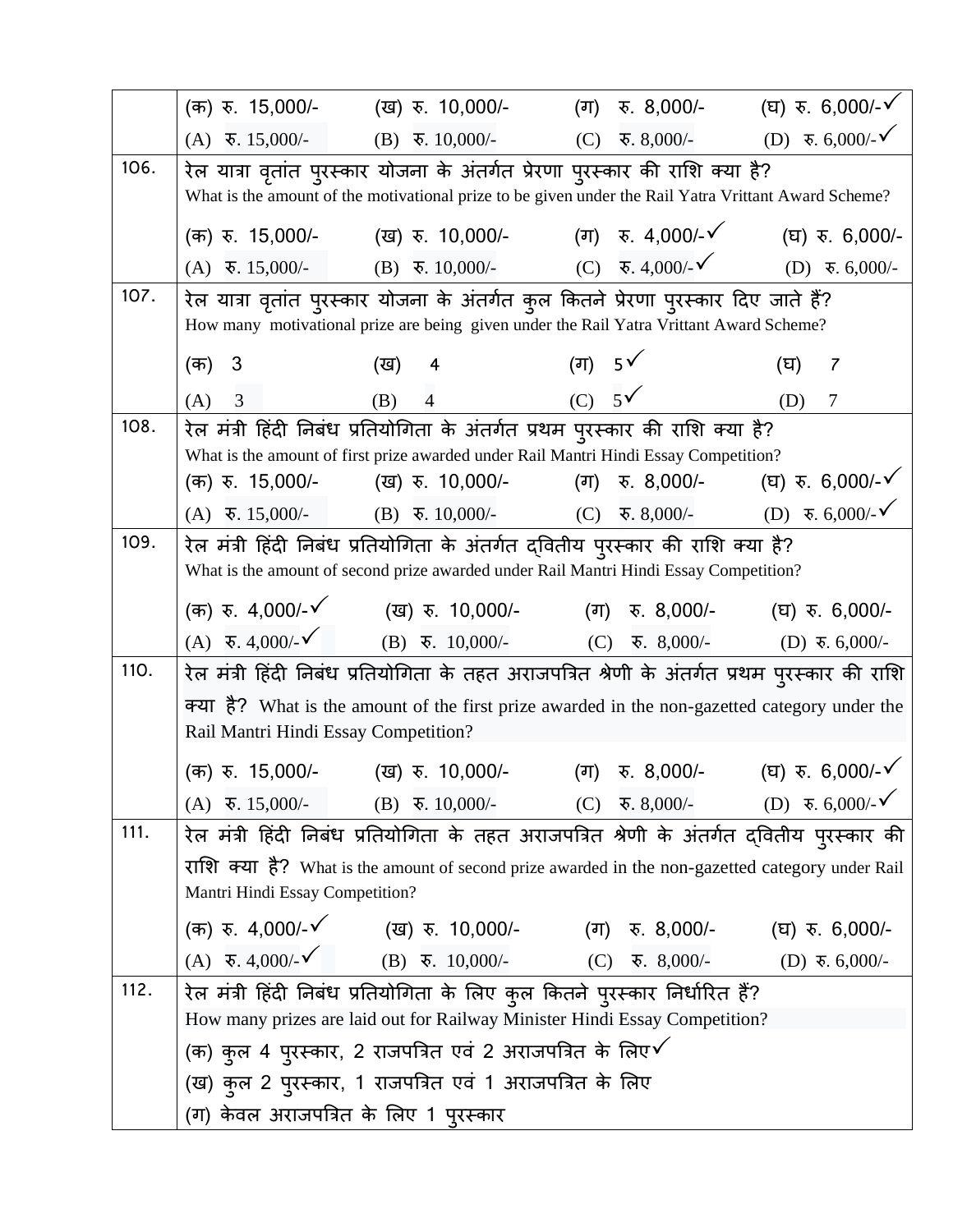|      | (घ) इनमें से कोई नहीं                                                                                                                                                                     |                                                                                                                                              |               |                                                                                          |  |
|------|-------------------------------------------------------------------------------------------------------------------------------------------------------------------------------------------|----------------------------------------------------------------------------------------------------------------------------------------------|---------------|------------------------------------------------------------------------------------------|--|
|      | (A) Total 4 awards, 2 for Gazetted and 2 for non-gazetted $\checkmark$<br>(B) Total 2 awards, 1 for Gazetted and 1 for non-gazetted<br>(C) 1 Prize only non-gazetted<br>(D) None of these |                                                                                                                                              |               |                                                                                          |  |
| 113. |                                                                                                                                                                                           |                                                                                                                                              |               | सरकारी कामकाज मूल रूप से हिंदी में करने के लिए प्रोत्साहन पुरस्कार योजना के तहत          |  |
|      |                                                                                                                                                                                           | प्रथम पुरस्कार की राशि क्या है? What is the amount of first prize under the Incentive Award                                                  |               |                                                                                          |  |
|      |                                                                                                                                                                                           | Scheme for doing official work originally in Hindi?                                                                                          |               |                                                                                          |  |
|      |                                                                                                                                                                                           | (क) रु. 4,000/- (ख) रु. 3,000/- (ग) रु. 2,500/- (घ) रु. 5,000/-√                                                                             |               |                                                                                          |  |
|      |                                                                                                                                                                                           | (A) $\overline{\ast}$ , 4,000/- (B) $\overline{\ast}$ , 3,000/- (C) $\overline{\ast}$ , 2,500/- (D) $\overline{\ast}$ , 5,000/- $\checkmark$ |               |                                                                                          |  |
| 114. |                                                                                                                                                                                           |                                                                                                                                              |               | सरकारी कामकाज मूल रूप से हिंदी में करने के लिए प्रोत्साहन पुरस्कार योजना के तहत कुल      |  |
|      | कितने प्रथम पुरस्कार प्रदान किए जाते हैं?                                                                                                                                                 |                                                                                                                                              |               |                                                                                          |  |
|      |                                                                                                                                                                                           |                                                                                                                                              |               | How many first prizes are given under the Incentive Award Scheme for doing official work |  |
|      | originally in Hindi?                                                                                                                                                                      |                                                                                                                                              |               |                                                                                          |  |
|      | (क) दो $\checkmark$                                                                                                                                                                       | (ख) तीन                                                                                                                                      | (ग) चार       | पॉच<br>(घ)                                                                               |  |
|      | (A) Two $\checkmark$                                                                                                                                                                      | (B) Three (C) Four                                                                                                                           |               | (D) Five                                                                                 |  |
| 115. |                                                                                                                                                                                           |                                                                                                                                              |               | सरकारी कामकाज मूल रूप से हिंदी में करने के लिए प्रोत्साहन पुरस्कार योजना के तहत          |  |
|      |                                                                                                                                                                                           | द्वितीय पुरस्कार की राशि क्या है? What is the amount of secend prize under the Incentive                                                     |               |                                                                                          |  |
|      |                                                                                                                                                                                           | Award Scheme for doing official work originally in Hindi?                                                                                    |               |                                                                                          |  |
|      |                                                                                                                                                                                           | (क) रु. 4,000/-       (ख) रु. 3,000/-४         (ग) रु. 2,500/-       (घ) रु. 5,000/-                                                         |               |                                                                                          |  |
|      |                                                                                                                                                                                           | (A) $\overline{\ast}$ , 4,000/- (B) $\overline{\ast}$ , 3,000/- $\checkmark$ (C) $\overline{\ast}$ , 2,500/- (D) $\overline{\ast}$ , 5,000/- |               |                                                                                          |  |
| 116. |                                                                                                                                                                                           |                                                                                                                                              |               | सरकारी कामकाज मूल रूप से हिंदी में करने के लिए प्रोत्साहन पुरस्कार योजना के तहत कुल      |  |
|      |                                                                                                                                                                                           | कितने द्वितीय पुरस्कार प्रदान किए जाते हैं?                                                                                                  |               |                                                                                          |  |
|      |                                                                                                                                                                                           |                                                                                                                                              |               | How many first prizes are given under the Incentive Award Scheme for doing official work |  |
|      | originally in Hindi?                                                                                                                                                                      |                                                                                                                                              |               |                                                                                          |  |
|      | (क) दो                                                                                                                                                                                    | (ख) तीन $\checkmark$                                                                                                                         | (ग)<br>चार बा | पाँच<br>(घ)                                                                              |  |
|      | $(A)$ Two                                                                                                                                                                                 | (B) Three $\checkmark$ (C)                                                                                                                   | Four          | (D) Five                                                                                 |  |
| 117. |                                                                                                                                                                                           |                                                                                                                                              |               | सरकारी कामकाज मूल रूप से हिंदी में करने के लिए प्रोत्साहन पुरस्कार योजना के तहत          |  |
|      | तृतीय पुरस्कार की राशि क्या है? What is the amount of third prize under the Incentive Award                                                                                               |                                                                                                                                              |               |                                                                                          |  |
|      |                                                                                                                                                                                           | Scheme for doing official work originally in Hindi?                                                                                          |               |                                                                                          |  |
|      |                                                                                                                                                                                           | (क) रु. 4,000/-       (ख) रु. 3,000/-        (ग) रु. 2,500/-       (घ) रु. 2,000/-✔                                                          |               |                                                                                          |  |
|      |                                                                                                                                                                                           | (A) $\overline{\ast}$ , 4,000/- (B) $\overline{\ast}$ , 3,000/- (C) $\overline{\ast}$ , 2,500/- (D) $\overline{\ast}$ , 2,000/- $\checkmark$ |               |                                                                                          |  |
| 118. |                                                                                                                                                                                           |                                                                                                                                              |               | सरकारी कामकाज मूल रूप से हिंदी में करने के लिए प्रोत्साहन पुरस्कार योजना के तहत कुल      |  |
|      | कितने तृतीय पुरस्कार प्रदान किए जाते हैं?                                                                                                                                                 |                                                                                                                                              |               |                                                                                          |  |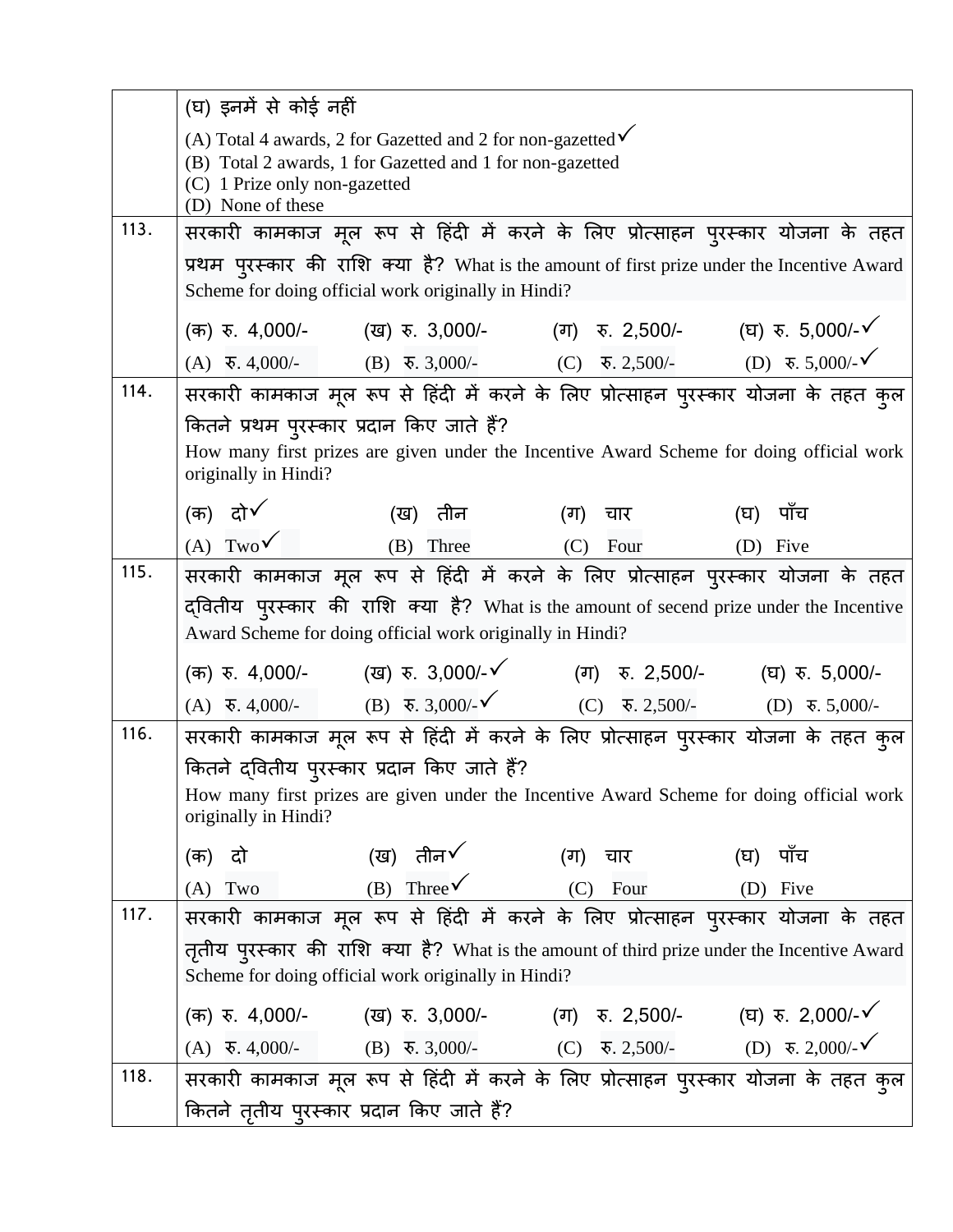|      | How many third prizes are given under the Incentive Award Scheme for doing official work<br>originally in Hindi? |                                                                                                                                                                                                                                                                                    |             |                                                                                                                                                                                                                                                                                                                                                                                                                                                                                                                                                                                                                                                                                                                    |  |
|------|------------------------------------------------------------------------------------------------------------------|------------------------------------------------------------------------------------------------------------------------------------------------------------------------------------------------------------------------------------------------------------------------------------|-------------|--------------------------------------------------------------------------------------------------------------------------------------------------------------------------------------------------------------------------------------------------------------------------------------------------------------------------------------------------------------------------------------------------------------------------------------------------------------------------------------------------------------------------------------------------------------------------------------------------------------------------------------------------------------------------------------------------------------------|--|
|      | दो<br>(क)                                                                                                        | (ख) तीन                                                                                                                                                                                                                                                                            | (ग)<br>चार  | (घ) पाँच√                                                                                                                                                                                                                                                                                                                                                                                                                                                                                                                                                                                                                                                                                                          |  |
|      | $(A)$ Two                                                                                                        | (B) Three                                                                                                                                                                                                                                                                          | (C)<br>Four | (D) Five                                                                                                                                                                                                                                                                                                                                                                                                                                                                                                                                                                                                                                                                                                           |  |
| 119. |                                                                                                                  |                                                                                                                                                                                                                                                                                    |             | सरकारी काम-काज (टिप्पण/आलेख) मूल रूप से हिंदी में करने के लिए प्रोत्साहन योजना के                                                                                                                                                                                                                                                                                                                                                                                                                                                                                                                                                                                                                                  |  |
|      |                                                                                                                  | अंतर्गत स्वतंत्र रूप से प्रथम पुरस्कार कितने व्यक्तियों को दिया जा सकता है?                                                                                                                                                                                                        |             |                                                                                                                                                                                                                                                                                                                                                                                                                                                                                                                                                                                                                                                                                                                    |  |
|      |                                                                                                                  | doing official work (noting /drafting) originally in Hindi?                                                                                                                                                                                                                        |             | How many individuals can be given the first prize independently under the Incentive Scheme for                                                                                                                                                                                                                                                                                                                                                                                                                                                                                                                                                                                                                     |  |
|      | 04 व्यक्तियों को<br>(क)                                                                                          |                                                                                                                                                                                                                                                                                    |             | 05 व्यक्तियों को<br>(ख)                                                                                                                                                                                                                                                                                                                                                                                                                                                                                                                                                                                                                                                                                            |  |
|      | (ग) $02$ व्यक्तियों को $\checkmark$                                                                              |                                                                                                                                                                                                                                                                                    |             | 01 व्यक्तियों को<br>(घ)                                                                                                                                                                                                                                                                                                                                                                                                                                                                                                                                                                                                                                                                                            |  |
|      | $(A)$ 04 People                                                                                                  |                                                                                                                                                                                                                                                                                    |             | 05 People<br>(B)                                                                                                                                                                                                                                                                                                                                                                                                                                                                                                                                                                                                                                                                                                   |  |
|      | 02 People $\checkmark$<br>(C)                                                                                    |                                                                                                                                                                                                                                                                                    |             | 01 People<br>(D)                                                                                                                                                                                                                                                                                                                                                                                                                                                                                                                                                                                                                                                                                                   |  |
| 120. |                                                                                                                  |                                                                                                                                                                                                                                                                                    |             | सरकारी काम-काज (टिप्पण/आलेख)मूल रूप से हिंदी में करने के लिए प्रोत्साहन योजना के                                                                                                                                                                                                                                                                                                                                                                                                                                                                                                                                                                                                                                   |  |
|      | अंतर्गत स्वतंत्र रूप से तृतीय पुरस्कार कितने व्यक्तियों को दिया जा सकता है?                                      |                                                                                                                                                                                                                                                                                    |             |                                                                                                                                                                                                                                                                                                                                                                                                                                                                                                                                                                                                                                                                                                                    |  |
|      |                                                                                                                  | for doing official work (noting/drafting) originally in Hindi?                                                                                                                                                                                                                     |             |                                                                                                                                                                                                                                                                                                                                                                                                                                                                                                                                                                                                                                                                                                                    |  |
|      | 04 व्यक्तियों को<br>(क)                                                                                          |                                                                                                                                                                                                                                                                                    |             | 05 व्यक्तियों को $\checkmark$<br>(ख)                                                                                                                                                                                                                                                                                                                                                                                                                                                                                                                                                                                                                                                                               |  |
|      | 02 व्यक्तियों को<br>(ग)                                                                                          |                                                                                                                                                                                                                                                                                    |             | 01 व्यक्तियों को<br>(घ)                                                                                                                                                                                                                                                                                                                                                                                                                                                                                                                                                                                                                                                                                            |  |
|      | 04 People<br>(A)                                                                                                 |                                                                                                                                                                                                                                                                                    |             | (B)<br>05 People $\checkmark$                                                                                                                                                                                                                                                                                                                                                                                                                                                                                                                                                                                                                                                                                      |  |
|      |                                                                                                                  |                                                                                                                                                                                                                                                                                    |             |                                                                                                                                                                                                                                                                                                                                                                                                                                                                                                                                                                                                                                                                                                                    |  |
|      |                                                                                                                  |                                                                                                                                                                                                                                                                                    |             |                                                                                                                                                                                                                                                                                                                                                                                                                                                                                                                                                                                                                                                                                                                    |  |
|      |                                                                                                                  |                                                                                                                                                                                                                                                                                    |             |                                                                                                                                                                                                                                                                                                                                                                                                                                                                                                                                                                                                                                                                                                                    |  |
|      |                                                                                                                  |                                                                                                                                                                                                                                                                                    |             |                                                                                                                                                                                                                                                                                                                                                                                                                                                                                                                                                                                                                                                                                                                    |  |
|      |                                                                                                                  |                                                                                                                                                                                                                                                                                    |             | (ग) रु. 2,500/- (घ) रु. 2,000/-                                                                                                                                                                                                                                                                                                                                                                                                                                                                                                                                                                                                                                                                                    |  |
|      |                                                                                                                  |                                                                                                                                                                                                                                                                                    |             |                                                                                                                                                                                                                                                                                                                                                                                                                                                                                                                                                                                                                                                                                                                    |  |
| 122. |                                                                                                                  |                                                                                                                                                                                                                                                                                    |             | रेलवे बोर्ड दवारा रेलवे बोर्ड स्तर पर आयोजित हिंदी निबंध प्रतियोगिता के अंतर्गत दवितीय                                                                                                                                                                                                                                                                                                                                                                                                                                                                                                                                                                                                                             |  |
|      |                                                                                                                  |                                                                                                                                                                                                                                                                                    |             | पुरस्कार की राशि क्या है? What is the amount of the secend prize under the Rly. Board level                                                                                                                                                                                                                                                                                                                                                                                                                                                                                                                                                                                                                        |  |
|      |                                                                                                                  | Hindi Essay Competition organized by the Railway Board?                                                                                                                                                                                                                            |             |                                                                                                                                                                                                                                                                                                                                                                                                                                                                                                                                                                                                                                                                                                                    |  |
|      |                                                                                                                  |                                                                                                                                                                                                                                                                                    |             | (क) रु. 4,000/- $\checkmark$ (ख) रु. 5,000/- (ग) रु. 2,500/- (घ) रु. 2,000/-                                                                                                                                                                                                                                                                                                                                                                                                                                                                                                                                                                                                                                       |  |
|      |                                                                                                                  |                                                                                                                                                                                                                                                                                    |             |                                                                                                                                                                                                                                                                                                                                                                                                                                                                                                                                                                                                                                                                                                                    |  |
| 123. |                                                                                                                  |                                                                                                                                                                                                                                                                                    |             | रेलवे बोर्ड दवारा रेलवे बोर्ड स्तर पर आयोजित हिंदी निबंध प्रतियोगिता के अंतर्गत तृतीय पुरस्कार                                                                                                                                                                                                                                                                                                                                                                                                                                                                                                                                                                                                                     |  |
|      |                                                                                                                  |                                                                                                                                                                                                                                                                                    |             | की राशि क्या है? What is the amount of the third prize under Rly. Board level the Hindi Essay                                                                                                                                                                                                                                                                                                                                                                                                                                                                                                                                                                                                                      |  |
|      |                                                                                                                  |                                                                                                                                                                                                                                                                                    |             |                                                                                                                                                                                                                                                                                                                                                                                                                                                                                                                                                                                                                                                                                                                    |  |
|      |                                                                                                                  |                                                                                                                                                                                                                                                                                    |             |                                                                                                                                                                                                                                                                                                                                                                                                                                                                                                                                                                                                                                                                                                                    |  |
| 121. | (C)<br>02 People<br>$(A)$ $\overline{\mathbf{v}}$ . 2,000/-                                                      | Competition organized by the Railway Board?<br>(क) रु. 4,000/- (ख) रु. 5,000/- $\checkmark$<br>Competition organized by the Railway Board?<br>(क) $\overline{x}$ . 2,000/- (ख) $\overline{x}$ . 3,000/- $\checkmark$<br>(B) $\overline{\mathbf{v}}$ . 3,000/- $\check{\mathbf{v}}$ | (ग)<br>(C)  | How many individuals can be given the third prize independently under the Incentive Scheme<br>(D)<br>01 People<br>रेलवे बोर्ड दवारा रेलवे बोर्ड स्तर पर आयोजित हिंदी निबंध प्रतियोगिता के अंतर्गत प्रथम पुरस्कार<br>की राशि क्या है? What is the amount of the first prize under the Rly. Board level Hindi Essay<br>(A) $\overline{\ast}$ , 4,000/- (B) $\overline{\ast}$ , 5,000/- $\checkmark$ (C) $\overline{\ast}$ , 2,500/- (D) $\overline{\ast}$ , 2,000/-<br>(A) $\overline{\ast}$ , 4,000/- $\check{\phantom{0}}$ (B) $\overline{\ast}$ , 5,000/- (C) $\overline{\ast}$ , 2,500/- (D) $\overline{\ast}$ , 2,000/-<br>रु. 1,500/- (घ) रु. 1,000/-<br>$\overline{\mathbf{v}}$ . 1,500/-<br>$(D)$ ₹. 1,000/- |  |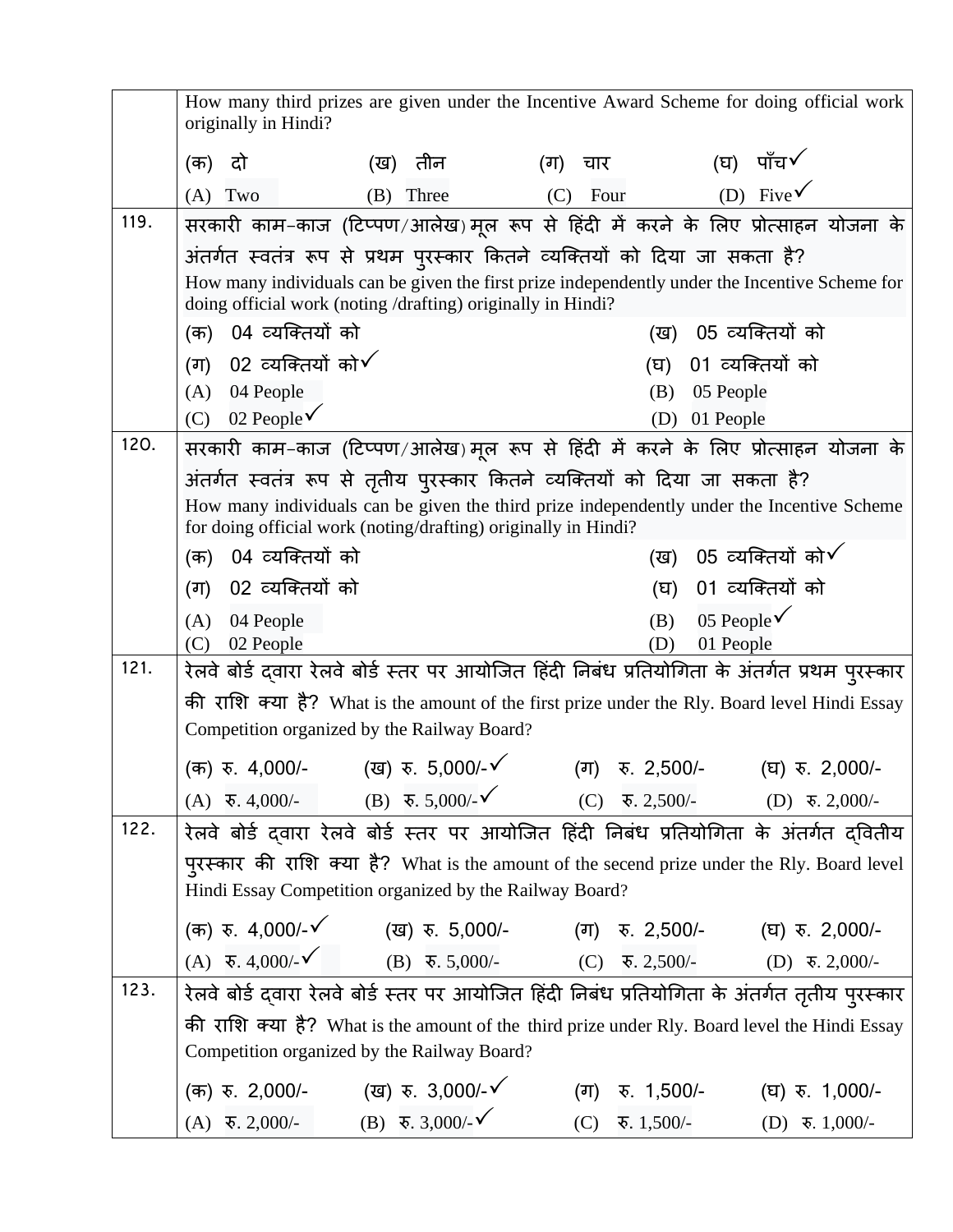| 124. | रेलवे बोर्ड द्वारा रेलवे बोर्ड स्तर पर आयोजित हिंदी निबंध प्रतियोगिता के अंतर्गत प्रेरणा पुरस्कार |                                                       |                                                                                                                                                                              |                                                                             |  |  |
|------|---------------------------------------------------------------------------------------------------|-------------------------------------------------------|------------------------------------------------------------------------------------------------------------------------------------------------------------------------------|-----------------------------------------------------------------------------|--|--|
|      | की राशि क्या है? What is the amount of the motivational prizes under the Rly. Board level Hindi   |                                                       |                                                                                                                                                                              |                                                                             |  |  |
|      | Essay Competition organized by the Railway Board?                                                 |                                                       |                                                                                                                                                                              |                                                                             |  |  |
|      |                                                                                                   |                                                       | (क) रु. 2,000/-       (ख) रु. 3,000/-        (ग) रु. 2,500/-४       (घ) रु. 1,000/-                                                                                          |                                                                             |  |  |
|      |                                                                                                   |                                                       | (A) $\overline{\mathbf{v}}$ . 2,000/- (B) $\overline{\mathbf{v}}$ . 3,000/- (C) $\overline{\mathbf{v}}$ . 2,500/- (D) $\overline{\mathbf{v}}$ . 1,000/-                      |                                                                             |  |  |
| 125. |                                                                                                   |                                                       | रेलवे बोर्ड द्वारा रेलवे बोर्ड स्तर पर आयोजित हिंदी निबंध प्रतियोगिता के अंतर्गत कुल कितने                                                                                   |                                                                             |  |  |
|      |                                                                                                   |                                                       | प्रेरणा पुरस्कार प्रदान किए जाते हैं? How many motivational prizes are given under the Rly.                                                                                  |                                                                             |  |  |
|      |                                                                                                   |                                                       | Board level Hindi Essay Competition organized by the Railway Board?                                                                                                          |                                                                             |  |  |
|      | (क) 3                                                                                             |                                                       |                                                                                                                                                                              | (ঘ) 7                                                                       |  |  |
|      | $(A)$ 3                                                                                           |                                                       | (4) 4 (4) $5\sqrt{ }$<br>(B) 4 (C) $5\sqrt{ }$                                                                                                                               | $(D)$ 7                                                                     |  |  |
| 126. |                                                                                                   |                                                       | रेलवे बोर्ड दवारा रेलवे बोर्ड स्तर पर आयोजित हिंदी वाक् प्रतियोगिता के अंतर्गत प्रथम पुरस्कार                                                                                |                                                                             |  |  |
|      |                                                                                                   |                                                       | की राशि कितनी है? What is the amount of the first prize under the Rly. Board level Hindi                                                                                     |                                                                             |  |  |
|      |                                                                                                   | Elocution Competition organized by the Railway Board? |                                                                                                                                                                              |                                                                             |  |  |
|      |                                                                                                   |                                                       | (क) रु. 4,000/-       (ख) रु. 5,000/-✔         (ग)   रु. 2,500/-        (घ) रु. 2,000/-                                                                                      |                                                                             |  |  |
|      |                                                                                                   |                                                       | (A) $\overline{\mathbf{v}}$ , 4,000/- (B) $\overline{\mathbf{v}}$ , 5,000/- $\check{\mathbf{v}}$ (C) $\overline{\mathbf{v}}$ , 2,500/- (D) $\overline{\mathbf{v}}$ , 2,000/- |                                                                             |  |  |
| 127. |                                                                                                   |                                                       | रेलवे बोर्ड द्वारा रेलवे बोर्ड स्तर पर आयोजित हिंदी वाक् प्रतियोगिता के अंतर्गत द्वितीय पुरस्कार                                                                             |                                                                             |  |  |
|      |                                                                                                   |                                                       | की राशि क्या है? What is the amount of the secend prize under the Rly. Board level Hindi                                                                                     |                                                                             |  |  |
|      |                                                                                                   | Elocution Competition organized by the Railway Board? |                                                                                                                                                                              |                                                                             |  |  |
|      |                                                                                                   |                                                       | (क) रु. 4,000/-४ (ख) रु. 5,000/- (ग) रु. 2,500/- (घ) रु. 2,000/-                                                                                                             |                                                                             |  |  |
|      |                                                                                                   |                                                       | (A) $\overline{\mathbf{v}}$ , 4,000/- $\check{\mathbf{v}}$ (B) $\overline{\mathbf{v}}$ , 5,000/- (C) $\overline{\mathbf{v}}$ , 2,500/- (D) $\overline{\mathbf{v}}$ , 2,000/- |                                                                             |  |  |
| 128. |                                                                                                   |                                                       | रेलवे बोर्ड द्वारा रेलवे बोर्ड स्तर पर आयोजित हिंदी वाक् प्रतियोगिता के अंतर्गत तृतीय पुरस्कार                                                                               |                                                                             |  |  |
|      |                                                                                                   |                                                       | की राशि क्या है? What is the amount of the third prize under the Rly. Board level Hindi Elocution                                                                            |                                                                             |  |  |
|      |                                                                                                   | Competition organized by the Railway Board?           |                                                                                                                                                                              |                                                                             |  |  |
|      |                                                                                                   |                                                       | (क) रु. 2,000/- (ख) रु. 3,000/-√ (ग) रु. 1,500/- (घ) रु. 1,000/-                                                                                                             |                                                                             |  |  |
|      |                                                                                                   |                                                       | (A) $\overline{\ast}$ , 2,000/- (B) $\overline{\ast}$ , 3,000/- $\checkmark$ (C) $\overline{\ast}$ , 1,500/- (D) $\overline{\ast}$ , 1,000/-                                 |                                                                             |  |  |
| 129. |                                                                                                   |                                                       | रेलवे बोर्ड दवारा रेलवे बोर्ड स्तर पर आयोजित हिंदी वाक् प्रतियोगिता के अंतर्गत प्रेरणा पुरस्कार                                                                              |                                                                             |  |  |
|      |                                                                                                   |                                                       | की राशि कितनी है? What is the amount of the motivational Prizes are given under the Rly.                                                                                     |                                                                             |  |  |
|      |                                                                                                   |                                                       | Board level Hindi Elocution Competition organized by the Railway Board?                                                                                                      |                                                                             |  |  |
|      | (क) रु. 2,500/- $\checkmark$                                                                      |                                                       | (ख) रु. 3,000/-         (ग) रु. 2,000/-        (घ) रु. 1,000/-                                                                                                               |                                                                             |  |  |
|      | $(A) \quad \overline{\mathbf{v}}. 2,500/2$                                                        | $(B) \quad \overline{\mathbf{v}}. 3,000/-$            |                                                                                                                                                                              | (C) $\overline{\mathbf{v}}$ , 2,000/- (D) $\overline{\mathbf{v}}$ , 1,000/- |  |  |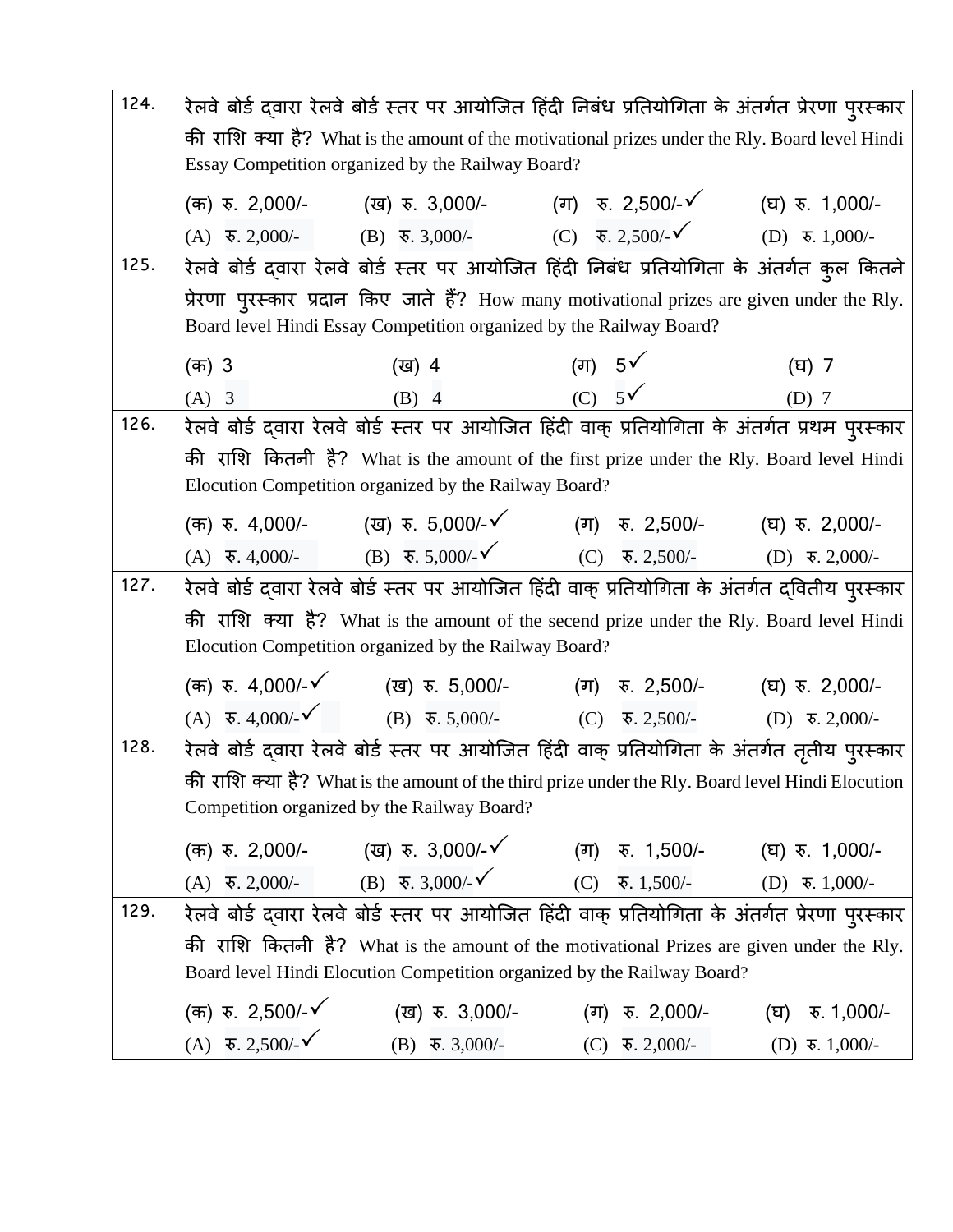| 130. | रेलवे बोर्ड द्वारा रेलवे बोर्ड स्तर पर आयोजित हिंदी वाक् प्रतियोगिता के अंतर्गत कुल कितने   |                                                                                                                       |                                                                                                                                                                                 |                                       |  |  |
|------|---------------------------------------------------------------------------------------------|-----------------------------------------------------------------------------------------------------------------------|---------------------------------------------------------------------------------------------------------------------------------------------------------------------------------|---------------------------------------|--|--|
|      | प्रेरणा पुरस्कार प्रदान किए जाते हैं? How many motivational Prizes are given under the Rly. |                                                                                                                       |                                                                                                                                                                                 |                                       |  |  |
|      | Board level Hindi Elocution Competition organized by the Railway Board?                     |                                                                                                                       |                                                                                                                                                                                 |                                       |  |  |
|      | (क) 3                                                                                       | (ख) 4                                                                                                                 | (ग) $5\sqrt{ }$                                                                                                                                                                 | (घ) 7                                 |  |  |
|      | $(A)$ 3                                                                                     | $(B)$ 4                                                                                                               | $(C)$ 5 $\checkmark$                                                                                                                                                            | $(D)$ 7                               |  |  |
| 131. |                                                                                             |                                                                                                                       | रेलवे बोर्ड द्वारा अखिल रेल स्तर पर आयोजित हिंदी टिप्पण एवं प्रारूप लेखन प्रतियोगिता के                                                                                         |                                       |  |  |
|      |                                                                                             |                                                                                                                       | अंतर्गत प्रथम पुरस्कार की राशि क्या है? What is the amount of the first prize under the Rly.<br>Board level Hindi Noting & Drafting Competition organized by the Railway Board? |                                       |  |  |
|      |                                                                                             |                                                                                                                       | (क) रु. 4,000/- (ख) रु. 2,500/- (ग) रु. 5,000/-√ (घ) रु. 2,000/-                                                                                                                |                                       |  |  |
|      |                                                                                             | (A) $\overline{\ast}$ , 4,000/- (B) $\overline{\ast}$ , 2,500/- (C) $\overline{\ast}$ , 5,000/- $\check{\phantom{1}}$ |                                                                                                                                                                                 | (D) $\overline{\mathbf{v}}$ . 2,000/- |  |  |
| 132. |                                                                                             |                                                                                                                       | रेलवे बोर्ड दवारा रेलवे बोर्ड स्तर पर आयोजित हिंदी टिप्पण एवं प्रारूप लेखन प्रतियोगिता के                                                                                       |                                       |  |  |
|      |                                                                                             |                                                                                                                       | अंतर्गत द्वितीय पुरस्कार की राशि कितनी है? What is the amount of the secend prize under the                                                                                     |                                       |  |  |
|      |                                                                                             |                                                                                                                       | Rly. Board level Hindi Noting & Drafting Competition organized by the Railway Board?                                                                                            |                                       |  |  |
|      |                                                                                             |                                                                                                                       | (क) रु. 3,000/- (ख) रु. 5,000/- (ग) रु. 2,500/- (घ) रु. 4,000/-√                                                                                                                |                                       |  |  |
|      |                                                                                             |                                                                                                                       | (A) $\overline{\mathbf{v}}$ , 3,000/- (B) $\overline{\mathbf{v}}$ , 5,000/- (C) $\overline{\mathbf{v}}$ , 2,500/- (D) $\overline{\mathbf{v}}$ , 4,000/- $\checkmark$            |                                       |  |  |
| 133. |                                                                                             |                                                                                                                       | रेलवे बोर्ड दवारा रेलवे बोर्ड स्तर पर आयोजित हिंदी टिप्पण एवं प्रारूप लेखन प्रतियोगिता के                                                                                       |                                       |  |  |
|      |                                                                                             |                                                                                                                       | अंतर्गत तृतीय पुरस्कार की राशि कितनी है? What is the amount of the third prize under the Rly.                                                                                   |                                       |  |  |
|      |                                                                                             |                                                                                                                       | Board level Hindi Noting & Drafting Competition organized by the Railway Board?                                                                                                 |                                       |  |  |
|      | (क) रु. 2,000/-                                                                             |                                                                                                                       | (ख) रु. 1,500/-           (ग)   रु. 3,000/- र्⁄           (घ)  रु. 1,000/-                                                                                                      |                                       |  |  |
|      |                                                                                             |                                                                                                                       | (A) $\overline{\ast}$ , 2,000/- (B) $\overline{\ast}$ , 1,500/- (C) $\overline{\ast}$ , 3,000/- $\check{\phantom{0}}$ (D) $\overline{\ast}$ , 1,000/-                           |                                       |  |  |
| 134. |                                                                                             |                                                                                                                       | रेलवे बोर्ड दवारा रेलवे बोर्ड स्तर पर आयोजित हिंदी टिप्पण एवं प्रारूप लेखन प्रतियोगिता के                                                                                       |                                       |  |  |
|      |                                                                                             |                                                                                                                       | अंतर्गत प्रेरणा पुरस्कार की राशि क्या है? What is the amount of the motivational Prizes are                                                                                     |                                       |  |  |
|      |                                                                                             |                                                                                                                       | given under the Hindi Noting & Drafting Competition organized by the Railway Board?                                                                                             |                                       |  |  |
|      |                                                                                             |                                                                                                                       | (क) रु. 2,500/-√ (ख) रु. 3,000/- (ग) रु. 2,000/- (घ) रु. 1,000/-                                                                                                                |                                       |  |  |
|      |                                                                                             |                                                                                                                       | (A) $\overline{\mathbf{v}}$ , 2,500/- $\check{\mathbf{v}}$ (B) $\overline{\mathbf{v}}$ , 3,000/- (C) $\overline{\mathbf{v}}$ , 2,000/- (D) $\overline{\mathbf{v}}$ , 1,000/-    |                                       |  |  |
| 135. |                                                                                             |                                                                                                                       | रेलवे बोर्ड दवारा रेलवे बोर्ड स्तर पर आयोजित हिंदी टिप्पण एवं प्रारूप लेखन प्रतियोगिता के                                                                                       |                                       |  |  |
|      |                                                                                             |                                                                                                                       | अंतर्गत कुल कितने प्रेरणा पुरस्कार प्रदान किए जाते हैं? How many motivational Prizes are                                                                                        |                                       |  |  |
|      | Railway Board?                                                                              |                                                                                                                       | given under the Rly. Board level Hindi Noting and Drafting Competition organized by the                                                                                         |                                       |  |  |
|      | (क) 2                                                                                       | (ख) 3                                                                                                                 | (ग)<br>4                                                                                                                                                                        |                                       |  |  |
|      | $(A)$ 2                                                                                     | $(B)$ 3                                                                                                               | $(C)$ 4                                                                                                                                                                         | (E) $5\sqrt{ }$<br>(D) $5\sqrt{ }$    |  |  |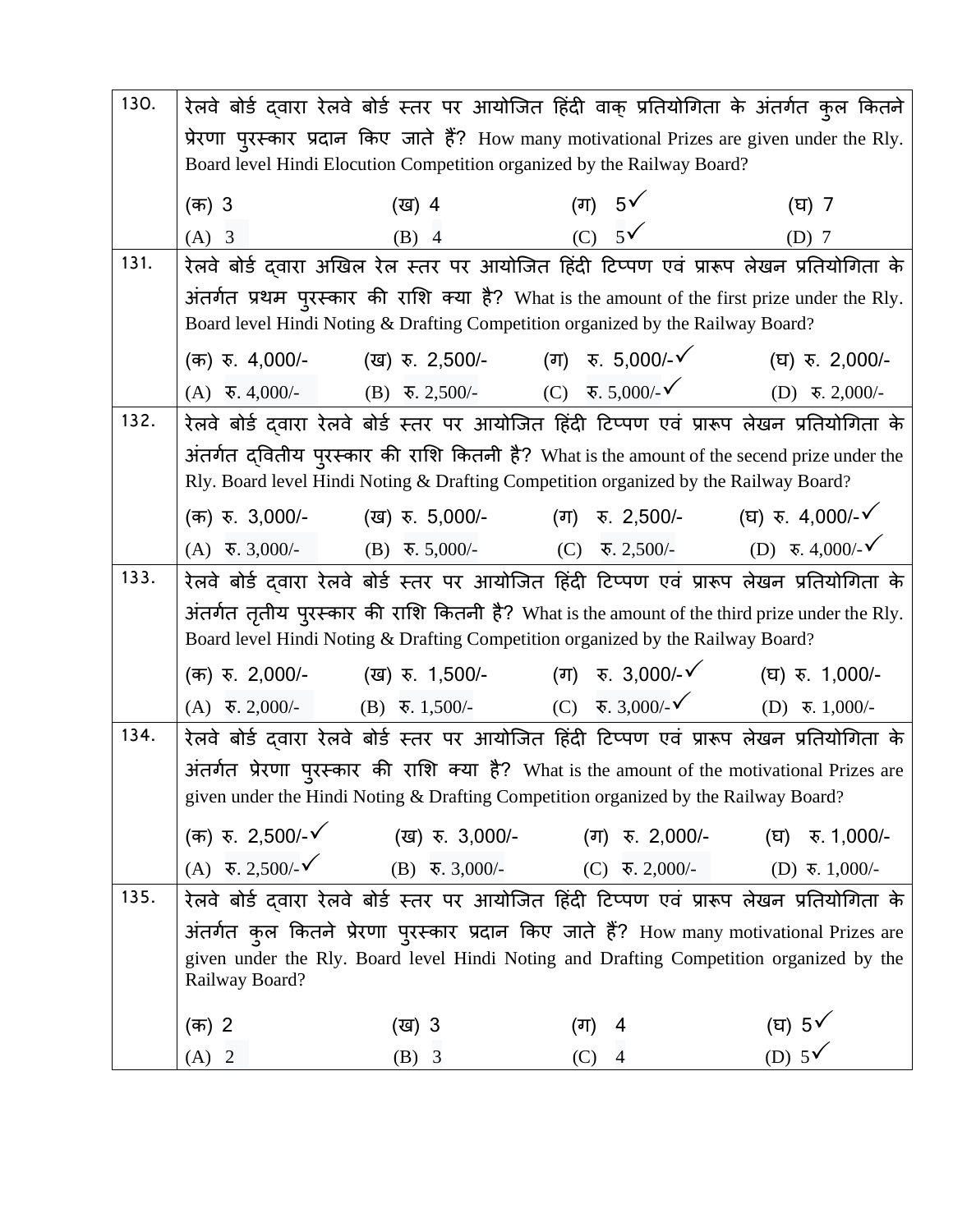| 136. |                                       |                                                   | क्षेत्रीय रेल स्तर पर आयोजित हिंदी निबंध प्रतियोगिता के अंतर्गत प्रथम पुरस्कार की राशि क्या                                                                                |                                           |
|------|---------------------------------------|---------------------------------------------------|----------------------------------------------------------------------------------------------------------------------------------------------------------------------------|-------------------------------------------|
|      |                                       |                                                   | है? What is the amount of the first prize given under the Hindi Essay Competition organized at                                                                             |                                           |
|      | the Zonal Railway level?              |                                                   |                                                                                                                                                                            |                                           |
|      |                                       |                                                   | (क) रु. 2,500/- (ख) रु. 3,000/- (ग) रु. 2,000/- $\checkmark$ (घ) रु. 1,000/-                                                                                               |                                           |
|      |                                       |                                                   | (A) $\overline{\ast}$ , 2,500/- (B) $\overline{\ast}$ , 3,000/- (C) $\overline{\ast}$ , 2,000/- (D) $\overline{\ast}$ , 1,000/-                                            |                                           |
| 137. |                                       |                                                   | क्षेत्रीय रेल स्तर पर आयोजित हिंदी निबंध प्रतियोगिता के अंतर्गत द्वितीय पुरस्कार की राशि                                                                                   |                                           |
|      |                                       |                                                   | कितनी है? What is the amount of the second prize given under the Hindi Essay Competition                                                                                   |                                           |
|      | organized at the Zonal Railway level? |                                                   |                                                                                                                                                                            |                                           |
|      |                                       |                                                   | (क) रु. 1,000/- (ख) रु. 1,500/- (ग) रु. 1,600/- $\checkmark$ (घ) रु. 2,000/-                                                                                               |                                           |
|      |                                       |                                                   | (A) $\overline{\ast}$ , 1,000/- (B) $\overline{\ast}$ , 1,500/- (C) $\overline{\ast}$ , 1,600/- (D) $\overline{\ast}$ , 2,000/-                                            |                                           |
| 138. |                                       |                                                   | क्षेत्रीय रेल स्तर पर आयोजित हिंदी निबंध प्रतियोगिता योजना के अंतर्गत तृतीय पुरस्कार की                                                                                    |                                           |
|      |                                       |                                                   | राशि क्या है? What is the amount of the third prize given under the Hindi Essay Competition                                                                                |                                           |
|      | organized at the Zonal Railway level? |                                                   |                                                                                                                                                                            |                                           |
|      |                                       |                                                   | (क) रु. 800/- (ख) रु. 1,200/- $\checkmark$ (ग) रु. 1,400/- (घ) रु. 1,600/-                                                                                                 |                                           |
|      |                                       |                                                   | (A) $\overline{\mathbf{v}}$ , 800/- (B) $\overline{\mathbf{v}}$ , 1,200/- $\checkmark$ (C) $\overline{\mathbf{v}}$ , 1,400/- (D) $\overline{\mathbf{v}}$ , 1,600/-         |                                           |
| 139. |                                       |                                                   | क्षेत्रीय रेल स्तर पर आयोजित हिंदी निबंध प्रतियोगिता के अंतर्गत प्रेरणा पुरस्कार की राशि                                                                                   |                                           |
|      |                                       |                                                   | कितनी है? What is the amount of the motivational Prizes given under the Hindi Essay                                                                                        |                                           |
|      |                                       | Competition organized at the Zonal Railway level? |                                                                                                                                                                            |                                           |
|      |                                       |                                                   | (क) रु. 800/- $\checkmark$ (ख) रु. 1,200/- (ग) रु. 1,400/- (घ) रु. 1,600/-                                                                                                 |                                           |
|      |                                       |                                                   | (A) $\overline{\mathbf{v}}$ , 800/- $\check{\mathbf{v}}$ (B) $\overline{\mathbf{v}}$ , 1,200/- (C) $\overline{\mathbf{v}}$ , 1,400/- (D) $\overline{\mathbf{v}}$ , 1,600/- |                                           |
| 140. |                                       |                                                   | क्षेत्रीय रेल स्तर पर आयोजित हिंदी निबंध प्रतियोगिता के अंतर्गत कुल कितने प्रेरणा पुरस्कार                                                                                 |                                           |
|      |                                       |                                                   | प्रदान किए जाते हैं? How many motivational Prizes are given under the Hindi Essay Competition                                                                              |                                           |
|      | organized at Zonal Railway level?     |                                                   |                                                                                                                                                                            |                                           |
|      | (क) 2                                 | (ख) 3 $\checkmark$                                | (ग)<br>4                                                                                                                                                                   | (घ) 5                                     |
|      | $(A)$ 2                               | (B) $3\sqrt{ }$                                   | $(C)$ 4                                                                                                                                                                    | $(D)$ 5                                   |
| 141. |                                       |                                                   | क्षेत्रीय रेल स्तर पर आयोजित हिंदी वाक् प्रतियोगिता के अंतर्गत प्रथम पुरस्कार की राशि क्या                                                                                 |                                           |
|      | है?                                   |                                                   | What is the amount of the first prize awarded under the Hindi Elocution Competition                                                                                        |                                           |
|      | organized at the Zonal Railway level? |                                                   |                                                                                                                                                                            |                                           |
|      | (क) रु. 2,500/-                       | (ख) रु. 3,000/-                                   | (ग) रु. 2,000/- $\checkmark$                                                                                                                                               | $\overline{\mathcal{F}}$ . 1,000/-<br>(घ) |
|      | $(A)$ $\bar{6}$ , 2,500/-             | $(B) \quad \overline{\mathbf{v}}$ . 3,000/-       | (C) $\overline{\mathbf{v}}$ . 2,000/- $\checkmark$                                                                                                                         | $(D)$ ₹. 1,000/-                          |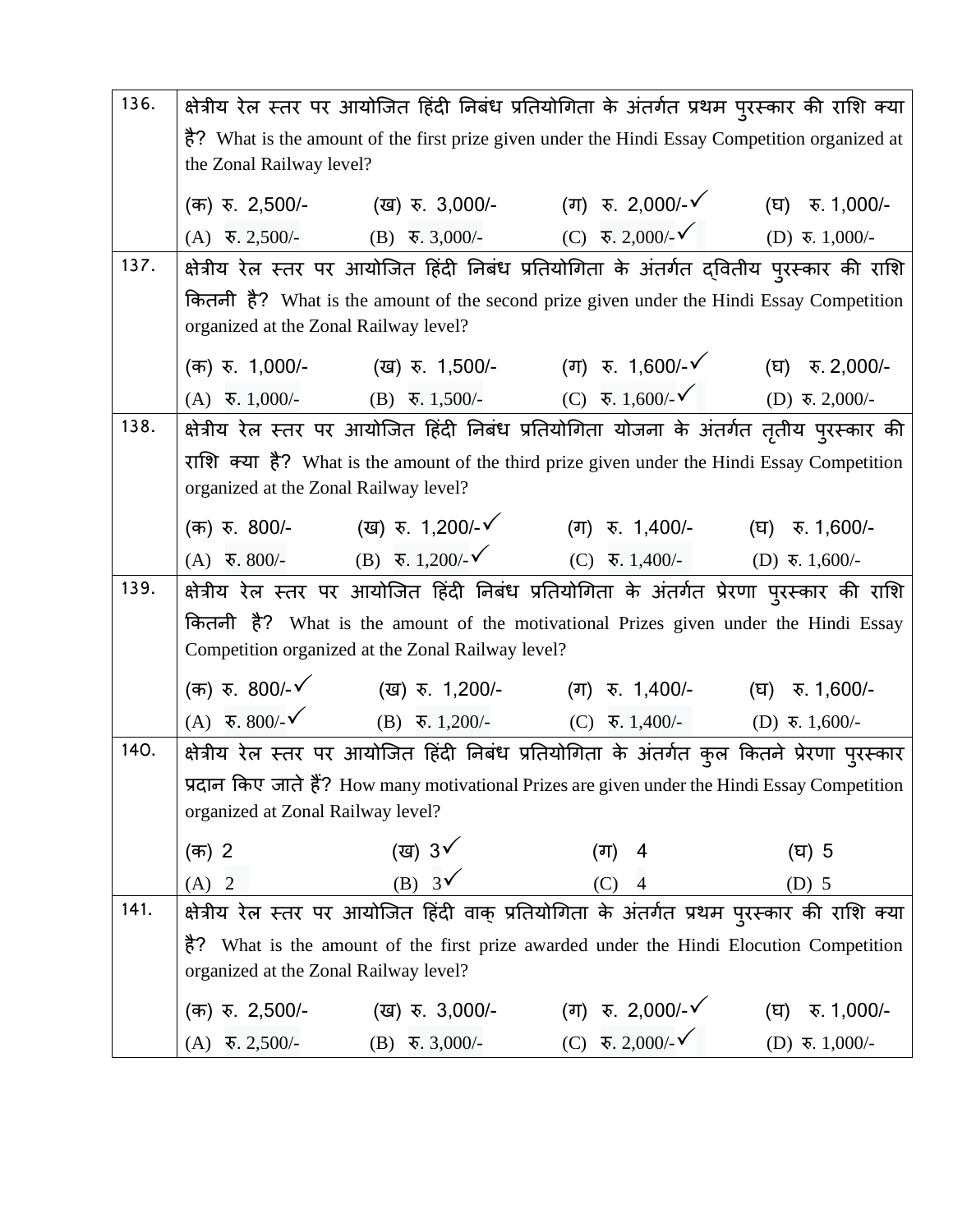| 142. |                                                                                                | क्षेत्रीय रेल स्तर पर आयोजित हिंदी वाक् प्रतियोगिता के अंतर्गत द्वितीय पुरस्कार की राशि क्या                                                                               |                                                                             |                  |  |
|------|------------------------------------------------------------------------------------------------|----------------------------------------------------------------------------------------------------------------------------------------------------------------------------|-----------------------------------------------------------------------------|------------------|--|
|      | है? What is the amount of the second prize awarded under the Hindi Elocution Competition       |                                                                                                                                                                            |                                                                             |                  |  |
|      | organized at the Zonal Railway level?                                                          |                                                                                                                                                                            |                                                                             |                  |  |
|      |                                                                                                | (क) रु. 1,000/- (ख) रु. 1,500/- (ग) रु. 1,600/-√ (घ) रु. 2,000/-                                                                                                           |                                                                             |                  |  |
|      |                                                                                                | (A) $\overline{\mathbf{v}}$ . 1,000/- (B) $\overline{\mathbf{v}}$ . 1,500/- (C) $\overline{\mathbf{v}}$ . 1,600/- $\checkmark$                                             |                                                                             | $(D)$ ₹. 2,000/- |  |
| 143. |                                                                                                | क्षेत्रीय रेल स्तर पर आयोजित हिंदी वाक् प्रतियोगिता के अंतर्गत तृतीय पुरस्कार की राशि कितनी                                                                                |                                                                             |                  |  |
|      |                                                                                                | है? What is the amount of the third prize awarded under the Hindi Elocution Competition                                                                                    |                                                                             |                  |  |
|      | organized at the Zonal Railway level?                                                          |                                                                                                                                                                            |                                                                             |                  |  |
|      |                                                                                                | (क) रु. 800/-         (ख) रु. 1,200/-४         (ग) रु. 1,400/-       (घ) रु. 1,600/-                                                                                       |                                                                             |                  |  |
|      | (A) $\overline{\mathbf{v}}$ . 800/- (B) $\overline{\mathbf{v}}$ . 1,200/- $\check{\mathbf{v}}$ |                                                                                                                                                                            | (C) $\overline{\mathbf{v}}$ . 1,400/- (D) $\overline{\mathbf{v}}$ . 1,600/- |                  |  |
| 144. |                                                                                                | क्षेत्रीय रेल स्तर पर आयोजित हिंदी वाक् प्रतियोगिता के अंतर्गत प्रेरणा पुरस्कार की राशि कितनी                                                                              |                                                                             |                  |  |
|      |                                                                                                | है? What is the amount of the motivational prizes awarded under the Hindi Elocution                                                                                        |                                                                             |                  |  |
|      |                                                                                                | Competition organized at the Zonal Railway level?                                                                                                                          |                                                                             |                  |  |
|      |                                                                                                | (क) रु. 800/-४ (ख) रु. 1,200/- (ग) रु. 1,400/- (घ) रु. 1,600/-                                                                                                             |                                                                             |                  |  |
|      |                                                                                                | (A) $\overline{\mathbf{v}}$ , 800/- $\check{\mathbf{v}}$ (B) $\overline{\mathbf{v}}$ , 1,200/- (C) $\overline{\mathbf{v}}$ , 1,400/- (D) $\overline{\mathbf{v}}$ , 1,600/- |                                                                             |                  |  |
| 145. |                                                                                                | क्षेत्रीय रेल स्तर पर आयोजित हिंदी वाक् प्रतियोगिता के अंतर्गत कुल कितने प्रेरणा प् <b>रस्का</b> र                                                                         |                                                                             |                  |  |
|      |                                                                                                | प्रदान किए जाते हैं? How many motivational prizes are given under the Hindi Elocution                                                                                      |                                                                             |                  |  |
|      |                                                                                                | Competition organized at Zonal Railway level?                                                                                                                              |                                                                             |                  |  |
|      | (क) 5                                                                                          | (ख) 4                                                                                                                                                                      | (ग) $3\sqrt{ }$                                                             | $(T)$ 2          |  |
|      | $(A)$ 5                                                                                        | $(B)$ 4                                                                                                                                                                    | $(C)$ 3 $\checkmark$                                                        | $(D)$ 2          |  |
| 146. |                                                                                                | क्षेत्रीय रेल स्तर पर आयोजित हिंदी टिप्पण एवं प्रारूप लेखन प्रतियोगिता के अंतर्गत प्रथम                                                                                    |                                                                             |                  |  |
|      |                                                                                                | पुरस्कार की राशि क्या है? What is the amount of the first prize awarded under the Hindi Noting                                                                             |                                                                             |                  |  |
|      |                                                                                                | and Drafting Competition organized at the Zonal Railway level?                                                                                                             |                                                                             |                  |  |
|      |                                                                                                | (क) रु. 2,500/- (ख) रु. 3,000/- (ग) रु. 2,000/- $\checkmark$ (घ) रु. 1,000/-                                                                                               |                                                                             |                  |  |
|      |                                                                                                | (A) $\overline{\ast}$ , 2,500/- (B) $\overline{\ast}$ , 3,000/- (C) $\overline{\ast}$ , 2,000/- $\check{\phantom{0}}$ (D) $\overline{\ast}$ , 1,000/-                      |                                                                             |                  |  |
| 147. |                                                                                                | क्षेत्रीय रेल स्तर पर आयोजित हिंदी टिप्पण एवं प्रारूप लेखन प्रतियोगिता के अंतर्गत दवितीय                                                                                   |                                                                             |                  |  |
|      |                                                                                                | पुरस्कार की राशि कितनी है? What is the amount of the second prize awarded under the Hindi                                                                                  |                                                                             |                  |  |
|      |                                                                                                | Noting and Drafting Competition organized at the Zonal Railway level?                                                                                                      |                                                                             |                  |  |
|      |                                                                                                | (क) रु. 1,600/- $\checkmark$ (ख) रु. 1,500/- (ग) रु. 1,000/- (घ) रु. 800/-                                                                                                 |                                                                             |                  |  |
|      |                                                                                                | (A) $\overline{\mathbf{v}}$ . 1,600/- $\check{\mathbf{v}}$ (B) $\overline{\mathbf{v}}$ . 1,500/- (C) $\overline{\mathbf{v}}$ . 1,000/- (D) $\overline{\mathbf{v}}$ . 800/- |                                                                             |                  |  |
| 148. |                                                                                                | क्षेत्रीय रेल स्तर पर आयोजित हिंदी टिप्पण एवं प्रारूप लेखन प्रतियोगिता के अंतर्गत तृतीय                                                                                    |                                                                             |                  |  |
|      |                                                                                                | पुरस्कार की राशि क्या है? What is the amount of the third prize awarded under the Hindi Noting                                                                             |                                                                             |                  |  |
|      |                                                                                                | and Drafting Competition organized at the Zonal Railway level?                                                                                                             |                                                                             |                  |  |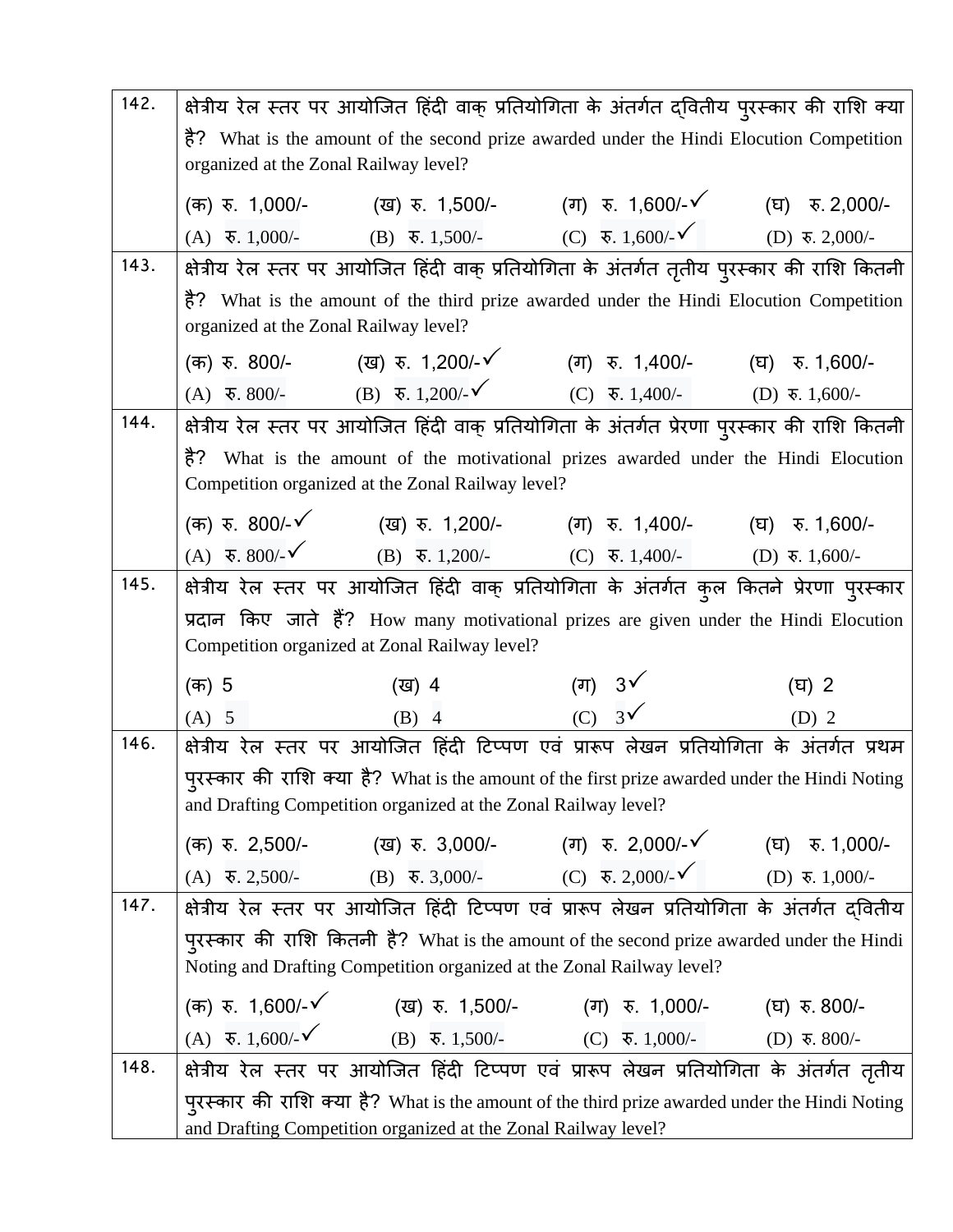|      | (क) रु. 800/-         (ख) रु. 1,200/-✔                                                                                                                                     | (ग) रु. 1,400/-      (घ) रु. 1,600/-                             |  |  |
|------|----------------------------------------------------------------------------------------------------------------------------------------------------------------------------|------------------------------------------------------------------|--|--|
|      | (A) $\overline{\ast}$ , 800/- (B) $\overline{\ast}$ , 1,200/- $\checkmark$ (C) $\overline{\ast}$ , 1,400/- (D) $\overline{\ast}$ , 1,600/-                                 |                                                                  |  |  |
| 149. | क्षेत्रीय रेल स्तर पर आयोजित हिंदी टिप्पण एवं प्रारूप लेखन प्रतियोगिता के अंतर्गत प्रेरणा                                                                                  |                                                                  |  |  |
|      | पुरस्कार की राशि कितनी है? What is the amount of the motivational prize awarded under the                                                                                  |                                                                  |  |  |
|      | Hindi Noting and Drafting Competition organized at the Zonal Railway level?                                                                                                |                                                                  |  |  |
|      | (क) रु. 800/-४ (ख) रु. 1,200/- (ग) रु. 1,400/- (घ) रु. 1,600/-                                                                                                             |                                                                  |  |  |
|      | (A) $\overline{\mathbf{v}}$ , 800/- $\check{\mathbf{v}}$ (B) $\overline{\mathbf{v}}$ , 1,200/- (C) $\overline{\mathbf{v}}$ , 1,400/- (D) $\overline{\mathbf{v}}$ , 1,600/- |                                                                  |  |  |
| 150. | क्षेत्रीय रेल स्तर पर आयोजित हिंदी टिप्पण एवं प्रारूप लेखन प्रतियोगिता के अंतर्गत कुल कितने                                                                                |                                                                  |  |  |
|      | प्रेरणा पुरस्कार प्रदान किए जाते हैं? How many motivational prizes are given under the Hindi                                                                               |                                                                  |  |  |
|      | Noting and Drafting Competition organized at Zonal Railway level?                                                                                                          |                                                                  |  |  |
|      | (क) 3√<br>(ख) 4                                                                                                                                                            | (ग) 5<br>$(\overline{u})$ 2                                      |  |  |
|      |                                                                                                                                                                            |                                                                  |  |  |
| 151. | (क) 3 $\checkmark$ ((a) 4 (a) 5 (b) 2 (A) 3 $\checkmark$ (B) 4 (C) 5 (D) 2 (D) 2 केंद्र सरकार के कार्मिकों (सेवानिवृत्त सहित) को हिंदी में मौलिक पुस्तक लेखन हेतु कौन-सा   |                                                                  |  |  |
|      | पुरस्कार निर्धारित है? Which award is given to the Central Government personnel (including                                                                                 |                                                                  |  |  |
|      | retired personnel) for writing Original Book originally in Hindi?                                                                                                          |                                                                  |  |  |
|      | (क)  मैथिलीशरण गुप्त पुरस्कार                                                                                                                                              | (ख) राजभाषा गौरव पुरस्कार $\checkmark$                           |  |  |
|      | (ग) प्रेमचंद पुरस्कार                                                                                                                                                      | (घ) रेल मंत्री पुरस्कार                                          |  |  |
|      | (A) Maithilisharan Gupt Award<br>(C) Premchand Award                                                                                                                       | (B) Rajbhasha Gaurav Award $\checkmark$<br>(D) Rail Mantri Award |  |  |
| 152. | गृह मंत्रालय, राजभाषा विभाग की 'राजभाषा गौरव पुरस्कार योजना' की कितनी कोटियाँ है?                                                                                          |                                                                  |  |  |
|      | How many categories does 'Rajbhasha Gaurav Award Scheme' of Ministry of Home Affairs,<br>Department of Official Language have?                                             |                                                                  |  |  |
|      |                                                                                                                                                                            |                                                                  |  |  |
|      | (क) 3 $\checkmark$<br>(ख) 4                                                                                                                                                | (ग) 2<br>$(T)$ 1                                                 |  |  |
| 153. | $(A)$ 3 $\checkmark$<br>$(B)$ 4                                                                                                                                            | (C)<br>$\overline{2}$<br>$(D)$ 1                                 |  |  |
|      | प्रत्येक वर्ष 'हिंदी दिवस' कब मनाया जाता है? When is 'Hindi Day' celebrated every year?                                                                                    |                                                                  |  |  |
|      | (क) 26 जनवरी      (ख) 15 अगस्त         (ग)   14 सितंबर ∕                                                                                                                   | (घ) 10 दिसंबर                                                    |  |  |
|      | (A) 26 January (B) 15 August (C) 14 September (D) 10 December                                                                                                              |                                                                  |  |  |
| 154. | रेलवे बोर्ड व्यक्तिगत नक़द पुरस्कार योजना किसके लिए निर्धारित है?                                                                                                          |                                                                  |  |  |
|      | Whom is the Railway Board Individual Cash Award Scheme is prescribed for?                                                                                                  |                                                                  |  |  |
|      | क)  कर्मचारियों के लिए                                                                                                                                                     |                                                                  |  |  |
|      | (ख) अधिकारियों के लिए                                                                                                                                                      |                                                                  |  |  |
|      | (ग) वरिष्ठ प्रशासनिक ग्रेड के अधिकारी के लिए                                                                                                                               |                                                                  |  |  |
|      | (घ) कनिष्ठ प्रशासनिक ग्रेड तक के अधिकारी तथा अराजपत्रित वर्ग कर्मचारियों के लिए $\checkmark$                                                                               |                                                                  |  |  |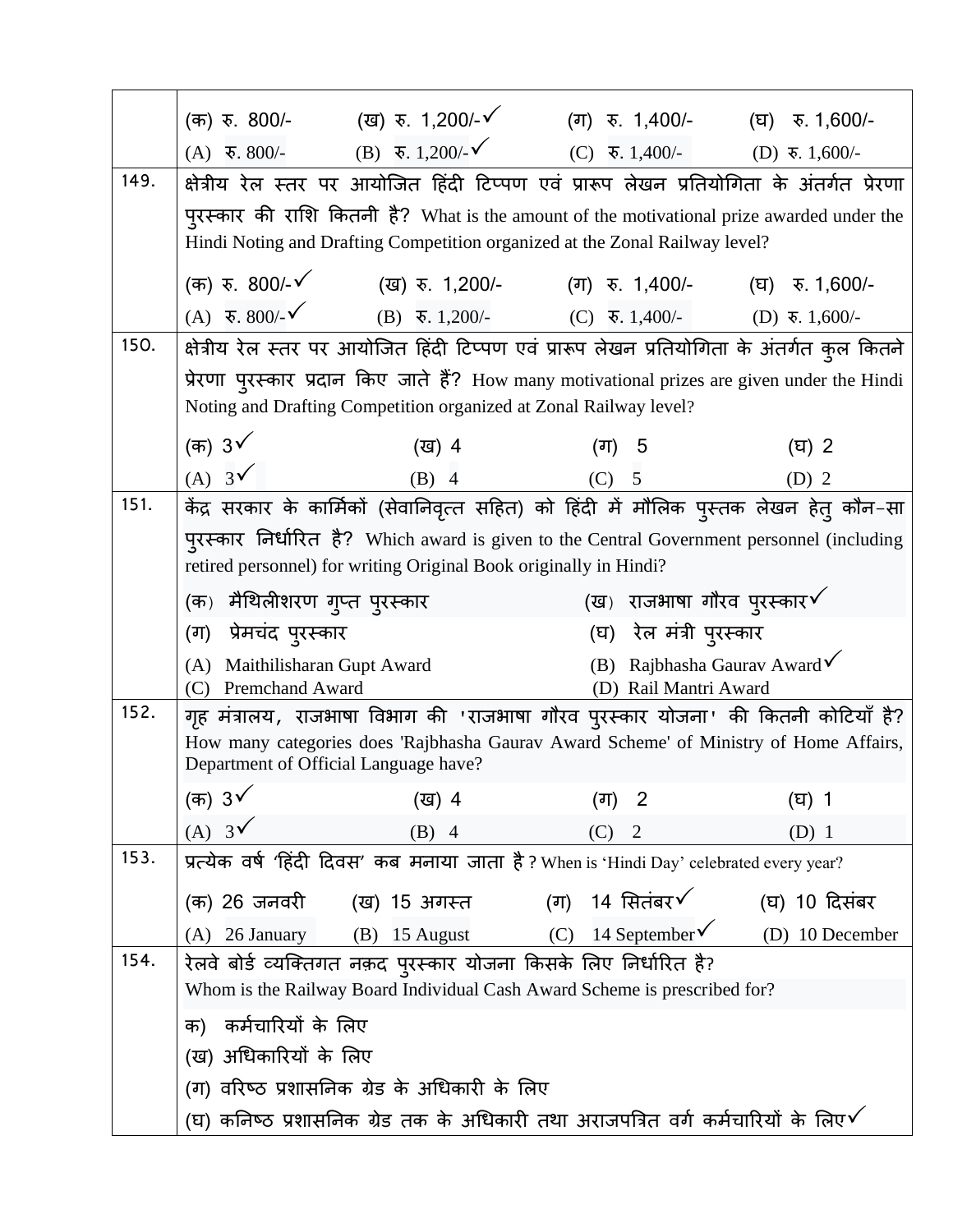|      | For employees<br>(A)<br>(B) For officers                                                               |  |  |
|------|--------------------------------------------------------------------------------------------------------|--|--|
|      | (C) For Senior Administrative Grade Officer                                                            |  |  |
|      | (D) For officers up to junior administrative grade and employees of non-gazetted category $\checkmark$ |  |  |
| 155. | राजभाषा के संबंध में संसदीय समिति की राय पर राष्ट्रपति ने प्रथम आदेश किस वर्ष जारी                     |  |  |
|      | किए?<br>In which year did the President issue the first order on the recommendations of the            |  |  |
|      | Parliamentary Committee regarding the official language?                                               |  |  |
|      | (ख) 1960 $\checkmark$<br>1959<br>1961<br>(क)<br>(ग)<br>(घ) 1962                                        |  |  |
|      | (B) $1960\check{ }$<br>1959<br>1961<br>(C)<br>(A)<br>$(D)$ 1962                                        |  |  |
| 156. | केंदीय हिंदी समिति के अध्यक्ष कौन होते हैं?                                                            |  |  |
|      | Who is the Chairman of the Kendriya Hindi Samiti?                                                      |  |  |
|      | (क) वित्त मंत्री<br>(ख) गृह मंत्री                                                                     |  |  |
|      | (ग) प्रधान मंत्री $\checkmark$<br>रेल मंत्री<br>(घ)                                                    |  |  |
|      | <b>Finance Minister</b><br>Home Minister<br>(A)<br>(B)                                                 |  |  |
|      | Prime Minister $\checkmark$<br>(C)<br><b>Railway Minister</b><br>(D)                                   |  |  |
| 157. | केंदीय हिंदी समिति के उपाध्यक्ष कौन होते हैं?                                                          |  |  |
|      | Who is the Deputy Chairman of the Kendriya Hindi Samiti?                                               |  |  |
|      | (ख) गृह मंत्री $\checkmark$<br>रक्षा मंत्री<br>(क)                                                     |  |  |
|      | विदेश मंत्री<br>(ग) प्रधान मंत्री<br>(घ)                                                               |  |  |
|      | Home Minister√<br>(B)<br><b>Defense Minister</b><br>(A)                                                |  |  |
| 158. | Prime Minister<br>Foreign Minister<br>(D)<br>(C)<br>रेलवे हिंदी सलाहकार समिति के अध्यक्ष कौन होते हैं? |  |  |
|      | Who is the Chairman of the Railway Hindi Salahakar Samiti?                                             |  |  |
|      | (क) अध्यक्ष, रेलवे बोर्ड<br>(ख) वित्त आयुक्त                                                           |  |  |
|      | रेल मंत्री√<br>(ग) सदस्य कार्मिक<br>(घ)                                                                |  |  |
|      | <b>Finance Commissioner</b><br>Chairman, Railway Board<br>(B)<br>(A)                                   |  |  |
|      | Railway Minister V<br><b>Member Personnel</b><br>(D)<br>(C)                                            |  |  |
| 159. | म्ख्य राजभाषा अधिकारी का कार्यकाल कितने वर्ष/माह का होता है?                                           |  |  |
|      | What is the tenure of the Mukhya Rajbhasha Adhikari?                                                   |  |  |
|      | 01 $\overline{q}$<br>(ख) 02 वर्ष<br>(ग) 03 वर्ष<br>(क)<br>06 माह<br>(घ)                                |  |  |
|      | 01 Year $\checkmark$<br>$(B)$ 02 Year<br>(A)<br>03 Year<br>(C)<br>06 Month<br>(D)                      |  |  |
| 160. | केंद्र सरकार के कर्मचारियों के लिए भाषा प्रशिक्षण हेतु कितने पाठ्यक्रम निर्धारित है?                   |  |  |
|      | How many courses of language training are prescribed for central government employees?                 |  |  |
|      | चार√<br>तीन<br>पॉच<br>(क) दो<br>(ग)<br>(ख)<br>(घ)                                                      |  |  |
|      | Fourr $\checkmark$<br>(C)<br>Five<br>Three<br>Two<br>(B)<br>(D)<br>(A)                                 |  |  |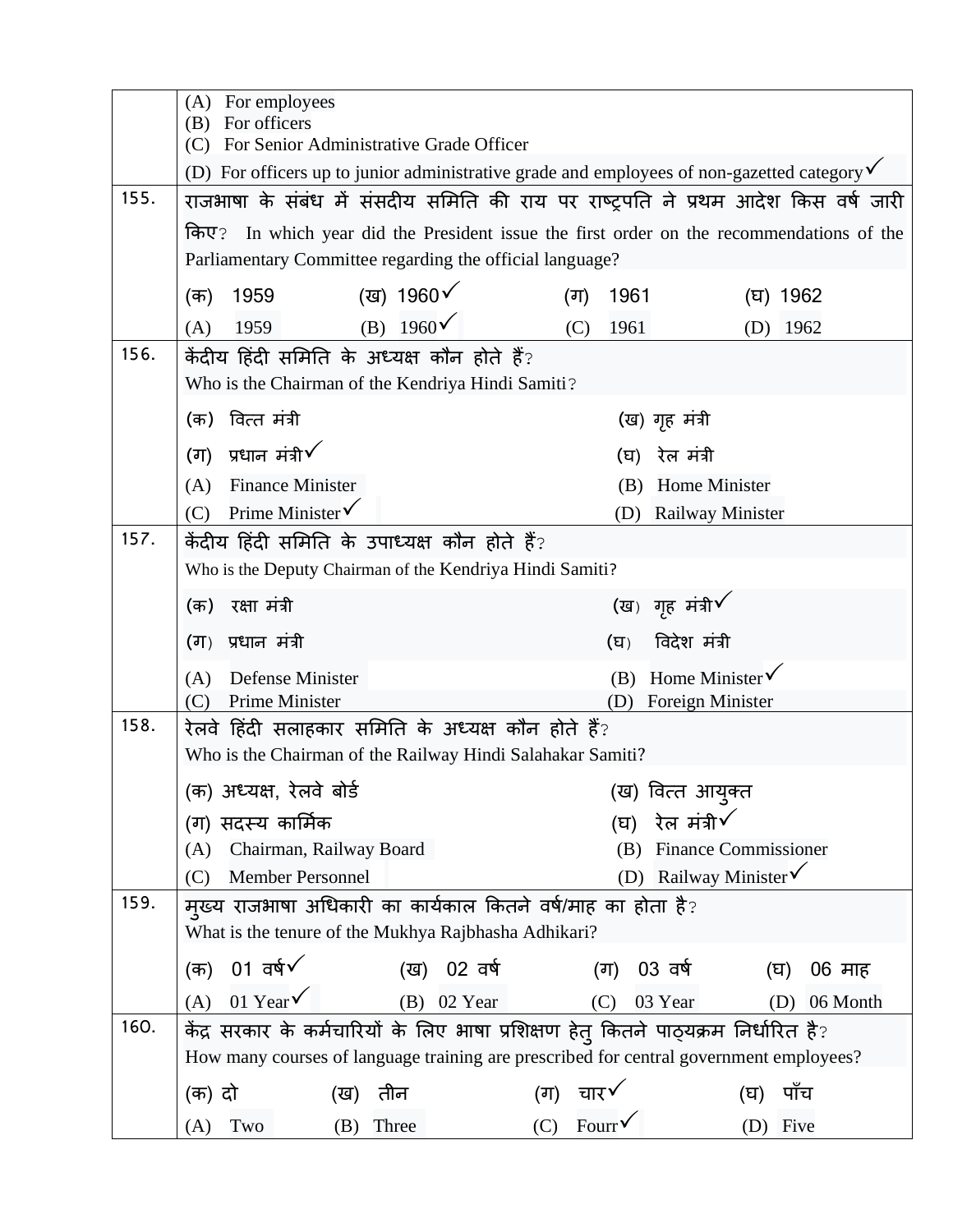| 161. | राजभाषा हिंदी प्रशिक्षण के लिए पाठ्यक्रम कौन तैयार करता है?                                                                                                                                     |  |  |
|------|-------------------------------------------------------------------------------------------------------------------------------------------------------------------------------------------------|--|--|
|      | Who carries out drawing up of syllabus for official language Hindi training?                                                                                                                    |  |  |
|      | गृह मंत्रालय का राजभाषा विभाग $\checkmark$<br>(क)                                                                                                                                               |  |  |
|      | वित्त मंत्रालय<br>ख)                                                                                                                                                                            |  |  |
|      | रक्षा मंत्रालय<br>(ग)                                                                                                                                                                           |  |  |
|      | रेल मंत्रालय<br>(घ)                                                                                                                                                                             |  |  |
|      | Department of Official Language of Ministry of Home Affairs V<br>(A)                                                                                                                            |  |  |
|      | (B)<br>Ministry of Finance<br>(C)                                                                                                                                                               |  |  |
|      | Ministry of Defence<br><b>Ministry of Railways</b><br>(D)                                                                                                                                       |  |  |
| 162. | हिंदीतर भाषी राज्यों में नाम बोर्ड, पदनाम बोर्ड एवं सूचना बोर्ड को नियमान्सार किस क्रम में                                                                                                      |  |  |
|      | प्रदर्शित किया जाना अपेक्षित है? As per the rules what should be the order of precedence of the                                                                                                 |  |  |
|      | languages to be displayed on the name board, designation board and information board in non-<br>Hindi speaking states?                                                                          |  |  |
|      | हिंदी भाषा, अंग्रेजी भाषा, क्षेत्रीय भाषा<br>(क)                                                                                                                                                |  |  |
|      | क्षेत्रीय भाषा, हिंदी भाषा, अंग्रेजी भाषा $\checkmark$<br>(ख)                                                                                                                                   |  |  |
|      | क्षेत्रीय भाषा, अंग्रेजी भाषा, हिंदी भाषा<br>(ग)                                                                                                                                                |  |  |
|      | अंग्रेजी भाषा, क्षेत्रीय भाषा, हिंदी भाषा<br>(घ)                                                                                                                                                |  |  |
|      | (A)<br>Hindi language, English language, Regional language                                                                                                                                      |  |  |
|      | Regional language, Hindi language, English language√<br>(B)<br>(C)                                                                                                                              |  |  |
|      | Regional language, English language, Hindi language<br>English language, Regional language, Hindi language<br>(D)                                                                               |  |  |
| 163. | अधिसूचित कार्यालयों के हिंदी में प्रवीणता प्राप्त अधिकारियों को कितने प्रतिशत कार्य हिंदी में                                                                                                   |  |  |
|      | करने के लिए कार्यालय प्रमुख दवारा व्यक्तिश: आदेश जारी किए जा सकते है? The individual                                                                                                            |  |  |
|      | orders may be issued by the head of the office to the employees having proficiency in Hindi in<br>the notified offices to execute their work in Hindi. What is the percentage of work therefor? |  |  |
|      | $100\%$<br>90%<br>75%<br>80%<br>(घ)<br>(क)<br>(ख)<br>(ग)                                                                                                                                        |  |  |
|      | $100\%$<br>(D)<br>90%<br>75%<br>80%<br>(B)<br>(C)<br>(A)                                                                                                                                        |  |  |
| 164. | केंद्रीय सरकार के कार्यालयों के मध्य किन भाषाओं का प्रयोग अपेक्षित है?                                                                                                                          |  |  |
|      | Which languages are required to be used in between central government offices?                                                                                                                  |  |  |
|      | मराठी और हिंदी<br>मराठी और अंग्रेजी<br>(क)<br>(ख)                                                                                                                                               |  |  |
|      | हिंदी और अंग्रेजी $\checkmark$<br>केवल हिंदी<br>(ग)<br>(घ)                                                                                                                                      |  |  |
|      | Marathi and Hindi<br>Marathi and English<br>(A)<br>(B)                                                                                                                                          |  |  |
| 165. | Hindi and English $\checkmark$<br>Only Hindi<br>(C)<br>(D)                                                                                                                                      |  |  |
|      | राजभाषा का वार्षिक कार्यक्रम किस मंत्रालय दवारा जारी किया जाता है?<br>By which ministry is the annual program of Official Language is released?                                                 |  |  |
|      |                                                                                                                                                                                                 |  |  |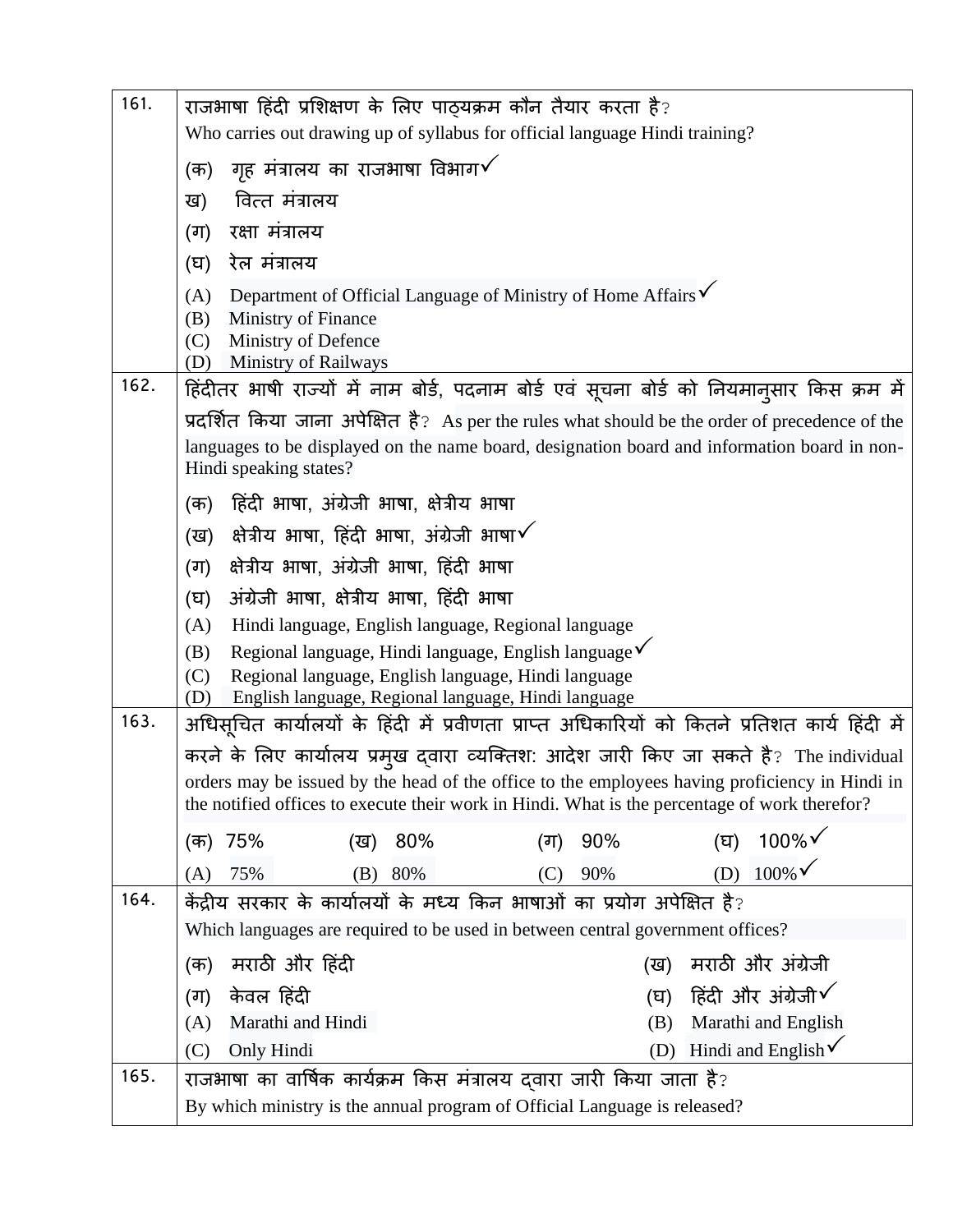|      | रेल मंत्रालय<br>(क)                                                               | वित्त मंत्रालय<br>(ख)                                                                     |  |
|------|-----------------------------------------------------------------------------------|-------------------------------------------------------------------------------------------|--|
|      | गृह मंत्रालय√<br>(ग)                                                              | रक्षा मंत्रालय<br>(घ)                                                                     |  |
|      | <b>Railway Ministry</b><br>(A)                                                    | <b>Finance Ministry</b><br>(B)                                                            |  |
|      | Home Ministry $\checkmark$<br>(C)                                                 | Ministry of Defence<br>(D)                                                                |  |
| 166. | मंडल राजभाषा कार्यान्वयन समिति के अध्यक्ष कौन होते हैं?                           |                                                                                           |  |
|      | Who is the Chairman of Divisional Official Language Implementation Committee?     |                                                                                           |  |
|      | (क) अपर मंडल रेल प्रबंधक                                                          | (ख) मंडल रेल प्रबंधक $\checkmark$                                                         |  |
|      | (ग) राजभाषा अधिकारी                                                               | (घ)  वरिष्ठ मंडल कार्मिक अधिकारी                                                          |  |
|      | (A) Additional Divisional Railway Manager<br>Rajbhasha Adhikari<br>(C)            | (B) Divisional Railway Manager $\checkmark$<br>Senior Divisional Personnel Officer<br>(D) |  |
| 167. | क्षेत्रीय रेलवे राजभाषा कार्यान्वयन समिति के अध्यक्ष कौन होते हैं?                |                                                                                           |  |
|      | Who is the Chairman of Zonal Railway Official Language Implementation Committee?  |                                                                                           |  |
|      | (क) महाप्रबंधक $\checkmark$                                                       | (ख) अपर महाप्रबंधक                                                                        |  |
|      | (ग) मुख्य राजभाषा अधिकारी                                                         | (घ) उप महाप्रबंधक                                                                         |  |
|      | (A) General Manager $\sqrt{}$                                                     | (B) Additional General Manager                                                            |  |
|      | Mukhya Rajbhasha Adhikari<br>(C)                                                  | (D) Deputy General Manager                                                                |  |
| 168. | भारतीय रेल पर राजभाषा कार्यान्वयन समिति की बैठक कब-कब होती है?                    |                                                                                           |  |
|      | When does an Official Language Implementation Committee meet on Indian Railways?  |                                                                                           |  |
|      | (क) माह में एक बार                                                                | (ख) दो माह में एक बार                                                                     |  |
|      | (ग) तीन माह में एक बार $\checkmark$                                               | (घ) छ: माह में एक बार                                                                     |  |
|      | (A) Once a Month                                                                  | (B) Once in two months                                                                    |  |
|      | (C) Once in three months $\checkmark$                                             | (D) Once in six months                                                                    |  |
| 169. | नगर राजभाषा कार्यान्वयन समिति की बैठक कब-कब होती है? When does the meeting of the |                                                                                           |  |
|      | Town Official Language Implementation Committee take place?                       |                                                                                           |  |
|      | (क) माह में एक बार                                                                | दो माह में एक बार<br>(ख)                                                                  |  |
|      | (ग) तीन माह में एक बार                                                            | छ: माह में एक बार $\checkmark$<br>(घ)                                                     |  |
|      | Once a Month<br>(A)                                                               | Once in two months<br>(B)                                                                 |  |
|      | Once in three months<br>(C)                                                       | (D) Once in six months $\checkmark$                                                       |  |
| 170. | किस प्रदेश की राजभाषा अंग्रेजी है? Which state's official language is English?    |                                                                                           |  |
|      | नागालैंड√<br>(क)<br>(ख) असम                                                       | (घ) हिमाचल प्रदेश<br>(ग) त्रिप् <b>रा</b>                                                 |  |
|      | Nagaland $\checkmark$<br>(A)<br>(B) Assam                                         | (C)<br>Tripura<br>Himachal Pradesh<br>(D)                                                 |  |
| 171. | केंद्र सरकार के कर्मचारियों के लिए हिंदी का प्रारंभिक पाठ्क्रम कौन सा है?         |                                                                                           |  |
|      | What is the preliminary course of Hindi for Central Government employees?         |                                                                                           |  |
|      | (ख) प्रबोध $\checkmark$<br>प्रवीण<br>(क)<br>(ग)                                   | (घ) -इनमें से कोई नहीं<br>प्राज्ञ                                                         |  |
|      | (B) Prabodh $\checkmark$<br>Praveen<br>(A)                                        | (C) Pragya<br>None of these<br>(D)                                                        |  |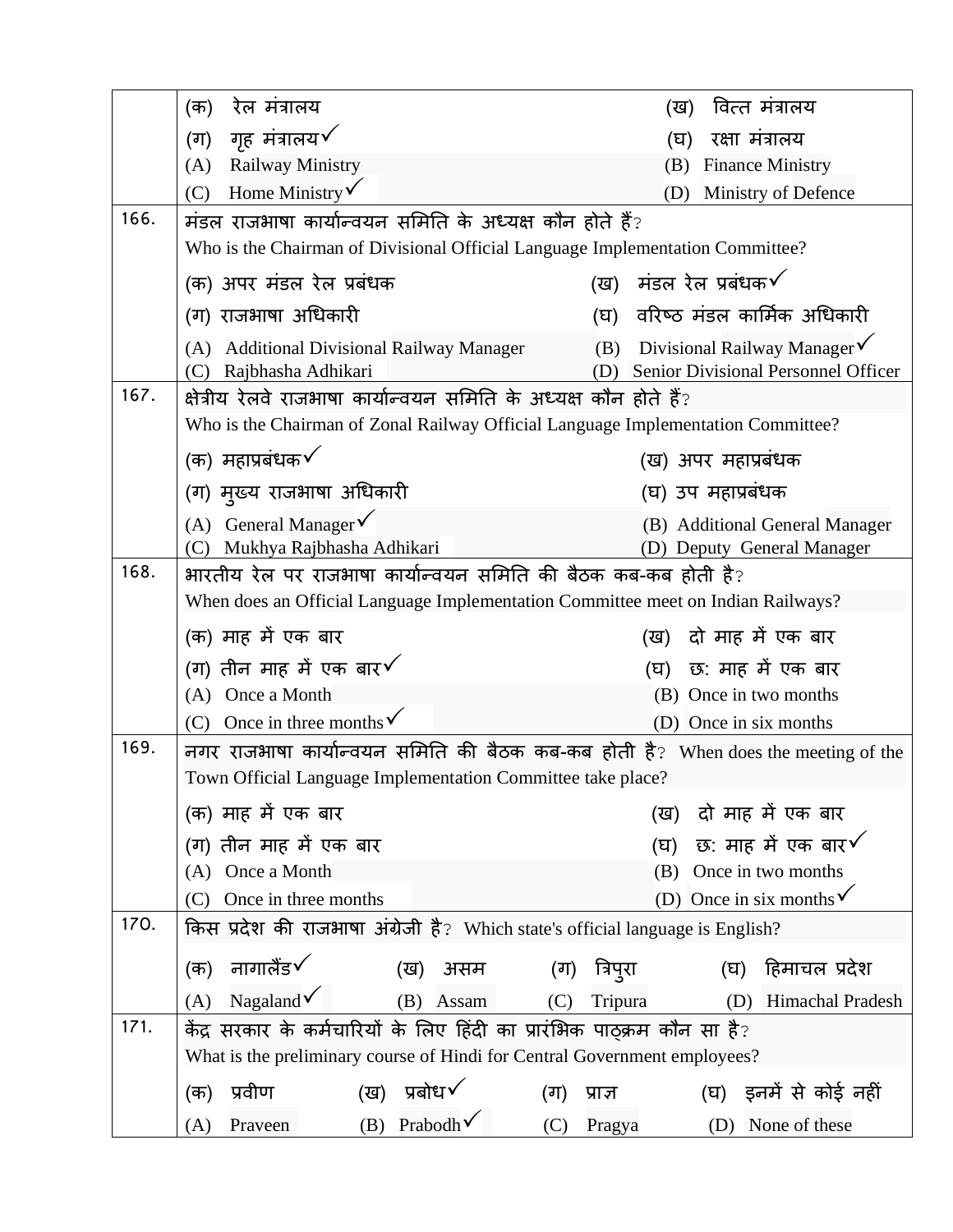| 172. | क्षेत्रीय राजभाषा कार्यान्वयन समिति की बैठकें वर्ष में कितनी बार आयोजित की जाती हैं?                                                                                                                                            |  |  |
|------|---------------------------------------------------------------------------------------------------------------------------------------------------------------------------------------------------------------------------------|--|--|
|      | How many times are the meetings of the Zonal Official Language Implementation Committee<br>held in a year?                                                                                                                      |  |  |
|      | (घ) 04 बार $\checkmark$<br>02 बार<br>05 बार<br>03 बार<br>(ग)<br>(क)<br>(ख)                                                                                                                                                      |  |  |
|      | (D) 04 times $\sqrt{ }$<br>02 times<br>05 times<br>$(B)$ 03 times<br>(C)<br>(A)                                                                                                                                                 |  |  |
| 173. | प्रमुख नगरों में में गठित नगर राजभाषा कार्यान्वयन समिति के अध्यक्ष कौन होते हैं?<br>Who is the Chairman of the Town Official Language Implementation Committee constituted in<br>major cities?                                  |  |  |
|      | महाप्रबंधक<br>(क)                                                                                                                                                                                                               |  |  |
|      | (ख) जिला मजिस्ट्रेट                                                                                                                                                                                                             |  |  |
|      | नगर प्रमुख<br>(ग                                                                                                                                                                                                                |  |  |
|      | नगर में स्थित केंद्रीय सरकार का वरिष्ठतम अधिकारी $\checkmark$<br>(ঘ)                                                                                                                                                            |  |  |
|      | <b>General Manager</b><br>(A)<br>(B) District Magistrate<br>(C) Mayor                                                                                                                                                           |  |  |
|      | (D) The senior-most officer of the central government in the city $\checkmark$                                                                                                                                                  |  |  |
| 174. | देश में रेलवे स्टेशनों पर उद्घोषणा किस भाषा क्रम में की जानी है? In which sequence of the                                                                                                                                       |  |  |
|      | languages is the announcement made at railway stations in the country?                                                                                                                                                          |  |  |
|      | (क) हिंदी, अंग्रेजी<br>(ख) स्थानीय, हिंदी, अंग्रेजी                                                                                                                                                                             |  |  |
|      | प्रादेशिक, हिंदी, अंग्रेजी $\checkmark$<br>(ग) प्रादेशिक, अंग्रेजी, हिंदी<br>(घ)                                                                                                                                                |  |  |
|      | (A) Hindi, English<br>Local, Hindi, English<br>(B)                                                                                                                                                                              |  |  |
| 175. | (D) Regional, Hindi, English $\checkmark$<br>(C) Regional, English, Hindi<br>आठवीं अनुसूची में मैथिली भाषा को किस वर्ष शामिल किया गया?                                                                                          |  |  |
|      | In which year was Maithili language included in the Eighth Schedule?                                                                                                                                                            |  |  |
|      | (ख) 1992 ਸੇਂ<br>2003 में√<br>(क) 1967 में<br>(ग)<br>(घ)<br>2011 में                                                                                                                                                             |  |  |
|      | In 2003 $\checkmark$<br>(C)<br>(B) In $1992$<br>In 1967<br>In 2011<br>(D)<br>(A)                                                                                                                                                |  |  |
| 176. | संविधान के अनुसार सांविधिक नियमों, विनियमों और आदेशों का अनुवाद कौन करता है?<br>Which of the following bodies, in accordance with the provision of the constitution, translates<br>the statutory rules, regulations and orders? |  |  |
|      | रेलवे बोर्ड<br>(क) गृह मंत्रालय<br>(ख)                                                                                                                                                                                          |  |  |
|      | विधि मंत्रालय $\checkmark$<br>रेल मंत्रालय<br>$(\nabla)$<br>(ग)                                                                                                                                                                 |  |  |
|      | Railway Board<br>Home Manistry<br>(A)<br>(B)                                                                                                                                                                                    |  |  |
|      | (D) Ministry of Law $\checkmark$<br>(C)<br>Ministry of Railways                                                                                                                                                                 |  |  |
| 177. | कमलापति त्रिपाठी राजभाषा स्वर्ण पदक पुरस्कार किस स्तर के अधिकारी को दिया जाता है?<br>Kamalapati Tripathi Official Language Gold Medal Award is given to?                                                                        |  |  |
|      | (क)  प्रधान विभागाध्यक्ष                                                                                                                                                                                                        |  |  |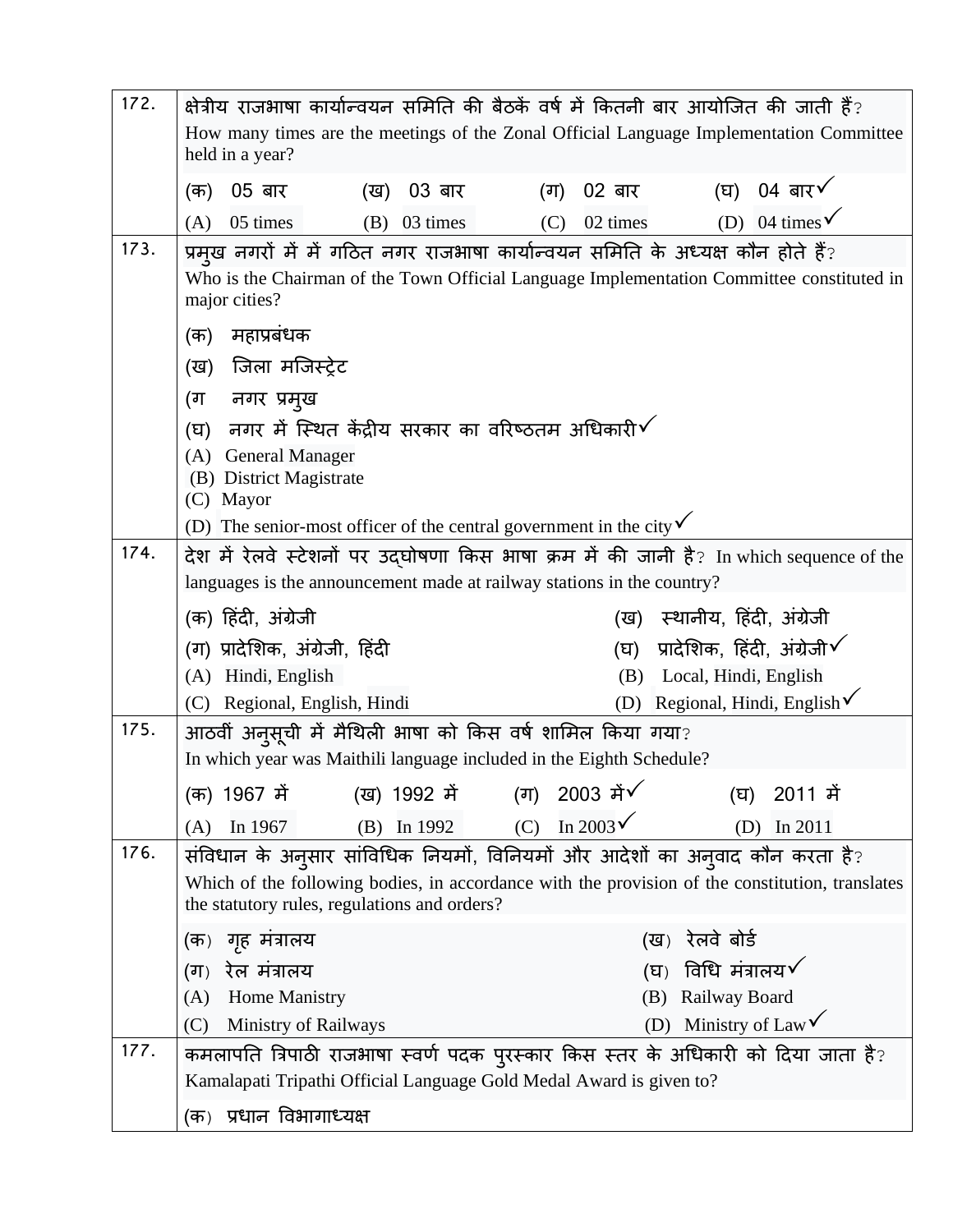|      | (ख)  राजभाषा में उत्कृष्ट कार्य करने वाले अधिकारी को                                         |                                                 |                      |
|------|----------------------------------------------------------------------------------------------|-------------------------------------------------|----------------------|
|      | महाप्रबंधक एवं उनसे ऊपर स्तर के अधिकारियों को $\checkmark$<br>$(T_5)$                        |                                                 |                      |
|      | सभी अधिकारियों को<br>(घ)                                                                     |                                                 |                      |
|      | (A) Principle Head of the Department                                                         |                                                 |                      |
|      | (B) An Officer who do excellent work in the official language                                |                                                 |                      |
|      | (C) General Manager and higher level officers $\checkmark$<br>(D) All Officers               |                                                 |                      |
| 178. | बोडो, डोगरी, मैथिली और संथाली भाषाओं को 8वीं अनुसूची में कब सम्मिलित किया गया?               |                                                 |                      |
|      | When were Bodo, Dogri, Maithili and Santhali languages included in the 8th Schedule?         |                                                 |                      |
|      | (क) 2003 $\checkmark$<br>(ख) 1992                                                            | (ग) $1963$                                      | 1967<br>(घ)          |
|      | $2003\sqrt{}$<br>(A)<br>$(B)$ 1992                                                           | (C)<br>1963                                     | 1967<br>(D)          |
| 179. | संविधान की 8वीं अनुसूची में बोडो, डोगरी, मैथिली और संथाली भाषाओं को संविधान के किस           |                                                 |                      |
|      | संशोधन दवारा शामिल किया गया? By which amendment of the Constitution were the Bodo,           |                                                 |                      |
|      | Dogri, Maithili and Santhali languages included in the 8th Schedule of the Constitution?     |                                                 |                      |
|      | (ख) 92ਰੇਂ <u>V</u><br>(क) 71वें                                                              | (ग) 100वें                                      | (घ) 65वें            |
|      | (B) $92nd\checkmark$<br>$21^{\rm st}$<br>(A)                                                 | $100^{\text{th}}$<br>(C)                        | (D) $65^{\text{th}}$ |
| 180. | रेल मंत्री राजभाषा रजत पदक की पुरस्कार राशि क्या है?                                         |                                                 |                      |
|      | What is the prize money for the Rail Mantri Rajbhasha Rajat Padak?                           |                                                 |                      |
|      | (क) स्वर्ण पदक + रु. 10,000/- नकद तथा प्रशस्ति पत्र                                          |                                                 |                      |
|      | (ख) कांस्य पदक + रु. 6,000/- नकद तथा प्रशस्ति पत्र                                           |                                                 |                      |
|      | (ग) रजत पदक + रु. 8,000/- नकद तथा प्रशस्ति पत्र $\checkmark$                                 |                                                 |                      |
|      | (घ) रजत पदक + रु. 9,000/- नकद तथा प्रशस्ति पत्र                                              |                                                 |                      |
|      | Swarn Padak + $\overline{\mathbf{v}}$ . 10,000/- cash and citaion<br>(A)                     |                                                 |                      |
|      | Kansya Padak + $\overline{\mathbf{v}}$ . 6,000/- cash and citaion<br>(B)                     |                                                 |                      |
|      | Rajat Padak + $\overline{\mathbf{v}}$ . 8,000/- cash and citaion $\checkmark$<br>(C)         |                                                 |                      |
|      | Rajat Padak + $\overline{\mathbf{v}}$ . 9,000/- cash and citaion<br>(D)                      |                                                 |                      |
| 181. | डोगरी किस राज्य या संघ राज्य क्षेत्र में बोली जाती है? Dogri is spoken in the state or union |                                                 |                      |
|      | territory of-                                                                                |                                                 |                      |
|      | (क) असम $\qquad$ (ख) जम्मू कश्मीर $\checkmark$                                               | (ग) बिहार                                       | महाराष्ट्र<br>(घ)    |
|      | (B) Jammu and Kashmir $\checkmark$<br>Assam<br>(A)                                           | (C) Bihar                                       | Maharashatra<br>(D)  |
| 182. | इनमें से कौन सी भाषा देवनागरी लिपि में नहीं लिखी जाती है?                                    |                                                 |                      |
|      | Which of these languages is not written in the Devanagari script?                            |                                                 |                      |
|      | (क) हिंदी<br>(ख) संस्कृत                                                                     | गुजराती√<br>$(\overline{\mathsf{d}\mathsf{T}})$ | मराठी<br>(घ)         |
|      | (A) Hindi<br>(B) Sanskrit                                                                    | Gujrati√<br>(C)                                 | (D) Marathi          |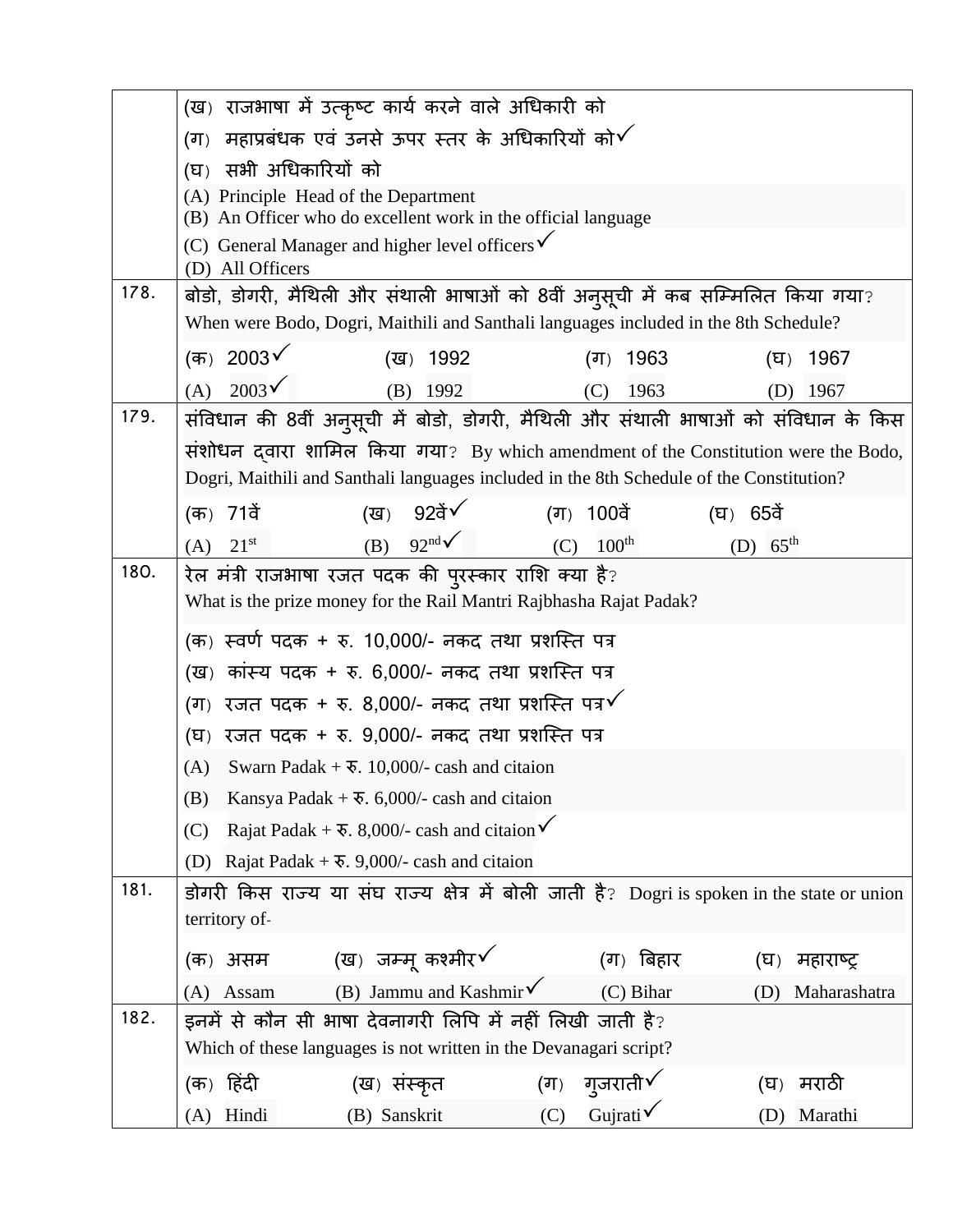| 183.                                                                                                                                                                                                                                                                    | हिंदी प्रबोध परीक्षा 70 प्रतिशत या उससे अधिक अंकों के साथ उत्तीर्ण करने पर मिलने वाली                                                                                       |                                                                     |                                       |  |
|-------------------------------------------------------------------------------------------------------------------------------------------------------------------------------------------------------------------------------------------------------------------------|-----------------------------------------------------------------------------------------------------------------------------------------------------------------------------|---------------------------------------------------------------------|---------------------------------------|--|
|                                                                                                                                                                                                                                                                         | पुरस्कार की राशि क्या है? What is the amount of award to be given for passing Hindi Prabodh<br>exam with 70 percent or higher marks?                                        |                                                                     |                                       |  |
|                                                                                                                                                                                                                                                                         | (क) रु. 1600/- <b>√</b><br>रु. 800/-<br>(ख)                                                                                                                                 | रु. 500/-<br>(ग)                                                    | रु. 400/-<br>(घ)                      |  |
|                                                                                                                                                                                                                                                                         | $(A)$ $\overline{\mathbf{v}}$ . 1600/- $\check{\mathbf{v}}$<br>रु. $800/-$<br>(B)                                                                                           | (C)<br>ক. $500/-$                                                   | $(D)$ $\overline{\mathbf{v}}$ . 400/- |  |
| 184.                                                                                                                                                                                                                                                                    | संविधान सभा में हिंदी को राजभाषा बनाने का प्रस्ताव किसने प्रस्तुत किया था?<br>In the Constituent Assembly, who moved the resolution to make Hindi the as official language? |                                                                     |                                       |  |
|                                                                                                                                                                                                                                                                         | (ख) गोपाल स्वामी अयंगर ने $\checkmark$<br>महात्मा गांधी ने<br>(क)                                                                                                           |                                                                     |                                       |  |
|                                                                                                                                                                                                                                                                         | सी. राजगोपालाचारी ने<br>(ग)                                                                                                                                                 | (घ) जवाहर लाल नेहरू ने                                              |                                       |  |
|                                                                                                                                                                                                                                                                         | Mahatama Gandhi<br>(A)<br>C. Rajgopalachari<br>(C)                                                                                                                          | Gopal Swami Iyengar $\checkmark$<br>(B)<br>Jawahar Lal Nehru<br>(D) |                                       |  |
| 185.                                                                                                                                                                                                                                                                    | भारत के नागरिकों को हिंदी में ज्ञान-विज्ञान के विविध क्षेत्र में मौलिक पुस्तक लिखने के लिए                                                                                  |                                                                     |                                       |  |
| राजभाषा गौरव पुरस्कार का पहला पुरस्कार कितनी राशि का है? What is the prize money of the<br>first prize of Rajbhasha Gaurav Award for the citizens of India for writing books originally in<br>Hindi in various streams of modern knowledge/science?                     |                                                                                                                                                                             |                                                                     |                                       |  |
|                                                                                                                                                                                                                                                                         | (क) रु. 50,000                                                                                                                                                              | (ख) रु. 1,00,000                                                    |                                       |  |
|                                                                                                                                                                                                                                                                         | (घ) $\overline{x}$ . 2,00,000 $\checkmark$<br>(ग) $\overline{x}$ . 1,50,000                                                                                                 |                                                                     |                                       |  |
|                                                                                                                                                                                                                                                                         | $\overline{\mathbf{v}}$ . 50,000<br>(A)                                                                                                                                     | $(B) \quad \overline{\mathbf{v}}. 1,00,000$                         |                                       |  |
|                                                                                                                                                                                                                                                                         | (C)<br>$\overline{\mathbf{v}}$ . 1,50,000                                                                                                                                   | $\overline{\mathbf{v}}$ . 2,00.000 $\checkmark$<br>(D)              |                                       |  |
| 186.                                                                                                                                                                                                                                                                    | संविधान की अष्टम अनुसूची में कितनी भाषाएं शामिल हैं?<br>How many languages are there in the Eighth Schedule of the Constitution?                                            |                                                                     |                                       |  |
|                                                                                                                                                                                                                                                                         |                                                                                                                                                                             |                                                                     |                                       |  |
|                                                                                                                                                                                                                                                                         | (क) 19<br>(ख) 20                                                                                                                                                            | (ग) 21                                                              | (घ) 22 $\checkmark$                   |  |
|                                                                                                                                                                                                                                                                         | $(A)$ 19<br>(B) 20                                                                                                                                                          | $(C)$ 21                                                            | $(D)$ 22 $\checkmark$                 |  |
| 187.                                                                                                                                                                                                                                                                    | रेलवे बोर्ड द्वारा चलाई जा रही वह पुरस्कार योजना कौन-सी है जो आम जनता और रेलकर्मियों                                                                                        |                                                                     |                                       |  |
| दोनों के लिए उनके रेल यात्रा के दौरान हुए अनुभवों को हिंदी में लिखने के लिए चलाई गई है?<br>Which award scheme has been introduces by the Railway Board, for both the general public and<br>the railway employees to write their experiences during their train journey? |                                                                                                                                                                             |                                                                     |                                       |  |
|                                                                                                                                                                                                                                                                         | (क)  रेल मंत्री हिंदी निबंध पुरस्कार योजना<br>(ख) राजभाषा गौरव पुरस्कार योजना                                                                                               |                                                                     |                                       |  |
|                                                                                                                                                                                                                                                                         |                                                                                                                                                                             |                                                                     |                                       |  |
|                                                                                                                                                                                                                                                                         | (ग)  कीर्ति प् <b>रस्कार योज</b> ना                                                                                                                                         |                                                                     |                                       |  |
|                                                                                                                                                                                                                                                                         | रेल यात्रा वृतांत पुरस्कार योजना $\checkmark$<br>(घ)                                                                                                                        |                                                                     |                                       |  |
| Railway Minister Hindi Essay Award Scheme<br>(A)<br>Rajbhasha Gaurav Award Scheme<br>(B)<br>Kirti Award Scheme<br>(C)                                                                                                                                                   |                                                                                                                                                                             |                                                                     |                                       |  |
|                                                                                                                                                                                                                                                                         | Rail Yatra Vritant Award Scheme√<br>(D)                                                                                                                                     |                                                                     |                                       |  |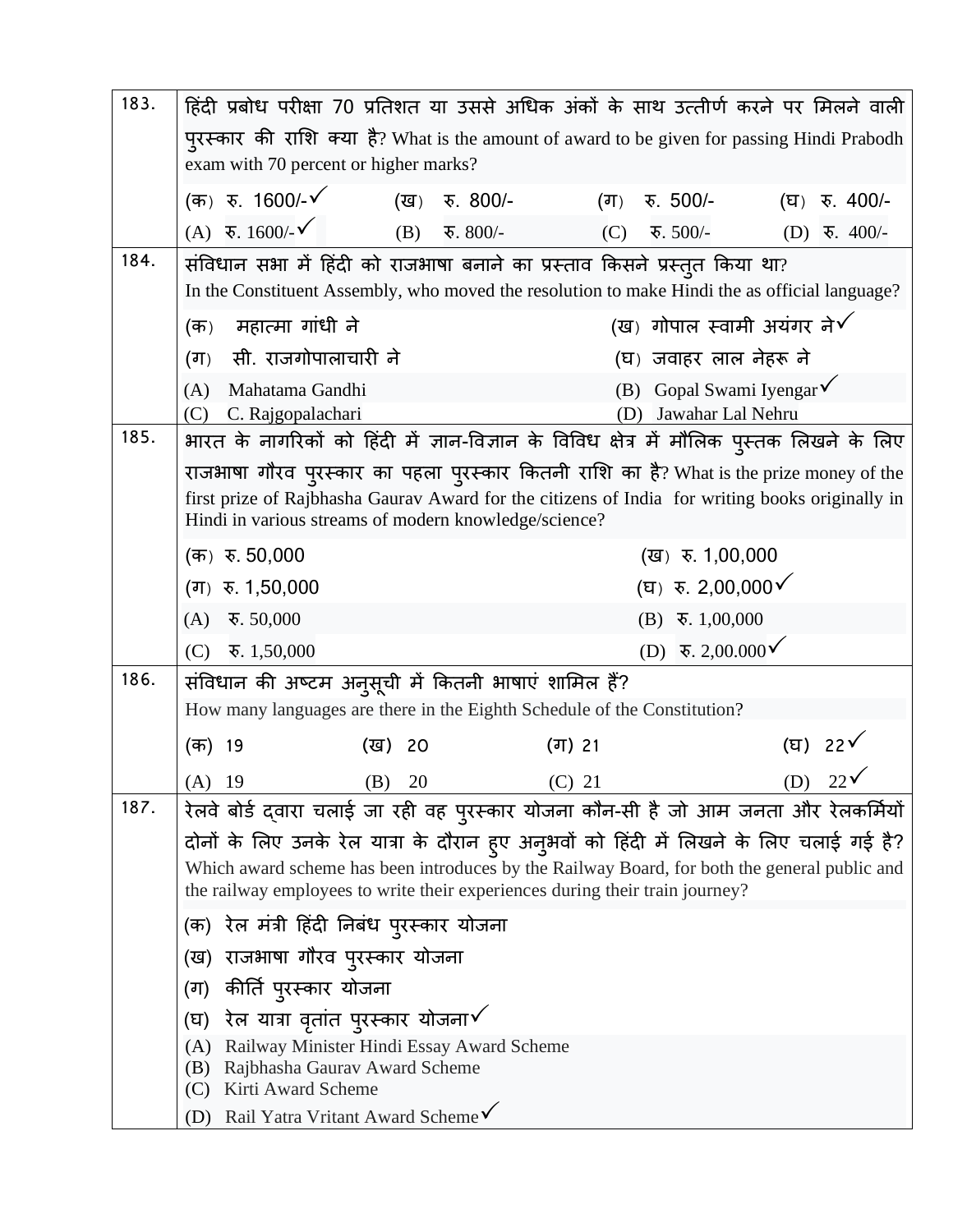| 188. | राजभाषा गौरव पुरस्कार योजना किस मंत्रालय दवारा संचालित की जाती है?                                         |                                                                                |  |
|------|------------------------------------------------------------------------------------------------------------|--------------------------------------------------------------------------------|--|
|      | Which Ministry conducts the Rajbhasha Gaurav Award Scheme?                                                 |                                                                                |  |
|      | (क) संस्कृति मंत्रालय                                                                                      | (ख) कृषि मंत्रालय                                                              |  |
|      | (ग) गृह मंत्रालय $\checkmark$                                                                              | रेल मंत्रालय<br>(घ)                                                            |  |
|      | (A) Ministry of Culture                                                                                    | Ministry of Agriculture<br>(B)                                                 |  |
|      | (C) Home Ministry $\checkmark$                                                                             | Ministry of Railways<br>(D)                                                    |  |
| 189. | सरकारी कर्मचारियों को दिए जाने वाले राजभाषा गौरव पुरस्कार योजना के प्रथम पुरस्कार की                       |                                                                                |  |
|      | राशि कितनी है?                                                                                             |                                                                                |  |
|      | What is the amount of first prize of Rajbhasha Gaurav Award Scheme to be given to government<br>employees? |                                                                                |  |
|      | (क) रु. 1,00,000 + प्रमाण-पत्र तथा स्मृति चिहन $\checkmark$                                                |                                                                                |  |
|      | (ख) रु. 75,000 + प्रमाण-पत्र तथा स्मृति चिहन                                                               |                                                                                |  |
|      | (ग) रु. 60,000 + प्रमाण-पत्र तथा स्मृति चिहन                                                               |                                                                                |  |
|      | (घ) रु. 30,000 + प्रमाण-पत्र तथा स्मृति चिहन                                                               |                                                                                |  |
|      | (A) $\overline{\mathbf{v}}$ . 1,00,000 + certificate and memento $\check{\mathbf{v}}$                      |                                                                                |  |
|      | $\overline{\mathbf{v}}$ . 75,000 + certificate and memento<br>(B)                                          |                                                                                |  |
|      | (C)<br>$\overline{\mathbf{v}}$ . 60,000 + certificate and memento                                          |                                                                                |  |
|      | $\overline{\mathbf{v}}$ . 30,000 + certificate and memento<br>(D)                                          |                                                                                |  |
| 190. | राजभाषा गौरव पुरस्कार किस लिए दिया जाता है?<br>Rajbhasha Gaurav Award is given for what?                   |                                                                                |  |
|      | (क)  अंग्रेजी पुस्तक लेखन के लिए                                                                           | (ख) हिंदी में मौलिक पुस्तक लेखन के लिए $\checkmark$                            |  |
|      | (ग) हिंदी में निबंध लेखन के लिए                                                                            | (घ) हिंदी कहानी लेखन के लिए                                                    |  |
|      | (A) For writing english book<br>(B)<br>(C) For essay writing in hindi                                      | For writing original book in Hindi $\checkmark$<br>(D) For writing Hindi story |  |
| 191. | हिंदी शिक्षण योजना के अंतर्गत निम्नोक्त में से कौन से परीक्षा पाठक्रम चलाए जाते हैं?                       |                                                                                |  |
|      | Which of the following examination courses for Hindi Language are conducted under the Hindi                |                                                                                |  |
|      | (क) प्रबोध, प्रवीण, प्राज्ञ एवं पारंगत $\checkmark$                                                        | (ख)   प्रबोध, प्रवीण एवं  प्राज्ञ                                              |  |
|      | (ग) हिंदी टंकण एवं आश् <i>लिपि</i>                                                                         | (घ) इनमें से कोई नहीं                                                          |  |
|      | (A) Prabodh, Praveen, Pragya & Parangat $\checkmark$                                                       | (B) Prabodh, Praveen & Pragya                                                  |  |
|      | (C) Hindi Typewriting & Hindi Stenography                                                                  | (D) None of these                                                              |  |
| 192. | हिंदी शिक्षण योजना के अंतर्गत केंद्र सरकार के कर्मचारियों के लिए निर्धारित प्रारंभिक पाठ्यक्रम             |                                                                                |  |
|      | क्या है?                                                                                                   |                                                                                |  |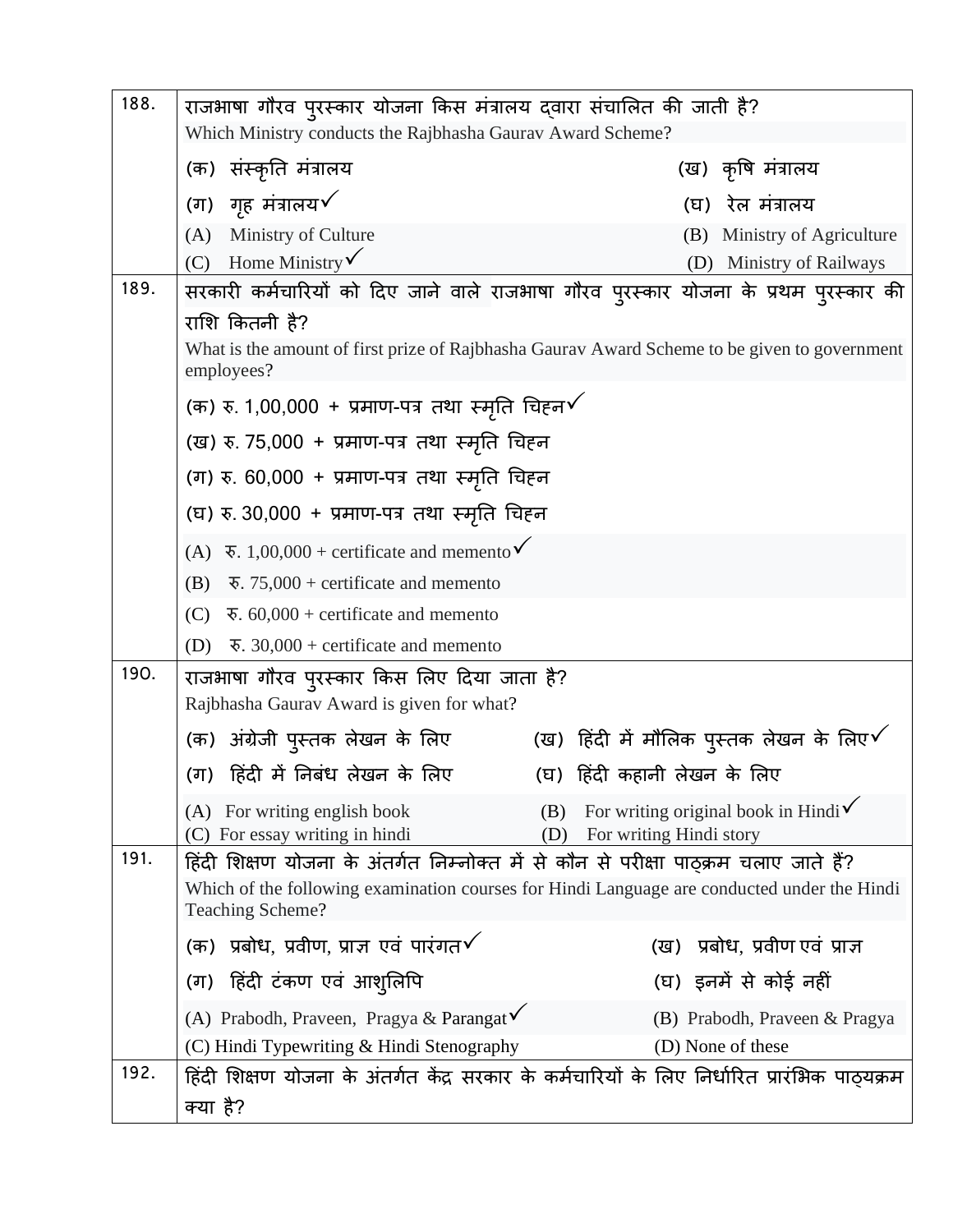|                                                                                                                       | What is the preliminary course prescribed for central government employees under the Hindi<br>Teaching Scheme?                                                                                   |     |                                                         |  |  |
|-----------------------------------------------------------------------------------------------------------------------|--------------------------------------------------------------------------------------------------------------------------------------------------------------------------------------------------|-----|---------------------------------------------------------|--|--|
|                                                                                                                       | (क) प्रबोध $\checkmark$                                                                                                                                                                          |     | (ख) प्रवीण                                              |  |  |
|                                                                                                                       | (ग) प्राज्ञ                                                                                                                                                                                      |     | (घ) पारंगत                                              |  |  |
|                                                                                                                       | (A) Prabodh $\checkmark$                                                                                                                                                                         |     | (B) Praveen                                             |  |  |
| 193.                                                                                                                  | (C) Pragya                                                                                                                                                                                       | (D) | Parangat                                                |  |  |
|                                                                                                                       | केंद्रीय हिंदी प्रशिक्षण संस्थान दवारा संचालित समस्त पाठ्यक्रम का नाम क्या है?<br>What is the name of all the courses conducted by Central Hindi Training Institute?                             |     |                                                         |  |  |
|                                                                                                                       | (क)  प्रबोध, प्रवीण एवं प्राज्ञ पाठ्क्रम                                                                                                                                                         |     |                                                         |  |  |
|                                                                                                                       |                                                                                                                                                                                                  |     |                                                         |  |  |
|                                                                                                                       | (ख)  प्रबोध तथा हिंदी टंकण एवं आशुलिपि पाठ्क्रम<br>(ग) केवल प्राज्ञ पाठ्क्रम                                                                                                                     |     |                                                         |  |  |
|                                                                                                                       |                                                                                                                                                                                                  |     |                                                         |  |  |
|                                                                                                                       | (घ) प्रबोध, प्रवीण, प्राज्ञ, पारंगत तथा हिंदी शब्द संसाधन/हिंदी टंकण एवं हिंदी आश्लिपि<br>पाठ्यक्रम $\checkmark$                                                                                 |     |                                                         |  |  |
|                                                                                                                       | (A) Prabodh, Praveen, Pragya & Parangat courses                                                                                                                                                  |     |                                                         |  |  |
|                                                                                                                       | (B) Prabodh & Hindi Typewriting & Hindi Stenography courses                                                                                                                                      |     |                                                         |  |  |
|                                                                                                                       | (C) Only Pragya course<br>(D) Prabodh, Praveen, Pragya Parangat & Hindi word processing/Hindi Typewriting & Hindi                                                                                |     |                                                         |  |  |
|                                                                                                                       | Stenography courses $\checkmark$                                                                                                                                                                 |     |                                                         |  |  |
| 194.                                                                                                                  | केंद्र सरकार के कर्मचारियों के लिए निर्धारित टंकण एवं आश् <i>लिपि का पाठ्क्रम क्या है</i> ?<br>What is the course prescribed for the central government employees for Typing and<br>Stenography? |     |                                                         |  |  |
|                                                                                                                       | (क) हिंदी शब्द संसाधन/हिंदी टंकण एवं हिंदी आशुलिपि पाठ्यक्रम $\checkmark$                                                                                                                        |     |                                                         |  |  |
|                                                                                                                       | (ख) केवल हिंदी आश्लिपि पाठ्क्रम                                                                                                                                                                  |     |                                                         |  |  |
|                                                                                                                       | (ग)  केवल हिंदी टंकण पाठ्यक्रम                                                                                                                                                                   |     |                                                         |  |  |
|                                                                                                                       | (घ) इनमें से कोई नहीं                                                                                                                                                                            |     |                                                         |  |  |
| (A) Hindi word processing/Hindi Typing & Hindi Stenography courses $\checkmark$<br>(B) Only Hindi Stenography courses |                                                                                                                                                                                                  |     |                                                         |  |  |
|                                                                                                                       | (C) Only Hindi Typing<br>(D) None of these                                                                                                                                                       |     |                                                         |  |  |
| 195.                                                                                                                  | प्रबोध किस कक्षा स्तर के समकक्ष की हिंदी योग्यता है?                                                                                                                                             |     |                                                         |  |  |
|                                                                                                                       | What is the level of Hindi qualification of Prabodh?                                                                                                                                             |     |                                                         |  |  |
|                                                                                                                       | (क) 5वीं कक्षा के समकक्ष $\checkmark$                                                                                                                                                            |     | (ख) 8वीं कक्षा के समकक्ष                                |  |  |
|                                                                                                                       | (ग) 10वीं कक्षा के समकक्ष                                                                                                                                                                        |     | (घ) इनमें से कोई नहीं                                   |  |  |
|                                                                                                                       | (A) $5^{th}$ Class equivalent $\checkmark$<br>(C) $10^{th}$ Class equivalent                                                                                                                     | (D) | $(B)$ 8 <sup>th</sup> Class equivalent<br>None of these |  |  |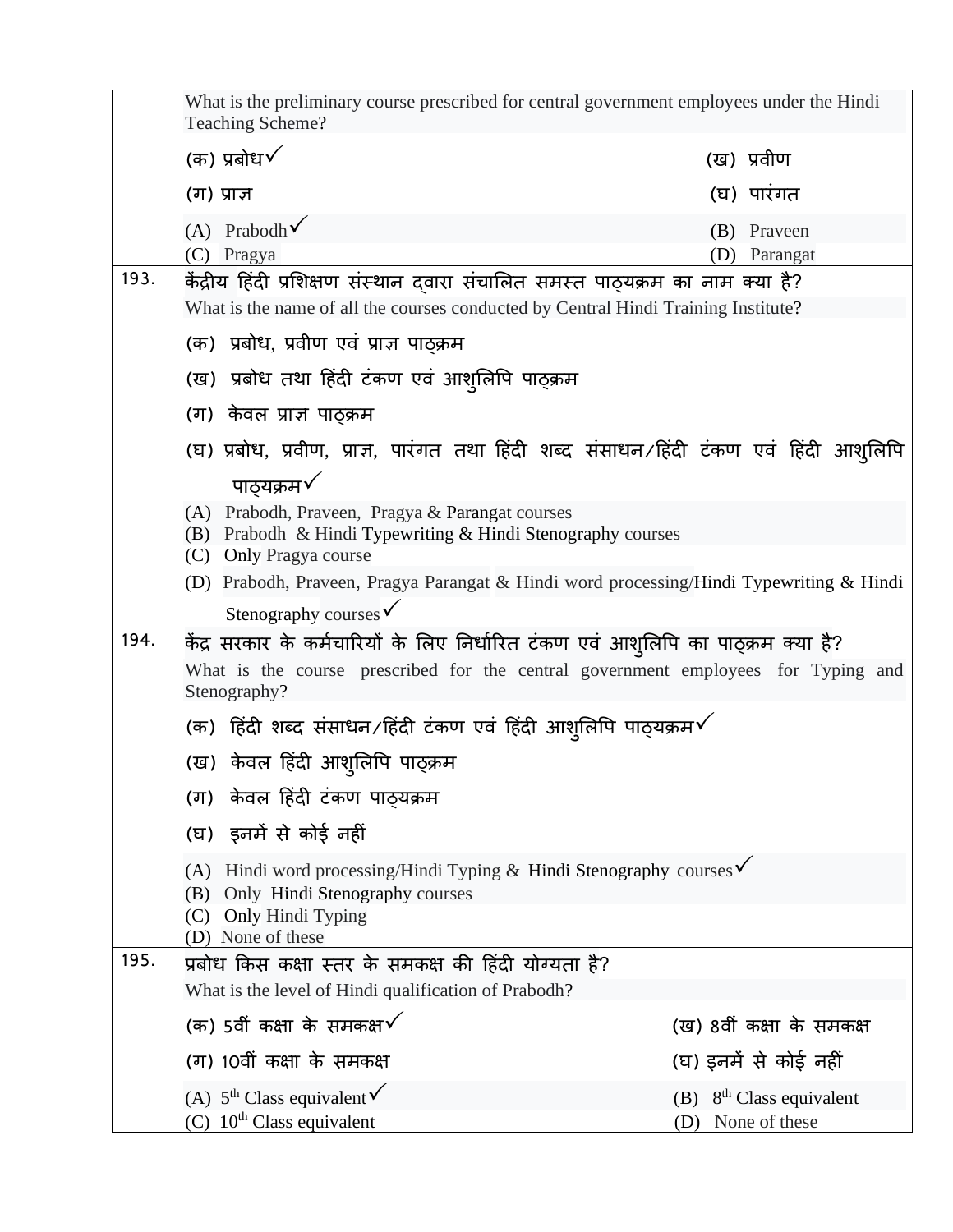| 196. | प्रवीण किस कक्षा स्तर के समकक्ष की हिंदी योग्यता है?<br>What is the level of Hindi qualification of Praveen? |                                                                                                                                                                                       |  |
|------|--------------------------------------------------------------------------------------------------------------|---------------------------------------------------------------------------------------------------------------------------------------------------------------------------------------|--|
|      | (क) 5वीं कक्षा के समकक्ष                                                                                     | (ख) 8वीं कक्षा के समकक्ष $\checkmark$                                                                                                                                                 |  |
|      | (ग) 10वीं कक्षा के समकक्ष                                                                                    | (घ)) इनमें से कोई नहीं                                                                                                                                                                |  |
|      | (A) $5th Class equivalent$                                                                                   | $8th Class equivalent6$<br>(B)                                                                                                                                                        |  |
|      | (C) $10th$ Class equivalent                                                                                  | None of these<br>(D)                                                                                                                                                                  |  |
| 197. | प्राज्ञ किस कक्षा स्तर के समकक्ष की हिंदी योग्यता है?                                                        |                                                                                                                                                                                       |  |
|      | What is the level of Hindi qualification of Pragya?                                                          |                                                                                                                                                                                       |  |
|      | (क) 5वीं कक्षा के समकक्ष                                                                                     | (ख) 8वीं कक्षा के समकक्ष                                                                                                                                                              |  |
|      | (ग) 10वीं कक्षा के समकक्ष $\checkmark$                                                                       | (घ) इनमें से कोई नहीं                                                                                                                                                                 |  |
|      | (A) $5th Class equivalent$                                                                                   | (B) $8th Class equivalent$                                                                                                                                                            |  |
|      | (C) $10^{\text{th}}$ Class equivalent $\checkmark$                                                           | (D) None of these                                                                                                                                                                     |  |
| 198. | रबर की मुहरों को किस प्रकार तैयार किया जाता है?                                                              |                                                                                                                                                                                       |  |
|      | In which form are rubber seals made?                                                                         |                                                                                                                                                                                       |  |
|      | (क) हिंदी-अंग्रेजी दविभाषी रूप में $\checkmark$                                                              | (ख) केवल हिंदी में                                                                                                                                                                    |  |
|      | (ग) केवल अंग्रेजी में                                                                                        | (घ) इनमें से कोई नहीं                                                                                                                                                                 |  |
|      | (A) Hindi – English bilingualform $\checkmark$                                                               | (B) Only Hindi                                                                                                                                                                        |  |
|      | (C) Only English                                                                                             | (D) None of these                                                                                                                                                                     |  |
| 199. | विश्व हिंदी दिवस कब मनाया जाता है?                                                                           |                                                                                                                                                                                       |  |
|      | When is World Hindi Day celebrated?                                                                          |                                                                                                                                                                                       |  |
|      | (क) 14 सितंबर         (ख) 8 मार्च                                                                            | (घ) 10 जनवरी $\checkmark$<br>(ग) 26 जनवरी                                                                                                                                             |  |
|      | $14th$ September (B) $8th$ March<br>(A)                                                                      | (D) $10^{\text{th}}$ January<br>$(C)$ 26 <sup>th</sup> January                                                                                                                        |  |
| 200. |                                                                                                              | राजभाषा नियम 1976 के अनुसार यदि किसी कर्मचारी ने मैट्रिक परीक्षा या उसकी समत्ल्य या                                                                                                   |  |
|      |                                                                                                              | उससे उच्चतर कोई परीक्षा हिंदी माध्यम से उत्तीण की है, तो ऐसे कर्मचारी को क्या समझा                                                                                                    |  |
|      | जाएगा?                                                                                                       |                                                                                                                                                                                       |  |
|      | employee shall be deemed to be-                                                                              | According to Official Language Rule 1076, if any employee has passed the Matriculation<br>Examination or any examination equivalent or higher thereto through Hindi medium, then that |  |
|      | (क) हिंदी में कार्यसाधक ज्ञान प्राप्त कर्मचारी                                                               | हिंदी भाषी कर्मचारी<br>(ख)                                                                                                                                                            |  |
|      | (ग) हिंदी में प्रवीणता प्राप्त कर्मचारी $\checkmark$                                                         | (घ) इनमें से कोई नहीं                                                                                                                                                                 |  |
|      | (A) Employees with working knowledge in Hindi                                                                | Hindi Speaking Employee<br>(B)                                                                                                                                                        |  |
|      | (C) Employees with Proficiency in Hindi $\checkmark$                                                         | (D) None of these                                                                                                                                                                     |  |